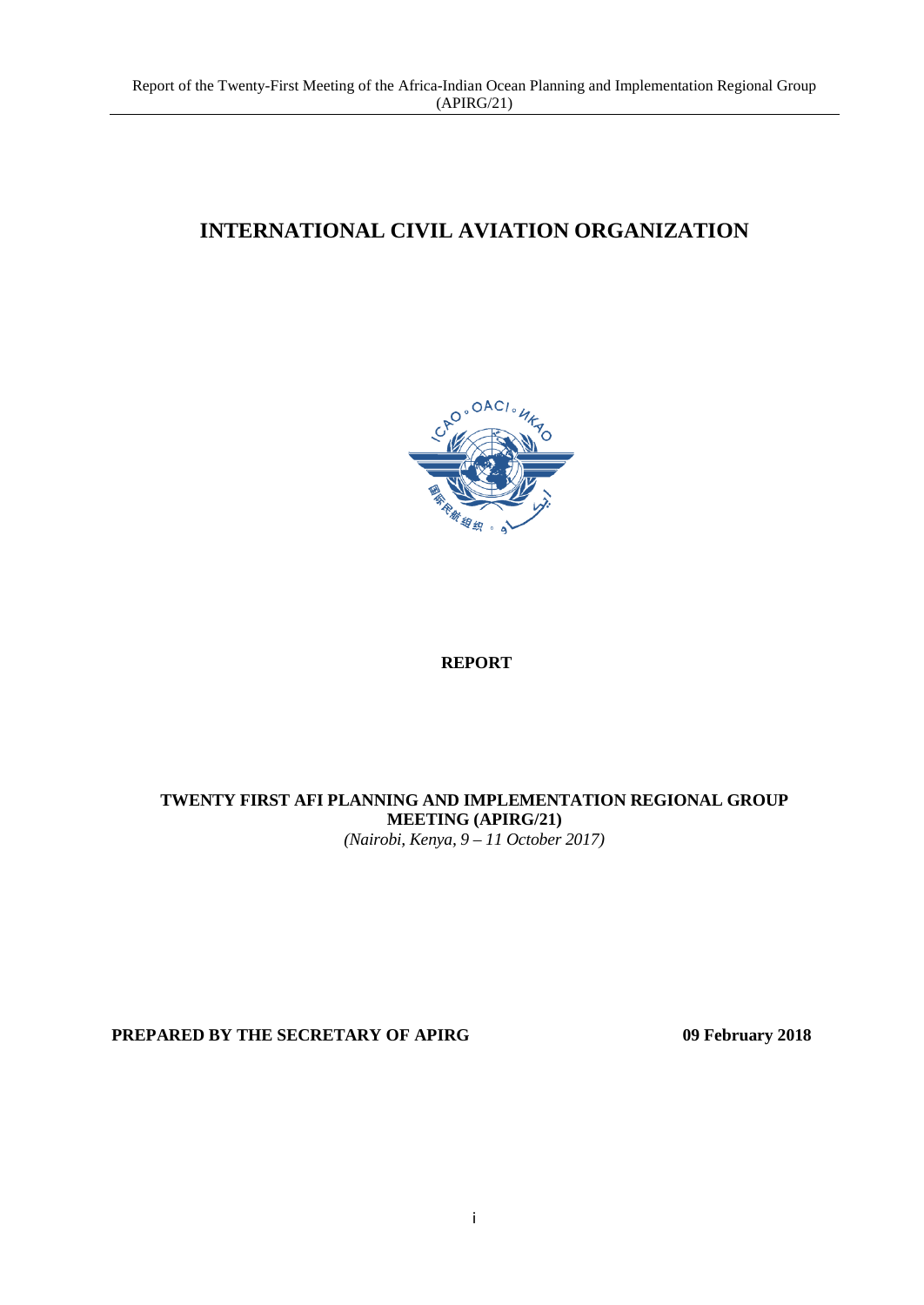# **THE DESIGNATIONS AND THE PRESENTATION OF MATERIAL IN THIS PUBLICATION DO NOT IMPLY THE EXPRESSION OF ANY OPINION WHATSOEVER ON THE PART OF ICAO CONCERNING THE LEGAL STATUS OF ANY COUNTRY, TERRITORY, CITY OR AREA OF ITS AUTHORITIES, OR CONCERNING THE DELIMITATION OF ITS FRONTIERS OR BOUNDARIES.**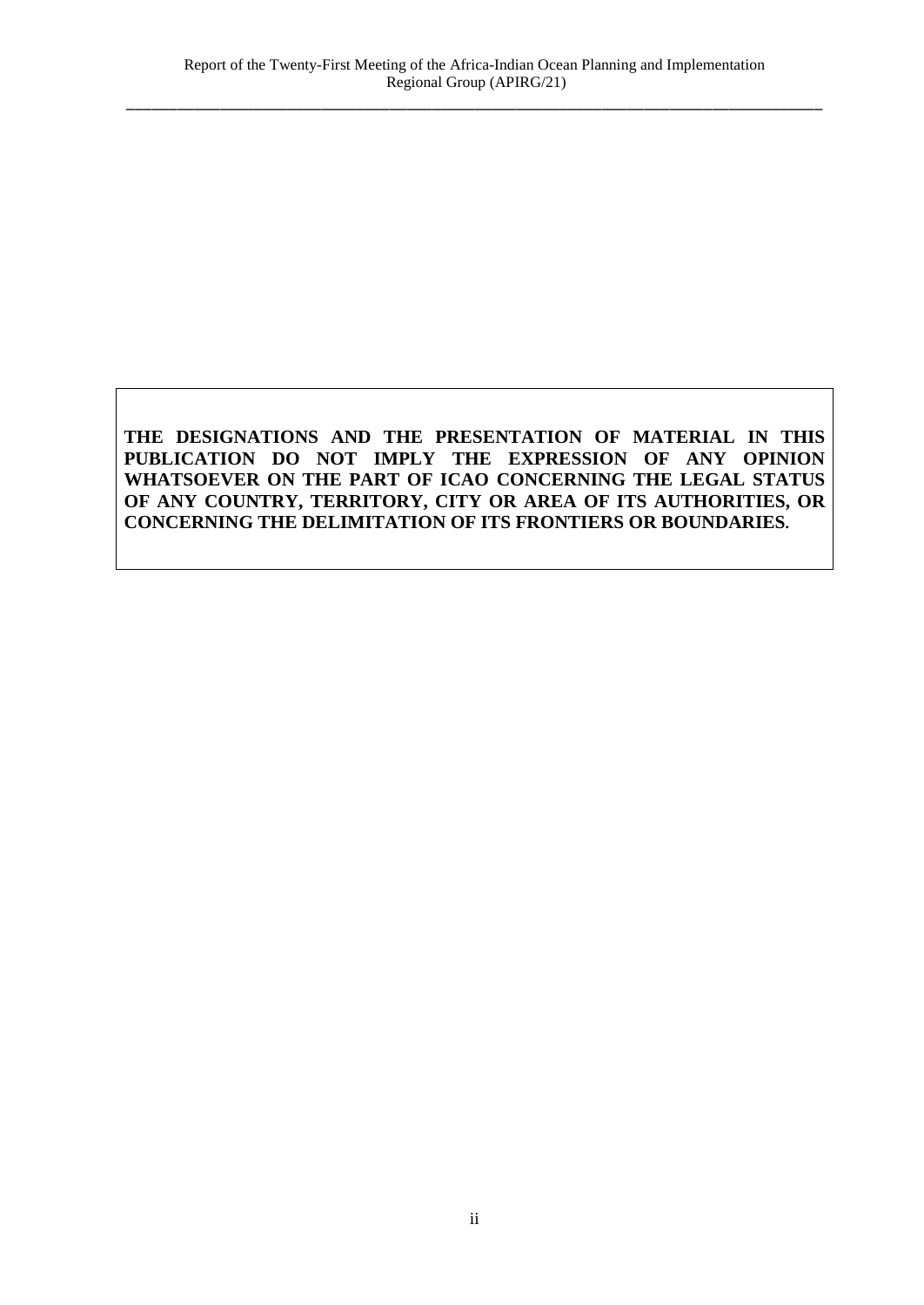# **TABLE OF CONTENTS**

<span id="page-2-0"></span>

| 2.2. | Agenda Item 2: Follow-up action taken on APIRG/20 Meeting Conclusions and Decisions 4        |  |
|------|----------------------------------------------------------------------------------------------|--|
|      | Agenda Item 3: Performance framework for Regional Air Navigation Planning and Implementation |  |
| 3.0  |                                                                                              |  |
| 3.1  |                                                                                              |  |
| 3.2  | Outcome of the First APIRG Airspace and Aerodrome Operations Sub-Group                       |  |
|      |                                                                                              |  |
| 3.3  | Outcome of the First APIRG Infrastructure and Information Management                         |  |
|      |                                                                                              |  |
| 3.4  |                                                                                              |  |
| 3.5  |                                                                                              |  |
| 3.6  |                                                                                              |  |
| 3.7  | Revision of the Abuja safety targets and inclusion of Air navigation performance targets     |  |
|      |                                                                                              |  |
|      |                                                                                              |  |
| 4.1  |                                                                                              |  |
|      |                                                                                              |  |
|      |                                                                                              |  |
| 5.1  |                                                                                              |  |
| 5.2  |                                                                                              |  |
|      |                                                                                              |  |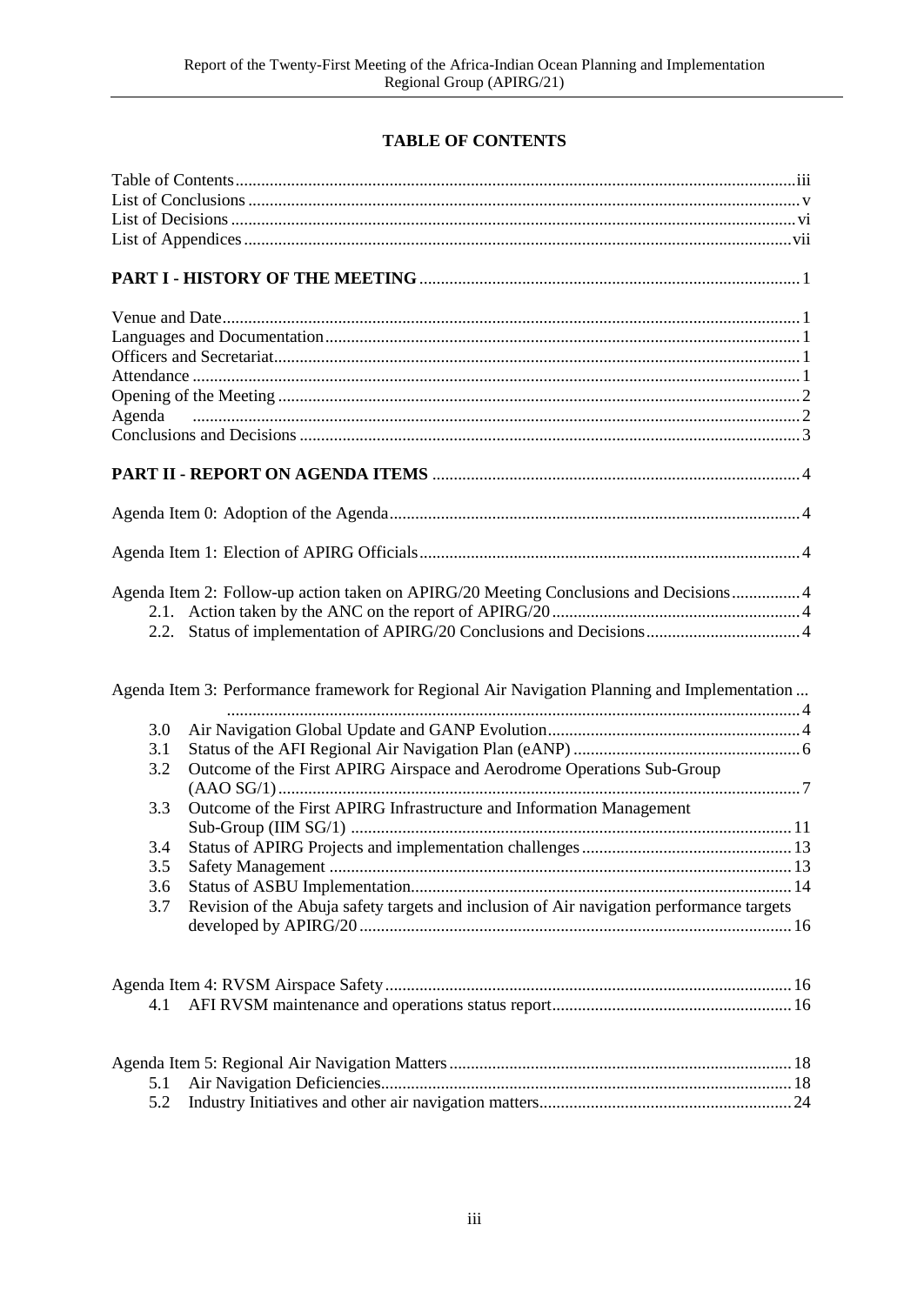<span id="page-3-0"></span>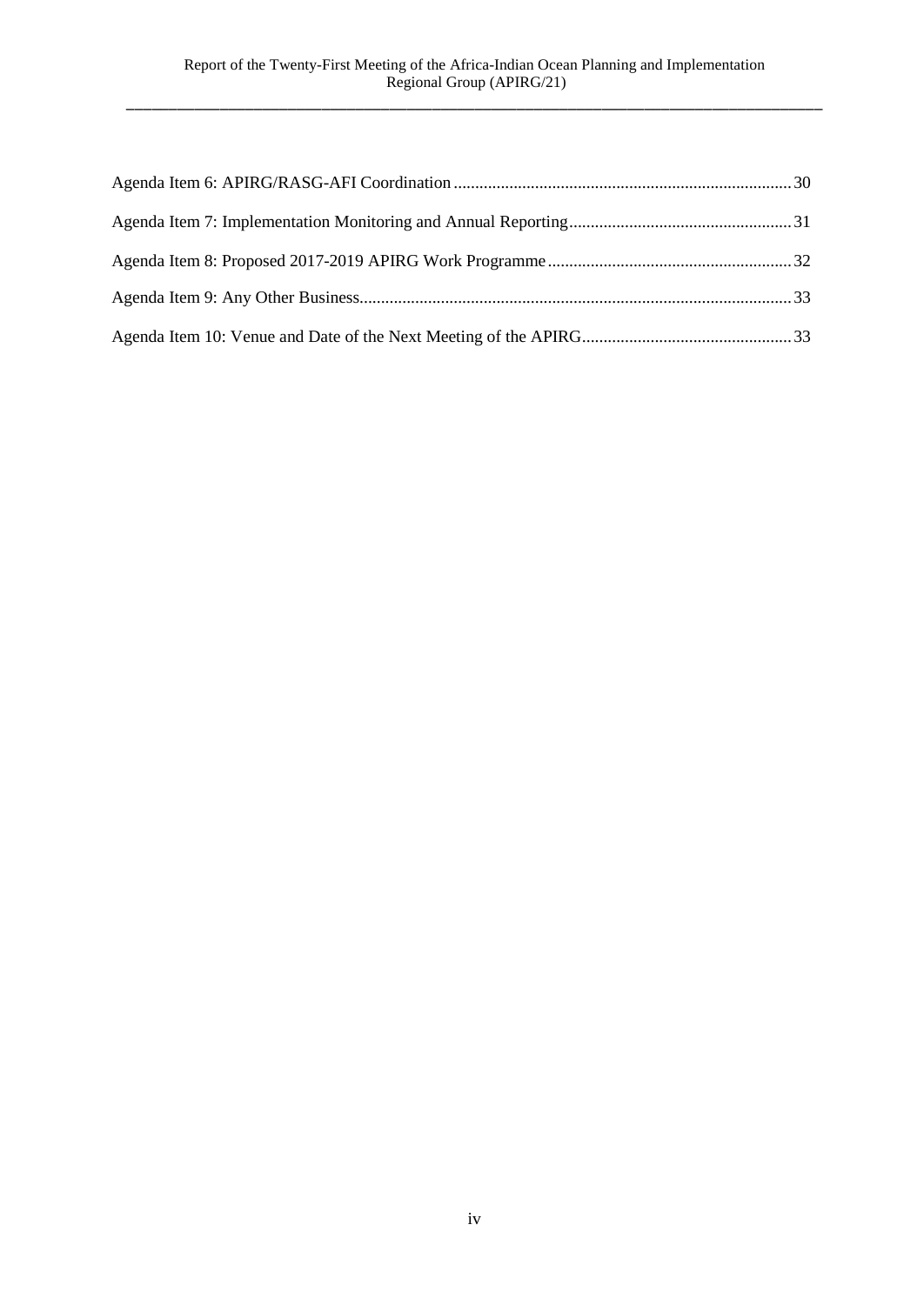# **LIST OF CONCLUSIONS**

<span id="page-4-0"></span>

| Conclusion 21/01: | Coordinated Approach to Air Navigation Planning and Implementation 5                |  |
|-------------------|-------------------------------------------------------------------------------------|--|
| Conclusion 21/05: |                                                                                     |  |
| Conclusion 21/06: |                                                                                     |  |
| Conclusion 21/08: |                                                                                     |  |
| Conclusion 21/09: |                                                                                     |  |
| Conclusion 21/12: |                                                                                     |  |
| Conclusion 21/13: |                                                                                     |  |
| Conclusion 21/14: |                                                                                     |  |
| Conclusion 21/15: | Inputs to the 3 <sup>rd</sup> ICAO World Aviation Forum (IWAF/3) and AU's Programme |  |
| Conclusion 21/16: |                                                                                     |  |
| Conclusion 21/17: |                                                                                     |  |
| Conclusion 21/18: |                                                                                     |  |
| Conclusion 21/19: | Inclusion of ASBU Tracker Review and Analysis in FIR Coordination Meetings          |  |
|                   |                                                                                     |  |
| Conclusion 21/20: | Support to the Implementation of the African Flight Procedure Programme             |  |
|                   |                                                                                     |  |
| Conclusion 21/21: |                                                                                     |  |
| Conclusion 21/22: |                                                                                     |  |
| Conclusion 21/23: |                                                                                     |  |
| Conclusion 21/24: |                                                                                     |  |
| Conclusion 21/25: |                                                                                     |  |
| Conclusion 21/26: |                                                                                     |  |
| Conclusion 21/27: |                                                                                     |  |
| Conclusion 21/28: |                                                                                     |  |
| Conclusion 21/29: | Regional Training Workshop On The Peer Review Programme Manual 25                   |  |
| Conclusion 21/31: | Establishment of National Coordination Mechanisms for the introduction of           |  |
|                   |                                                                                     |  |
| Conclusion 21/32: |                                                                                     |  |
| Conclusion 21/34: |                                                                                     |  |
| Conclusion 21/35: |                                                                                     |  |
| Conclusion 21/36: |                                                                                     |  |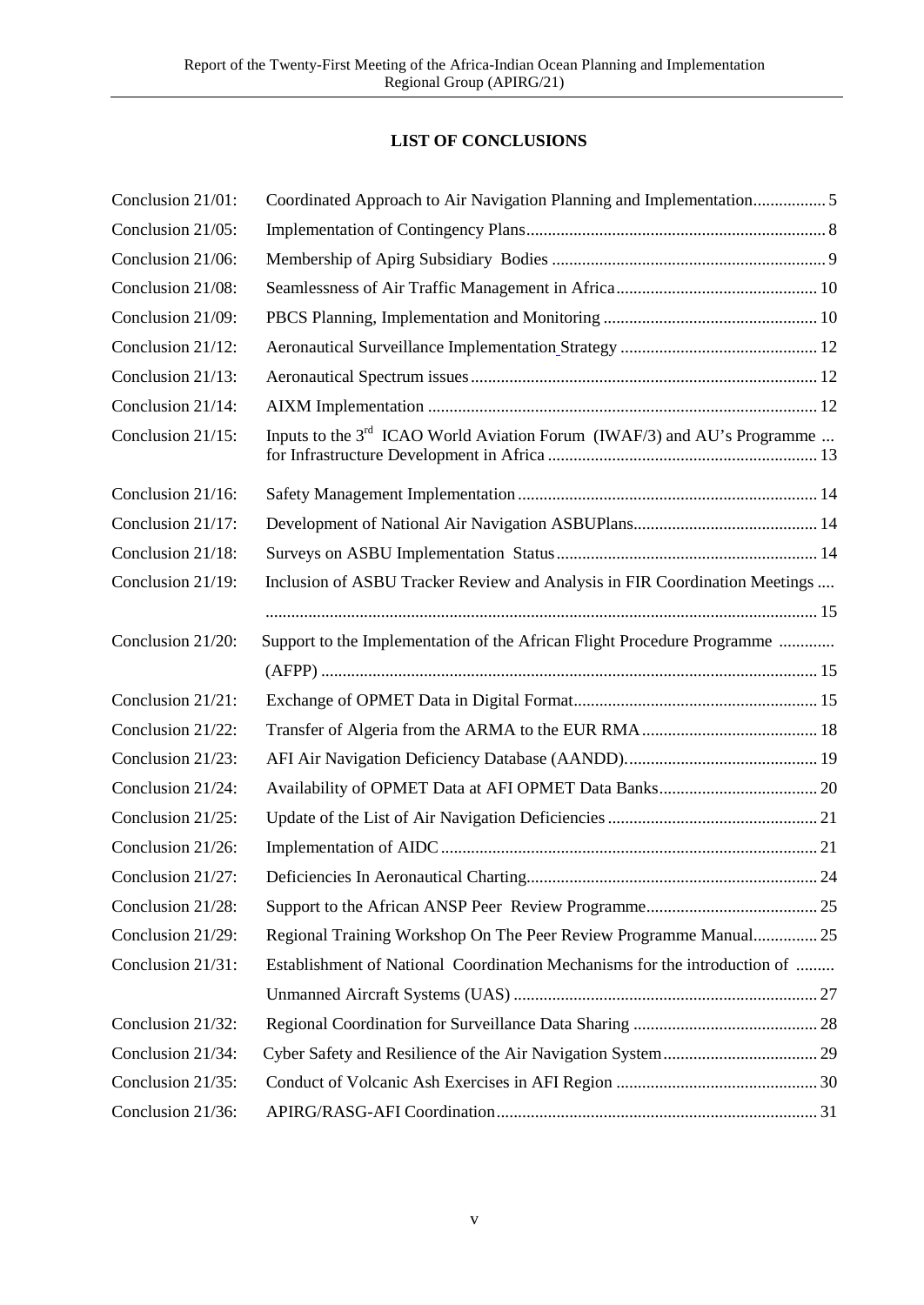# **LIST OF DECISIONS**

<span id="page-5-0"></span>

| Decision 21/07: Update of the AFI Secondary Surveillance Radar (SSR) Code Allocation Plan and        |
|------------------------------------------------------------------------------------------------------|
|                                                                                                      |
|                                                                                                      |
| Decision 21/30: Assistance and guidance on the safe integration of RPAS into Non-Segregated Airspace |
|                                                                                                      |
|                                                                                                      |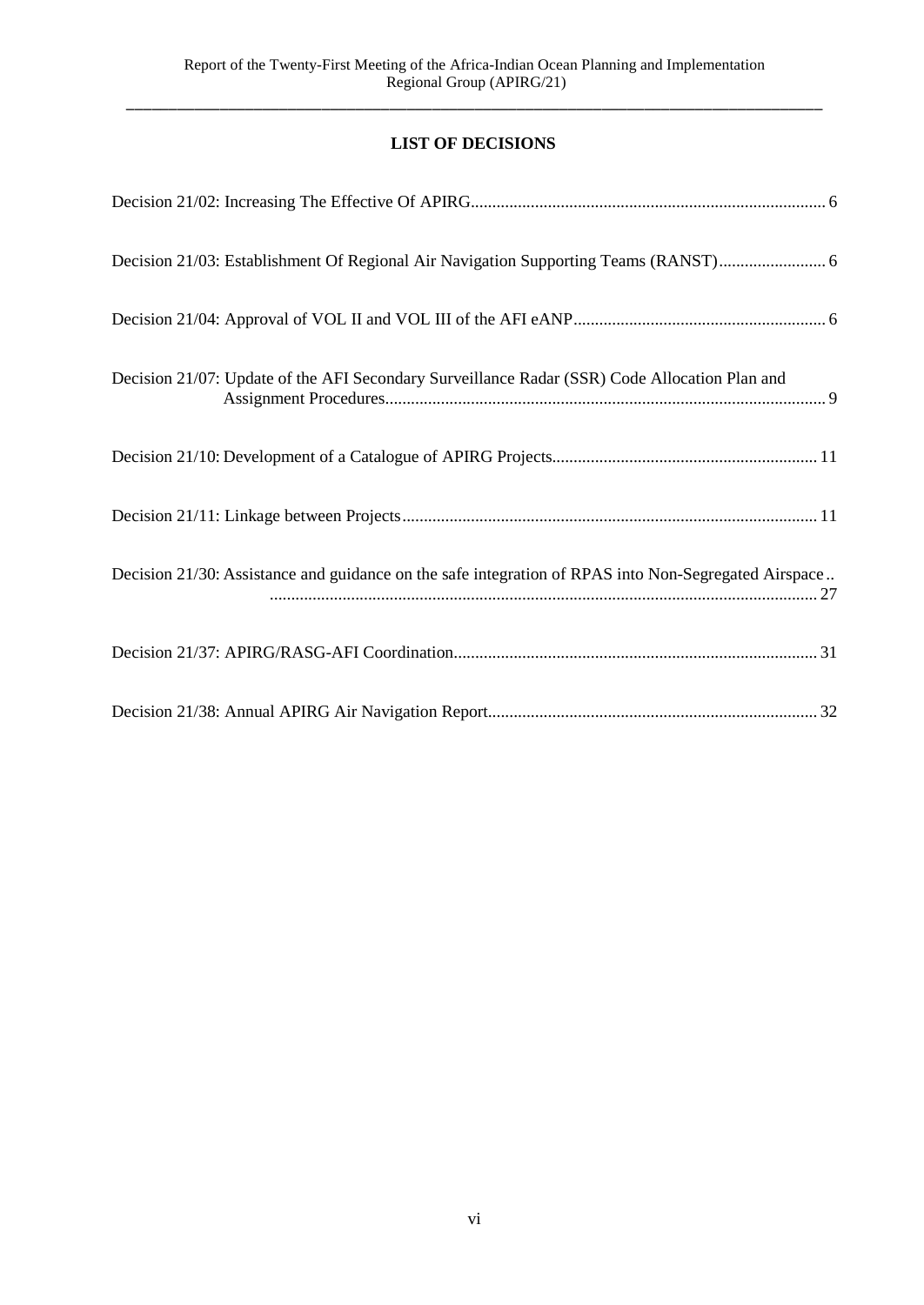# **APPENDICES**

| Appendix 1A      | List of Participants                                                 |
|------------------|----------------------------------------------------------------------|
| Appendix 1B      | Follow-up Action Plan on APIRG/21 Meeting Conclusions and Decisions  |
| Appendix 1C      | Follow-up Action taken on APIRG/20 Meeting Conclusions and Decisions |
| Appendix 3.3.1A  | Meteorology Project 1                                                |
| Appendix 3.3.1B: | Meteorology Project 2                                                |
| Appendix 3.3.1C  | Aeronautical Information Management Project 1                        |
| Appendix 3.3.1D  | Aeronautical Information Management Project 2                        |
| Appendix 3.3.1E  | Aeronautical Information Management Project 3                        |
| Appendix 3.3.1F  | <b>Communication Project 1</b>                                       |
| Appendix 3.3.1G  | <b>Communication Project 2</b>                                       |
| Appendix 3.3.1H  | <b>Communication Project 3</b>                                       |
| Appendix 3.3.1I  | <b>Communication Project 4</b>                                       |
| Appendix 3.3.1J  | <b>Communication Project 5</b>                                       |
| Appendix 3.3.1K  | AFI DL/CMRA Project                                                  |
| Appendix 3.3.1L  | Radio Navigation and GNSS Project                                    |
| Appendix 3.3.1M  | <b>Spectrum Protection Project</b>                                   |
| Appendix 3.3.1N  | Surveillance Project                                                 |
| Appendix 3.3.2A  | Meteorology Project 1 Team                                           |
| Appendix 3.3.2B  | Meteorology Project 2 Team                                           |
| Appendix 3.3.2C  | Aeronautical Information Management Project 1 Team                   |
| Appendix 3.3.2D  | Aeronautical Information Management Project 2 Team                   |
| Appendix 3.3.2E  | Aeronautical Information Management Project 3 Team                   |
| Appendix 3.3.2F  | <b>Communication Project 1 Team</b>                                  |
| Appendix 3.3.2G  | <b>Communication Project 2 Team</b>                                  |
| Appendix 3.3.2H  | Communication Project 3 Team                                         |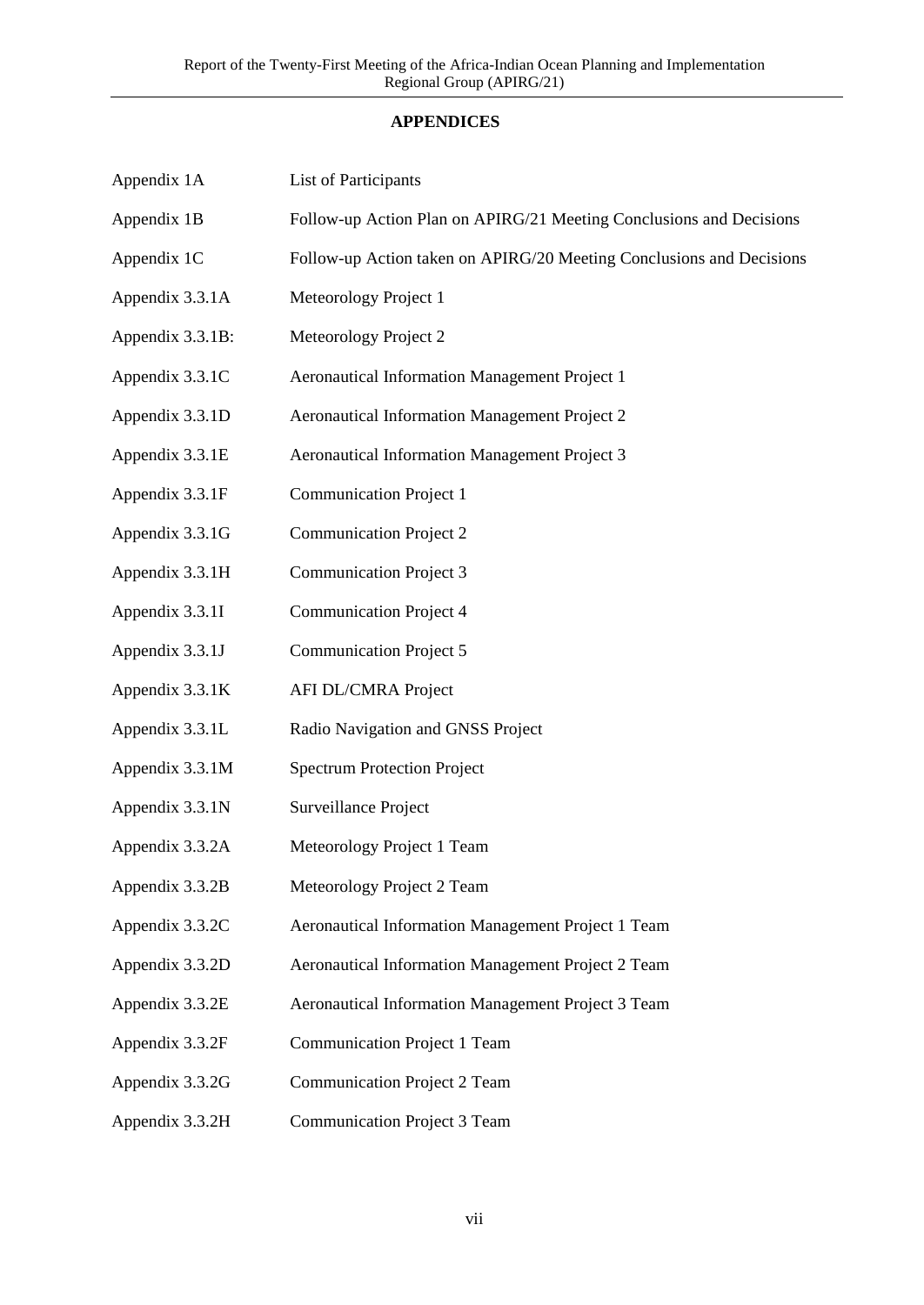| Appendix 3.3.2I | <b>Communication Project 4 Team</b>                             |
|-----------------|-----------------------------------------------------------------|
| Appendix 3.3.2J | <b>Communication Project 5 Team</b>                             |
| Appendix 3.3.2K | AFI DL/CMRA Project Team                                        |
| Appendix 3.3.2L | Radio Navigation and GNSS Project Team                          |
| Appendix 3.3.2M | <b>Spectrum Protection Project</b>                              |
| Appendix 3.3.2N | Surveillance Project Team                                       |
| Appendix 3.6A   | Implementation Status of ASBU Block 0 Modules in the AFI Region |
| Appendix 5.1A   | <b>RVSM Minimum Deficiencies Reporting List</b>                 |
| Appendix 5.1B   | IATA Regional Survey on Aeronautical Mobile Service (AMS)       |
| Appendix 5.1C   | <b>ASECNA Survey Report on Missing Flight Plans</b>             |
| Appendix 5.2A   | African ANSP Cooperation Roadmap (2017/2018)                    |
| Appendix 7.6A   | Contents of the APIRG Annual Air Navigation Report – 2017       |
| Appendix 8.3A   | APIRG Work Programme 2017-2019                                  |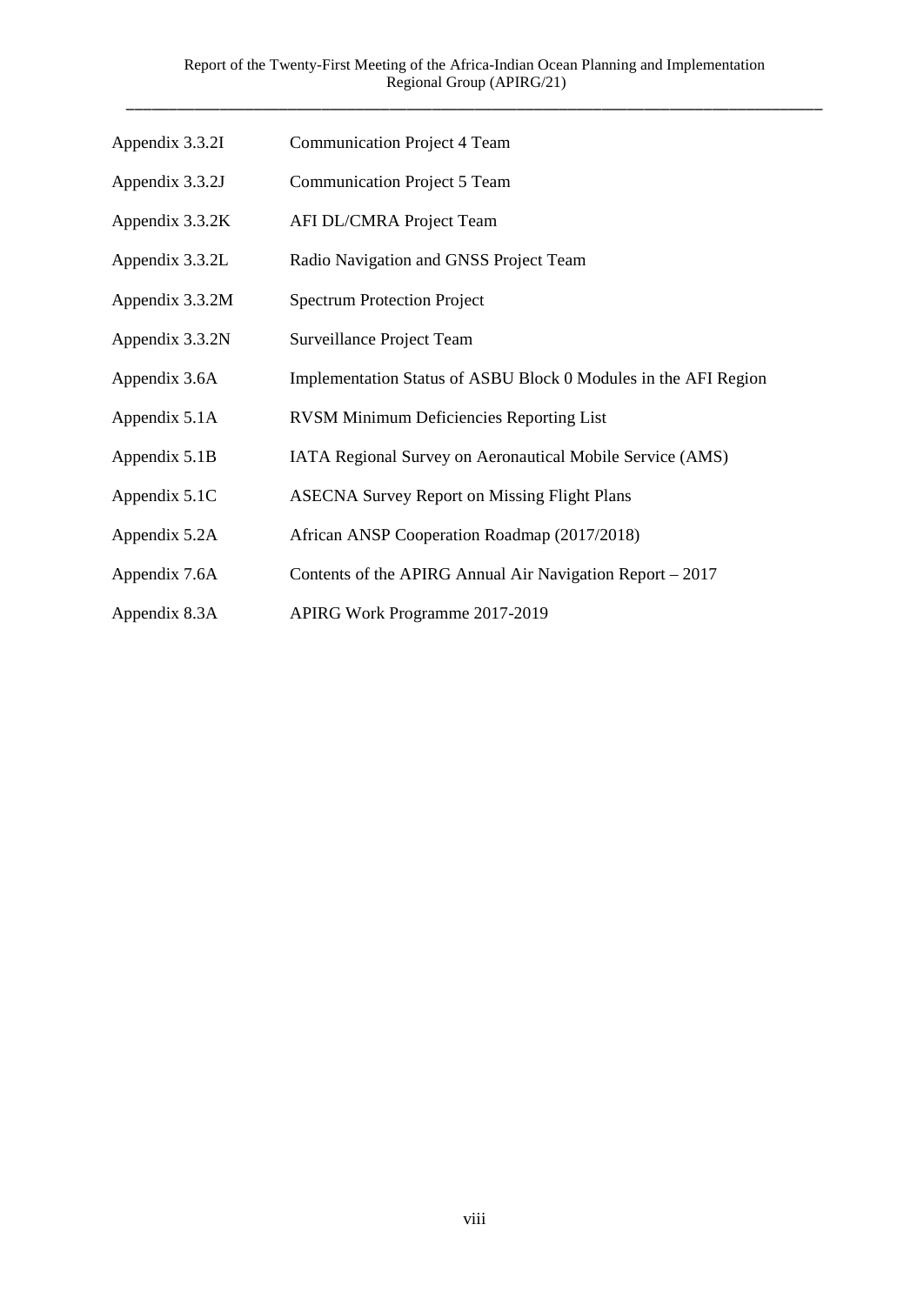# <span id="page-8-0"></span>**PART I - HISTORY OF THE MEETING**

# <span id="page-8-1"></span>**1. VENUE AND DATE**

1.1 The Twenty First Meeting of the Africa-Indian Ocean Region (AFI) Planning and Implementation Regional Group (APIRG/21) was held back to back with the Fourth Regional Aviation Safety Group (RASG/AFI/4), at the InterContinental Hotel, Nairobi, Kenya, from 9 to 11 October 2017 with sponsorship from, ATNS, BOEING, ASECNA and AIRBUS.

# <span id="page-8-2"></span>**2. LANGUAGES AND DOCUMENTATION**

2.1 The discussions were conducted in English and French languages, and the meeting's documentation was also issued in both languages. Translation and simultaneous interpretation services were provided by freelance interpreters.

### <span id="page-8-3"></span>**3. OFFICERS AND SECRETARIAT**

3.1 The meeting was chaired by Mr. Magueye Marame Ndao, Director-General of Agence nationale de l'aviation civile et de la meteorologie (ANACIM), Senegal, Chairman of the APIRG.

3.2 Mr. Barry Kashambo, Regional Director, ESAF Regional Office, Nairobi served as Secretary to the meeting. He was assisted by Mr. Mam Sait Jallow, RD, WACAF Regional Office, Dakar with the participation of Mr. Erwin Lasooij, Chief of Programmes Coordination and Implementation (PCI), ICAO Air Navigation Bureau. They were assisted by the following Officers from ICAO ESAF and WACAF Regional Offices and the African Flight Procedure Programme (AFPP):

| Mr. Prosper Zo'o Minto'o       | DRD, WACAF          |
|--------------------------------|---------------------|
| Mr. Arthemon Ndikumana         | DRD, WACAF          |
| Mr. Seboseso Machobane         | RO/ATM, ESA         |
| Mr. Vitalis Ahago              | RO/MET, ESA         |
| Mr. Milton Tumusiime           | RO/FS, ESAF         |
| Mr. François-Xavier Salambanga | RO/CNS, WAC         |
| Mr. Ousman Manjang             | RO/FS, WACA         |
| Mr. Papa Issa Mbengue          | RO/OPS, ESAI        |
| Mr. Frederic Legrand           | <b>AFPP</b> Manager |
| Mr. Nika Meheza Manzi          | RO/AGA, WA          |
| Mr. George Baldeh              | RO/AIM, WAC         |
| Mr. Harvey Lekamisy            | RO/CNS, ESAI        |
| Mr. Tebogo Maketlo             | RTA Officer/C       |
| Ms. Loise Mwangi Njoroge       | <b>ATM Aviation</b> |

ACAF Office, Nairobi ACAF Office, Dakar 1, ESAF Office, Nairobi **F. ESAF Office, Nairobi** ESAF Office, Nairobi , WACAF Office, Dakar WACAF Office, Dakar ESAF Office, Nairobi L. WACAF Office, Nairobi , WACAF Office, Dakar , ESAF Office, Nairobi icer/CNS, ESAF Office, Nairobi Njoroge ATM Aviation Scholarship Recipient

### <span id="page-8-4"></span>**4. ATTENDANCE**

4.1. The meeting was attended by 171 participants from 38 AFI States and 16 Regional / International Organizations and Industry.

4.2. The list of participants is provided at **Appendix 1A** to this report.

-1-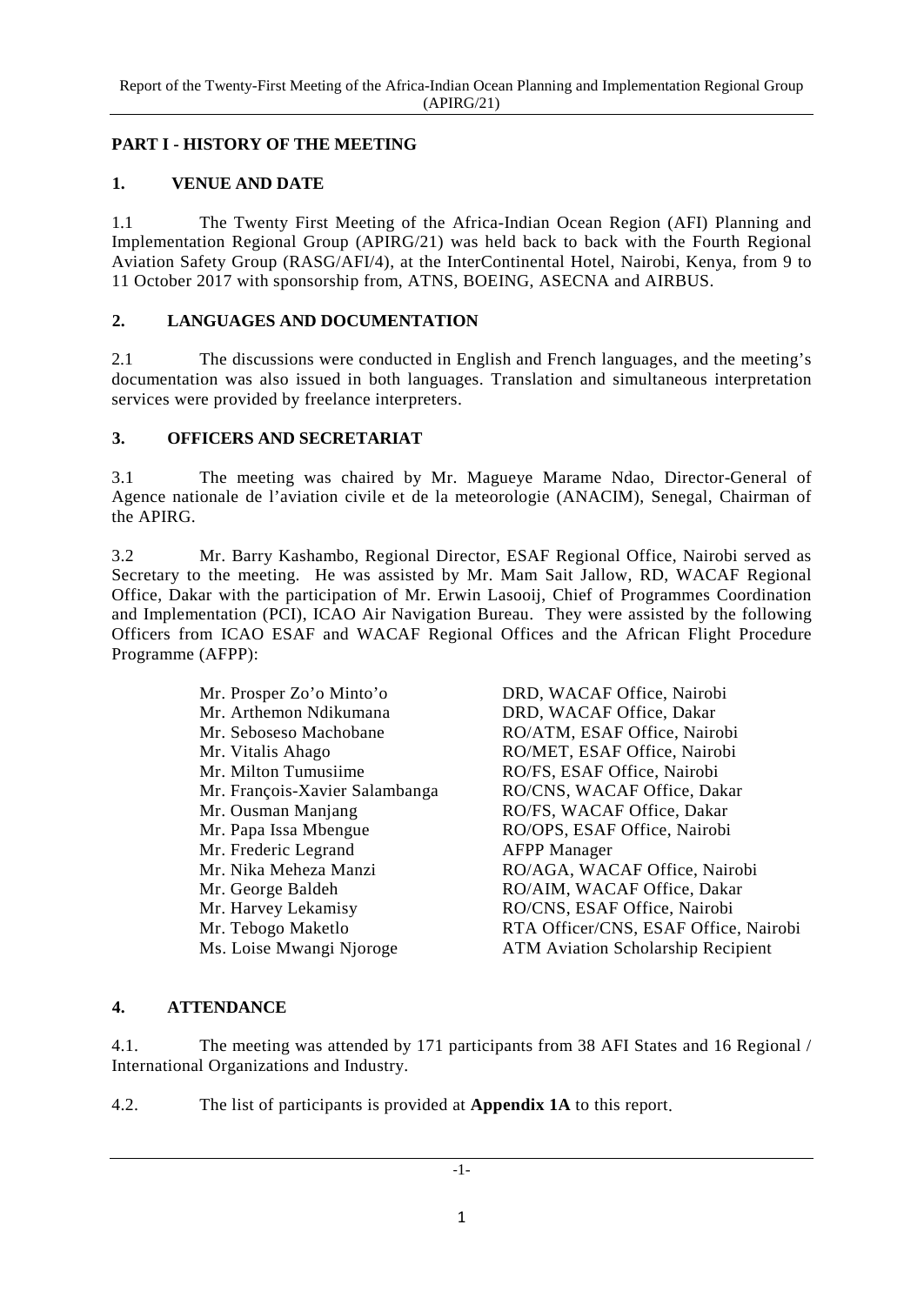# <span id="page-9-0"></span>**5. OPENING OF THE MEETING**

5.1. The  $21<sup>st</sup>$  APIRG meeting was opened jointly with the  $4<sup>th</sup>$  RASG-AFI meeting by the Director General of the Kenya Civil Aviation Authority, Captain Gilbert Kibe, representing Mr. James Macharia, EGH, Cabinet Secretary for the Ministry of Transport, Infrastructure, Housing and Urban development.

5.2. He called for commitment to APIRG to deliver decisions and conclusions that will not only spur aviation safety in the Africa and Indian Ocean Region, but will also provide a framework for international discourse and adoption into various ICAO Standards, Recommended Practices, policies and guidelines. He further recalled concerted effort by all aviation stakeholders in order to create a system-wide web of multi-faceted level of effective implementations (LEIs) and compliance.

5.3. Mr. Mam Sait JALLOW, Regional Director Western and Central African Regional Office, representing the two AFI ICAO Regional offices, welcomed all participants to the 21st meeting of the AFI Planning and Implementation Regional Group (APIRG/21) and the 4th Meeting of the AFI Regional Aviation Safety Group (RASG-AFI/4) and expressed special gratitude to the Government of Kenya and the Kenya Civil Aviation Authority for having accepted to partner with ICAO in hosting these important regional events.

5.4. The meeting was informed of the decision to hold APIRG and RASG-AFI backto-back to provide an opportunity to advance aviation safety and air navigation priorities in the AFI region, within the framework of No Country Left Behind (NCLB) initiative in a better harmonized manner and allow all States have access to the significant socio-economic benefits of safe and reliable air transport, with due consideration to local needs and expectations.

5.5. The meeting was further informed of the revised Abuja Safety Targets that now include Air navigation systems elements as well as the Air Navigation Performance Indicators adopted by the APIRG in December 2015, in order to ensure their alignment with the requirements of the Global Aviation Safety Plan (GASP) and the Global Air Navigation Plan (GANP) adopted by the 39th Session of the ICAO Assembly in October 2016.

5.6. The outcomes of the meetings will provide valuable inputs to the Third ICAO World Aviation Forum (IWAF/3) to be held in Abuja (from 20 to 22 November 2017), the Second Global Air Navigation Implementation Symposium (GANIS/2) and 1st Safety and Air Navigation Implementation Symposium (SANIS/1) to be held from 11 to 15 December 2017, in Montreal and subsequently the Thirteen Air Navigation Conference to be held in 2018.

### <span id="page-9-1"></span>**6. AGENDA**

### 6.1. **The meeting adopted the following Agenda**:

**AGENDA ITEM 0:** Adoption of the Agenda

**AGENDA ITEM 1:** Election of APIRG Officials

# **AGENDA ITEM 2: Follow-Up on APIRG/20 Meeting Conclusions and Decisions**

- 2.1 Action taken by the ANC on the report of APIRG/20
- 2.2 Status of implementation of APIRG/20 Conclusions and Decisions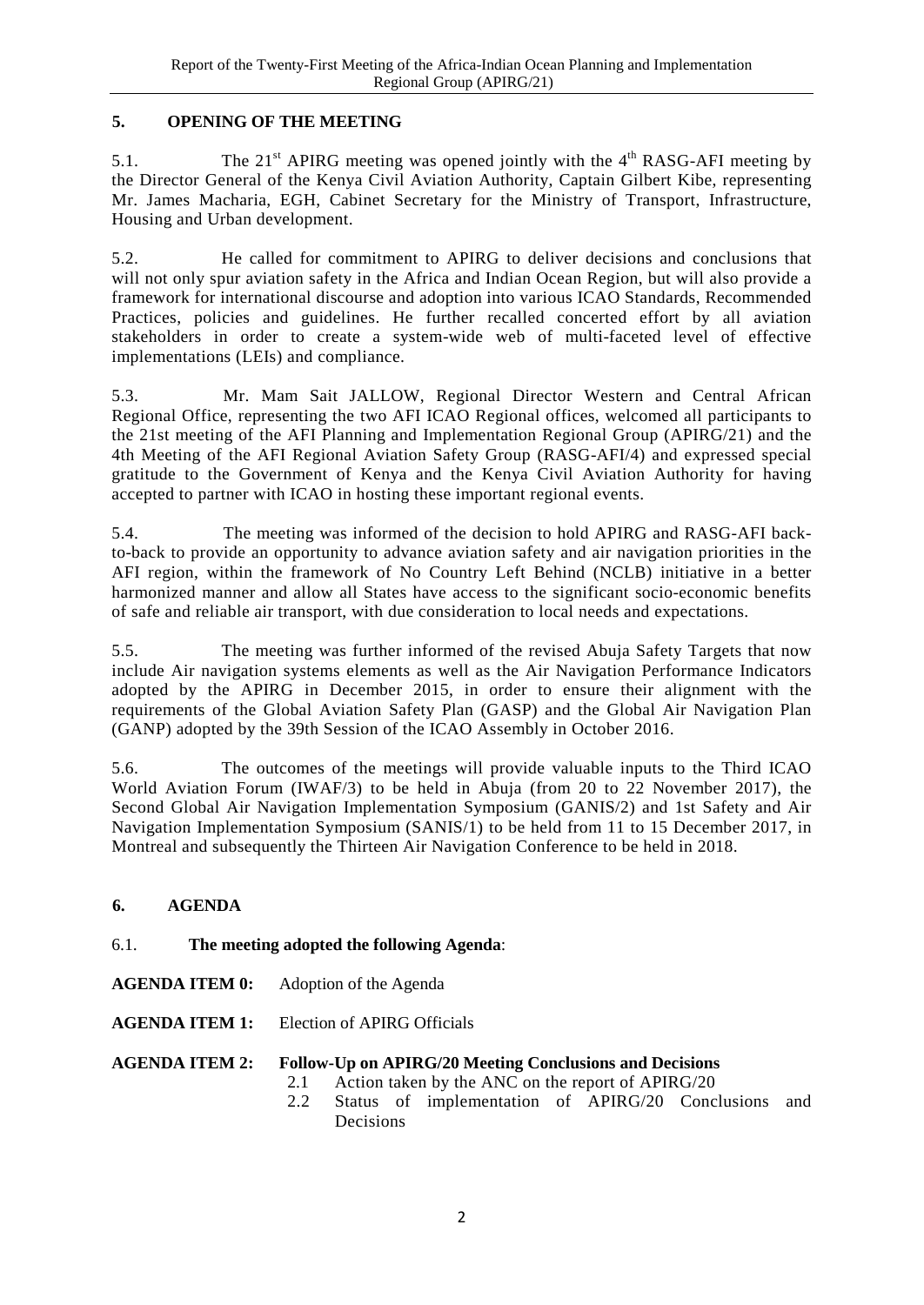| <b>AGENDA ITEM 3:</b> | Performance Framework for Regional Air Navigation Planning and<br>Implementation |                                                                                                                                      |  |  |  |
|-----------------------|----------------------------------------------------------------------------------|--------------------------------------------------------------------------------------------------------------------------------------|--|--|--|
|                       | Air Navigation Global Update and GANP Evolution<br>3.0                           |                                                                                                                                      |  |  |  |
|                       | 3.1                                                                              | Status of the AFI Regional Air Navigation Plan (eANP)                                                                                |  |  |  |
|                       | 3.2                                                                              | Outcome of the First APIRG Airspace and Aerodrome Operations<br>Sub-Group (AAO SG/1) – Aerodrome Operations – Airspace<br>Operations |  |  |  |
|                       | 3.3                                                                              | Outcome of the First APIRG Infrastructure and Information<br>Management Sub-Group (IIM SG/1) – CNS – AIM– MET                        |  |  |  |
|                       | 3.4                                                                              | Status of APIRG Projects and implementation challenges                                                                               |  |  |  |
|                       | 3.5                                                                              | <b>Safety Management</b>                                                                                                             |  |  |  |
|                       | 3.6                                                                              | Status of ASBU implementation                                                                                                        |  |  |  |
|                       | 3.7                                                                              | Revision of the air navigation performance targets developed by<br>APIRG/20                                                          |  |  |  |
| <b>AGENDA ITEM 4:</b> | <b>RVSM Airspace Safety</b>                                                      |                                                                                                                                      |  |  |  |
|                       | AFI RVSM maintenance and operations status report                                |                                                                                                                                      |  |  |  |
| <b>AGENDA ITEM 5:</b> | <b>Regional Air Navigation Matters</b>                                           |                                                                                                                                      |  |  |  |
|                       | 5.1<br>5.2                                                                       | Air Navigation Deficiencies<br>Industry initiatives and other air navigation matters                                                 |  |  |  |
| <b>AGENDA ITEM 6:</b> | <b>APIRG/RASG-AFI Coordination</b>                                               |                                                                                                                                      |  |  |  |
| <b>AGENDA ITEM 7:</b> | <b>Implementation Monitoring and Annual Reporting</b>                            |                                                                                                                                      |  |  |  |
| <b>AGENDA ITEM 8:</b> | Proposed 2017-2019 APIRG Work Programme                                          |                                                                                                                                      |  |  |  |
| <b>AGENDA ITEM 9:</b> | Any Other Business                                                               |                                                                                                                                      |  |  |  |
|                       |                                                                                  |                                                                                                                                      |  |  |  |

#### <span id="page-10-0"></span>**7. CONCLUSIONS AND DECISIONS**

**AGENDA ITEM 10:** Venue and Date of the Next Meeting of APIR**G**

7.1. APIRG records its actions in the form of Conclusions and Decisions with the following significance:

- a) Conclusions deal with matters which, in accordance with the Group's terms of reference, merit directly the attention of States or on which further action will be initiated by ICAO in accordance with established procedures; and
- b) Decisions deal with matters of concern only to APIRG and its contributory bodies.

7.2. A Follow- up Action Plan on APIRG/21 Meeting Conclusions and Decisions is provided at **Appendix 1B** to this report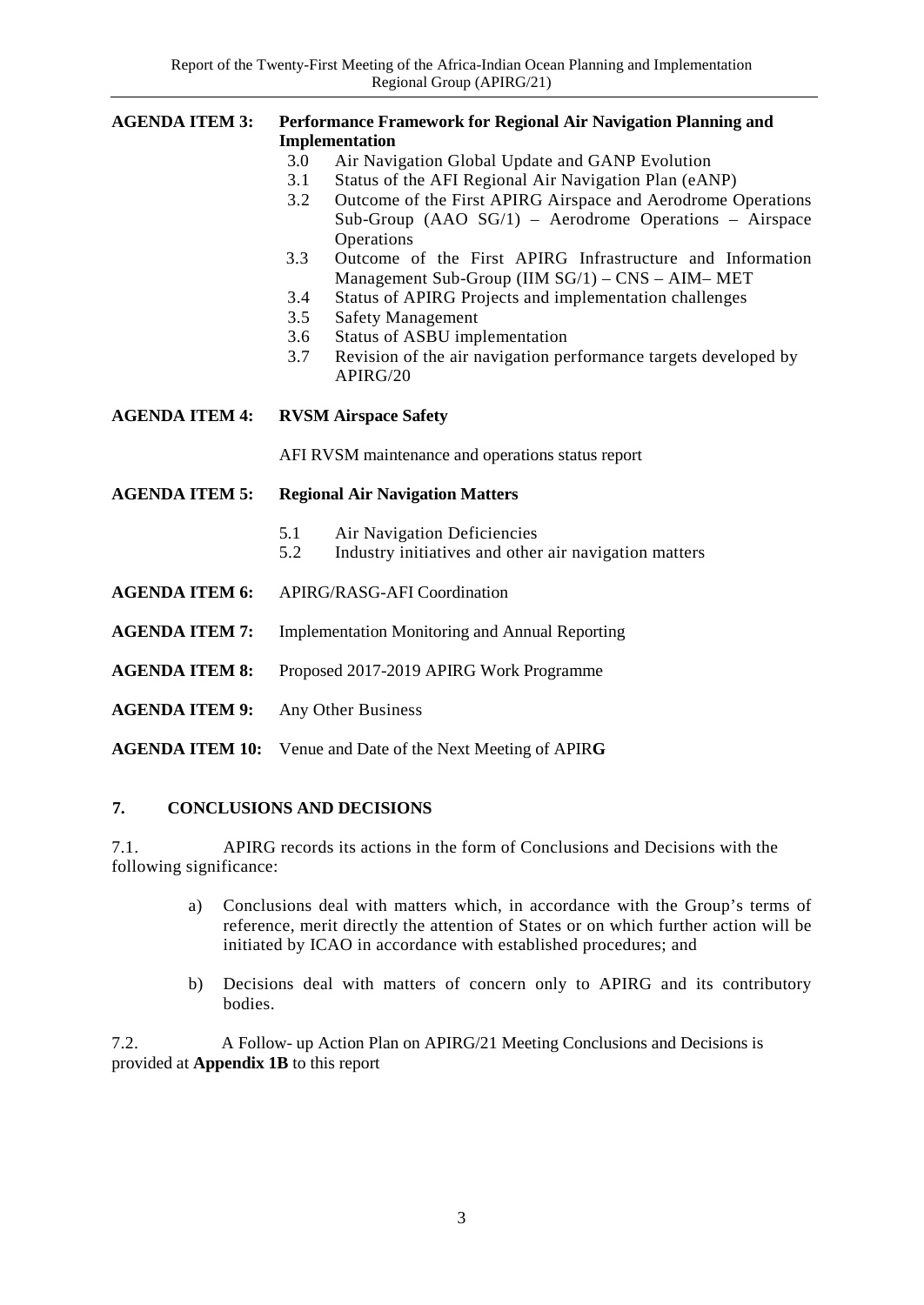# <span id="page-11-0"></span>**PART II - REPORT ON AGENDA ITEMS**

### <span id="page-11-1"></span>**AGENDA ITEM 0: ADOPTION OF THE AGENDA**

0.1 The meeting reviewed the provisional Agenda which was attached to the invitation letter, and adopted the Agenda for the APIRG/21 Meeting as indicated in paragraph 6 of the History of the Meeting

#### <span id="page-11-2"></span>**AGENDA ITEM 1: ELECTION OF APIRG OFFICIALS**

1.1 The meeting proceeded to elect the following:

Chairperson: Mr. Magueye Marame Ndao, Director General (Senegal); 1st Vice chairperson: Mr. Gotz Georg Tobias Günzel (Namibia); and 1st Vice chairperson: Mr. Gotz Georg Tobias Günzel (Namibia); and 2nd Vice chairperson: Mr. Martev Bove Atoklo (Ghana) Mr.Martey Boye Atoklo (Ghana)

#### <span id="page-11-3"></span>**AGENDA ITEM 2: FOLLOW-UP ACTION TAKEN ON APIRG/20 MEETING CONCLUSIONS AND DECISIONS**

#### <span id="page-11-4"></span>**2.1. Action taken by the ANC on the report of APIRG/20**

2.1.1 Under this agenda item, the meeting reviewed the action taken by the Air Navigation Commission (ANC) on the report of APIRG/20 as presented by the Secretariat, for guidance and reference.

#### <span id="page-11-5"></span>**2.2. Status of implementation of APIRG/20 Conclusions and Decisions**

2.1.2 Under this agenda item, the meeting reviewed the status of implementation of APIRG/20 conclusions and decisions as presented by the Secretariat, and took appropriate action as at **Appendix 1C** to this report.

#### <span id="page-11-6"></span>**AGENDA ITEM 3: PERFORMANCE FRAMEWORK FOR REGIONAL AIR NAVIGATION PLANNING AND IMPLEMENTATION**

#### <span id="page-11-7"></span>**3.0 Air Navigation Global Update and GANP Evolution**

#### **Air Navigation Global Update**

3.0.1 Under this agenda item the meeting was provided with an overview of the global activities by ICAO pertaining to planning and effective implementation and this served as an introduction to the Evolution of the Global Air Navigation Plan (GANP).

3.0.2 The meeting was briefed on the move from about the 2016 GANP six year cycle, performance-based approach and creation of a GANP webpage to a comprehensive improvement in 2019 GANP which will introduce a four-tier layer approach that will include a global managerial level, Global technical level, a Regional and national plan layer and addition of the Basic Building Blocks (BBB) to the Aviation System Block Upgrades (ASBUs) that form the backbone requirements of an air navigation system. The development of the 2019 GANP is in progress with anticipated review by the  $13<sup>th</sup>$  Air Navigation Conference in October 2018 and approved by the Council in May 2019 before the 40th Session of the Assembly.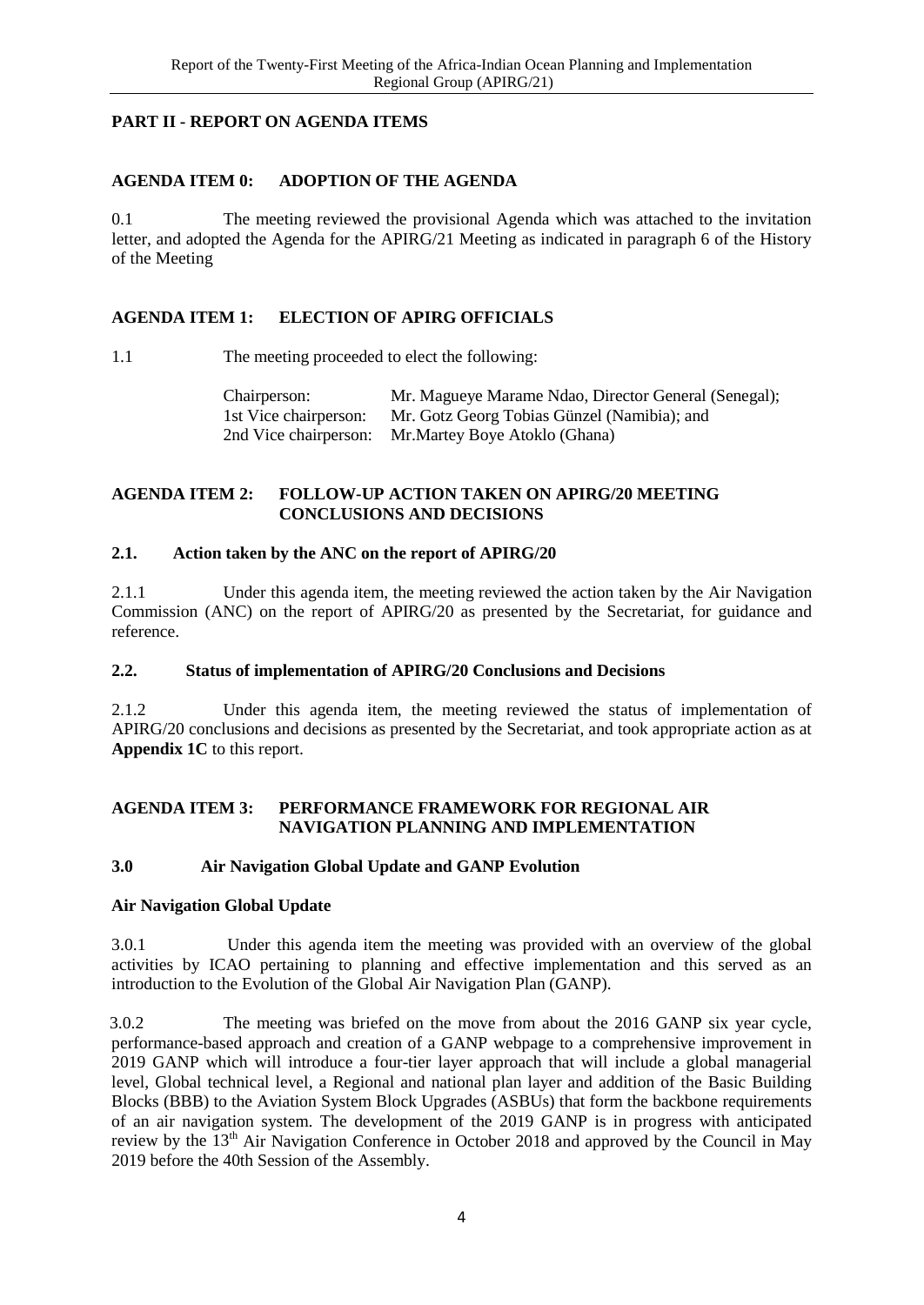3.0.3 The meeting was informed about the new developments in the Air Navigation Bureau at the ICAO Headquarters regarding improved Programmes Coordination and Implementation processes aimed at among others enhanced liaison between the ICAO HQ and the Regional Offices on the technical/operational level and implementation facilitation to States in a prioritised project oriented approach with effective feedback processes.

3.0.4 The meeting was informed that the TORs of the PIRGs/RASGs will be discussed at the upcoming Global PIRG/RASG forum for improvement.

# **Evolution of the Global Air Navigation Plan (GANP)**

3.0.5 The Group recognized the need to develop national air navigation plans aligned with the regional and global plans and encouraged the development of a regional modernization programme in the AFI Region based on strategic air navigation regional performance objectives, aimed to materialize the performance-based approach adopted by the Region for the planning and implementation of new air navigation improvements.

3.0.6 The Group noted the need to prioritise and intensify assistance to States through a mechanism such as the proposed establishment of Regional Air Navigation Supporting Teams. The specific objective of the mechanism is to support States in their efforts to implement air navigation operational improvements taking a harmonized and cost-effective implementation approach.

3.0.7 Furthermore, in order to support achievement of the above objectives, the Group agreed on the following actions:

- a) redefine and adopt AFI Air Navigation Regional Performance Objectives;
- b) materialize the AFI Performance-based Approach to achieve the defined regional air navigation performance objectives in a Regional modernization Programme;
- c) reflect this performance-based approach in Volume III of the regional Air Navigation Plan;
- d) APIRG Secretariat to revise the AFI regional implementation strategy in the framework of the Regional modernization programme and APIRG Sub-Groups' activities;
- e) States to establish National Air Navigation Plan Multidisciplinary Teams, provided with the adequate resources, including training, to collaboratively develop and implement national air navigation plans initiatives;

3.0.8 In response to concerns raised on the complexity of the GANP, the Secretariat indicated that action was underway to simplify the Plan.

#### <span id="page-12-0"></span>**CONCLUSION 21/01: COORDINATED APPROACH TO AIR NAVIGATION PLANNING AND IMPLEMENTATION**

**That, in order to facilitate harmonization and efficiency in the implementation of SARPs, global and regional requirements that effectively support national and regional development:**

- **a) the AFI Region should adopt a coordinated performance-based approach to air navigation planning and implementation based on Regional priorities; and**
- **b) based on the Regional ANP, AFI States develop national air navigation plans linked to national development plans, highlighting the importance of aviation as an enabler to address national socio-economic issues and ensure the availability of sufficient deployment resources.**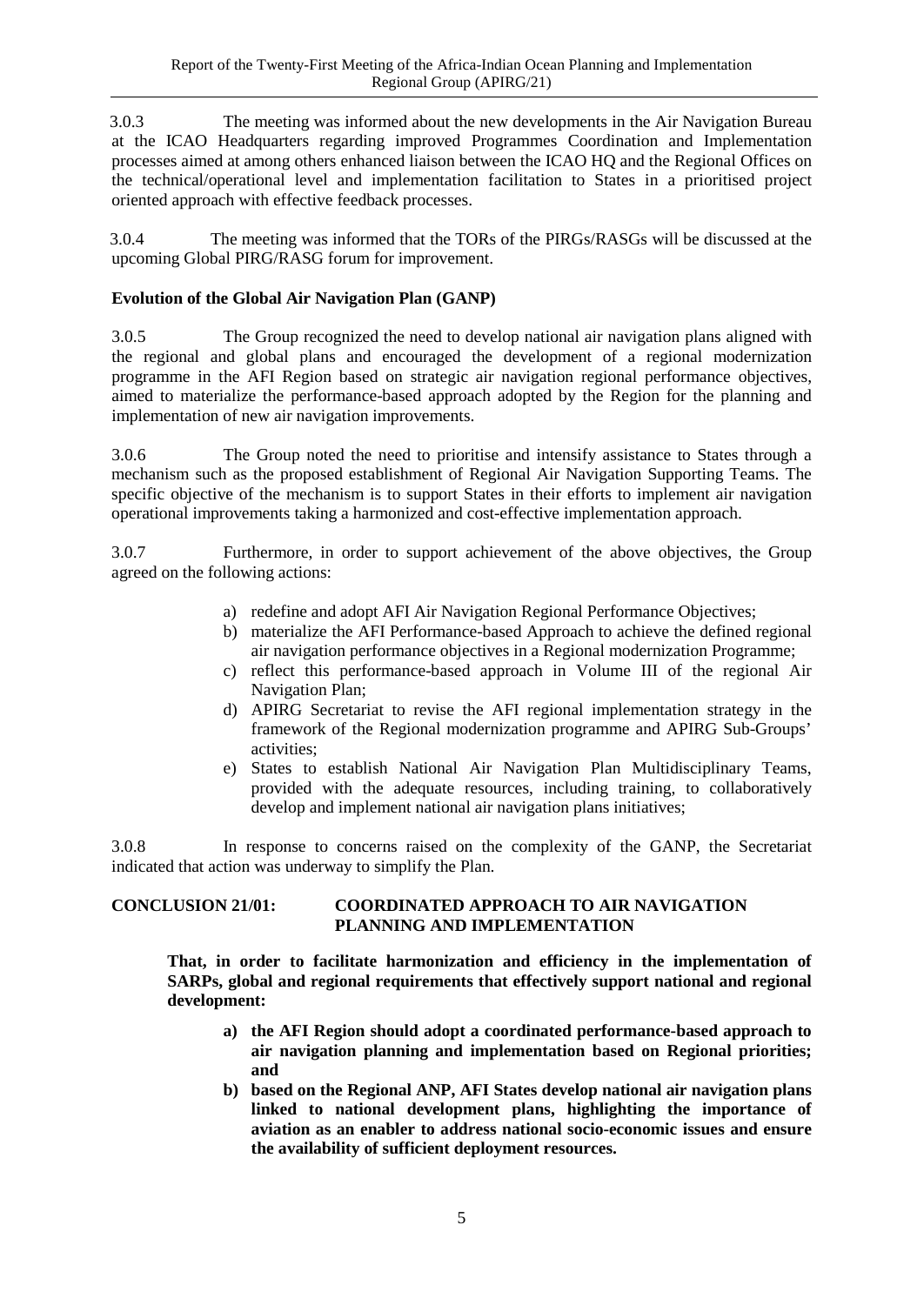<span id="page-13-1"></span>**DECISION 21/02: INCREASING THE EFFECTIVE OF APIRG**

**That, in order to act as an effective catalyst and support to Regional Implementation,** 

#### **APIRG should:**

- **a) play a crucial role in coordinating the implementation of the performance based Regional Air Navigation plan; and**
- **b) function as the platform for providing feedback on regional level as well as global level in regard to suitability of provisions and implementation issues.**

#### <span id="page-13-2"></span>**DECISION 21/03: ESTABLISHMENT OF REGIONAL AIR NAVIGATION SUPPORTING TEAMS (RANST)**

**That, in order to support AFI States in their efforts to implement air navigation operational improvements, the relevant ICAO Regional Offices (ESAF and WACAF):** 

- **a) endeavour to include all areas of ANS as part of ROST missions or consider establishment of Regional Air Navigation Supporting Teams (RANST) where applicable to support States in a harmonized Performance based approach, aligned with the Global Air Navigation Plan as well as with the AFI Regional Air Navigation Plan;**
- **b) include in their work programmes assistance missions to State aimed to support States in implementing regional and national Air Navigation Plans requirements in a consistent / harmonized manner; and**
- **c) promote the development and inclusion of national air navigation plans into their national development plans (NDPs) at the ministerial or higher levels.**

#### <span id="page-13-0"></span>**3.1 Status of the AFI Regional Air Navigation Plan (eANP)**

3.1.1 The Group reviewed the status of development of the AFI eANP and noted with appreciation that on 19 August 2016 the President of the ICAO Council, on behalf of the Council, approved Volume I of the eANP. It was further noted that Vol II had been circulated to States and organizations for comments and Volume III was under review and being coordinated by both ESAF and WACAF Regional Offices following which the updated draft would be submitted to the Air Navigation Bureau for comments before circulation to States, and subsequently presented to APIRG for approval. It was clarified that the amendment of Volume III would not require approval by the Council and that the targeted date for finalization and endorsement of both Volumes II and III was December 2017.

#### <span id="page-13-3"></span>**DECISION 21/04: APPROVAL OF VOL II AND VOL III OF THE AFI eANP**

#### **That, in order to expedite completion and approval of the AFI eANP:**

- **a) the Secretariat should coordinate with States as soon as possible, for comments where necessary on the revised Volume II and Vol III; and**
- **b) the APCC approve AFI eANP Volumes II and III by December 2017 on behalf of APIRG, provided the comments to be received from States have no significant impact on the eANP content.**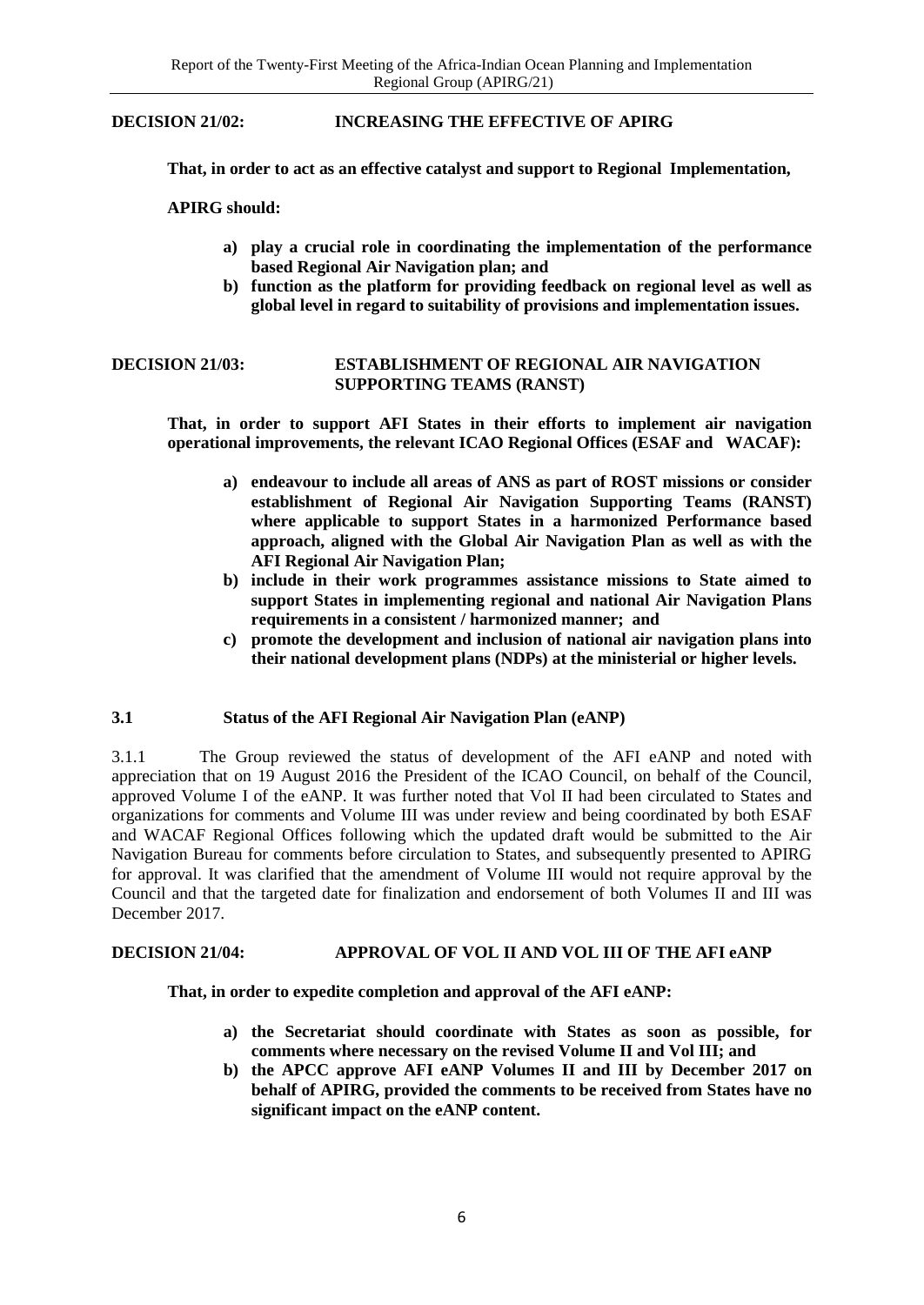#### <span id="page-14-0"></span>**3.2 Outcome of the First APIRG Airspace and Aerodrome Operations Sub-Group (AAO SG/1)**

# **Airspace Operations**

3.2.1 The meeting noted that the First Meeting of the APIRG Airspace and Aerodrome Operations Sub-Group (AAO SG/1) was held in Dakar, Senegal, from 29 to 31 May 2017, attended by forty-six (46) participants from fourteen (14) States and two (2) Regional and International Organizations. The meeting focused on the operationalization of the new APIRG structure and operational methodology and addressed other matters of high priority. The meeting was informed that a *small working group (SWG)* had been established to complete the items on AAO SG/1 agenda, including APIRG conclusions and decisions applicable to the AAO/SG.

### **Planning and Implementation issues**

3.2.2 **ASBU Module FRTO (Improved Operations through Enhanced En-Route Trajectories**). The Group acknowledged that with regards to AAO/SG projects in the airspace area, there was limited progress in the implementation of the ASBU modules. There was therefore, a need to identify obstacles to implementation and find workable solutions to address them. Recognizing the progress made in the implementation of Module B0-FRTO, the Group acknowledged that there was a level of readiness in some FIRs, and as such it was important to facilitate the transition to B1-FRTO with respect to free routing, as a continuation of the regional progress in the upper airspace optimization.

3.2.3 It was noted with appreciation that some AFI FIRs were ready to begin free routing trials, and that this would also build on the experience gained in establishing Atlantic Ocean Random Routing Area (AORRA). In this respect, the meeting agreed that AAO/SG should facilitate implementation actions by States and ANSPs that are ready to commence free routing trials, with respect to coordination between the applicable FIRs, noting the importance of working on large portions of airspace covering multiple FIRs in order to realize significant benefits for users.

3.2.4 **Remotely Piloted Aircraft Systems (RPAS).** On the matter of the introduction of RPAS into the AFI airspaces, the AAO SG/1 noted that pending the development and adoption of SARPs, ICAO was already providing guidance for States, and that there was a further need to facilitate harmonized implementation in the Region. The matter of RPAS is further discussed under 5.2 below.

3.2.5 **Contingency Plans**. The meeting recalled that the lack, incomplete, uncoordinated, or non-publication of CPs was a long standing deficiency in the AFI Region. It was noted that in 2015 the ESAF Regional Office conducted implementation workshops for ESAF FIRs and ANSPs as well as some assistance FIRs in the ESAF/WACAF interface to develop Contingency Plans (CPs) required under Annex 11 to the Chicago Convention, and to coordinate the related contingency routes. Accordingly the beneficial States were considered to have the ability readiness to complete and publish their CPs subject to their approval as per Annex 11 provisions. This partial progress should be boosted as a matter of priority with support to FIRs in the WACAF area to develop CPs and accelerate completion of the Regional CP including the effecting of the inter-FIR contingency route coordination in the WACAF area.

3.2.6 It was reported that the AAO/SG had urged update or development of CPs, incorporating provisions for Public Health Emergency (PHE) and Volcanic Ash Contingency (VACP) by 31st August 2017, and to publish the updated CPs. The meeting was informed that not much progress had been made in this regard and accordingly concerned States were urged to include the said provisions as soon as practical.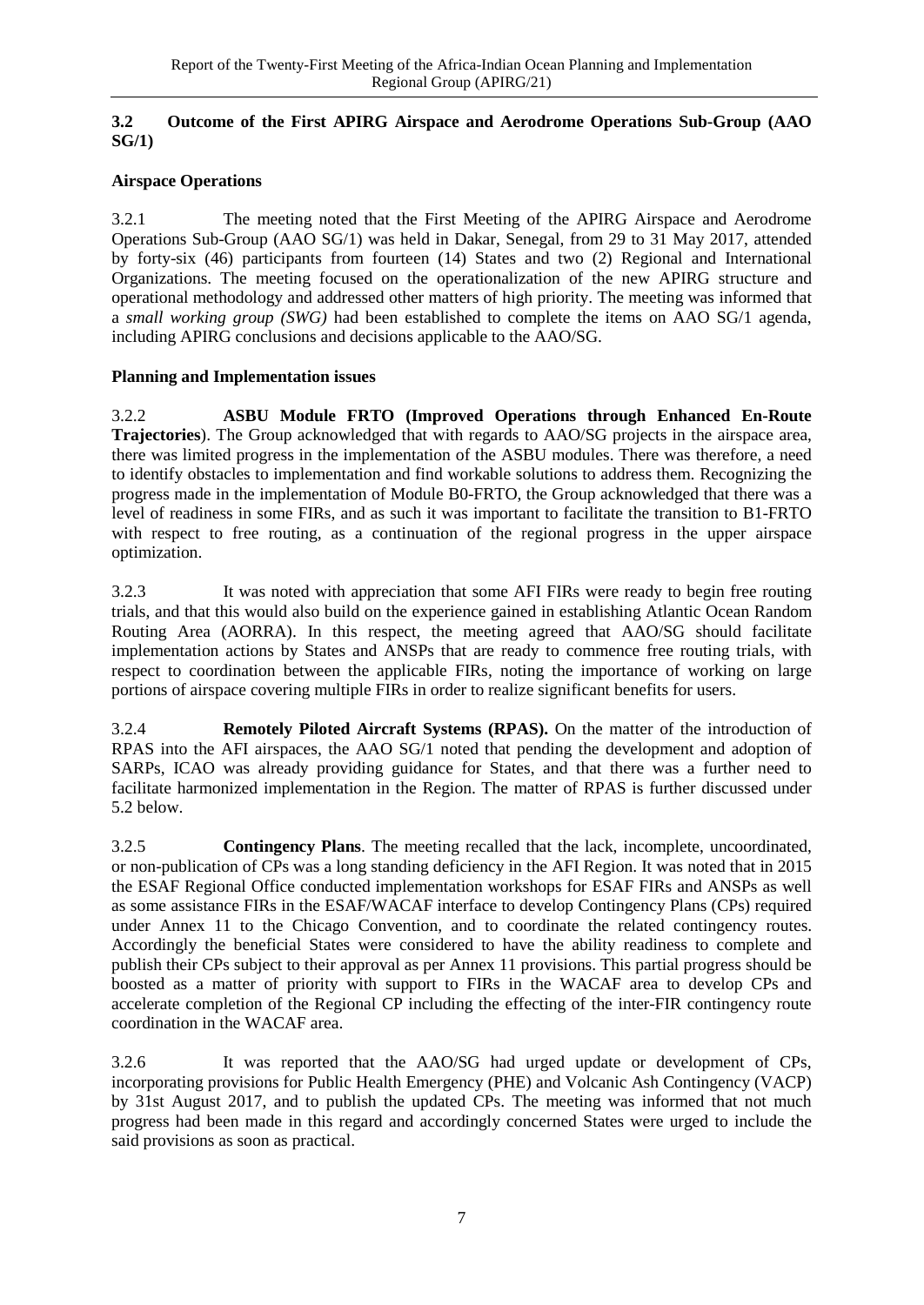3.2.7 The meeting noted that the AAO/SG had deliberated on the differences between the CPs required under Annex 11 to the Chicago Convention, and the aerodrome emergency plans required under Annex 14. Some States had therefore, not prioritized the development of CPs, on account that they had developed aerodrome emergency plans. The Group recalled that there were overlaps of certain requirements and events. Amongst others, there could be emergency occurrences at an aerodrome, which affect air traffic services (ATS) facilities located at the aerodrome, resulting in the unavailability ATS in the concerned FIR. Similarly, PHE issues could also overlap and affect both the aerodrome and the airspace far beyond. However, the meeting highlighted that the provisions for aerodrome emergency Plans are dealt in a separate Annex 14, with supporting guidance, and that States should fully implement the provisions. In this respect, the Group agreed on the following Conclusions:

# <span id="page-15-0"></span>**CONCLUSION 21/05: IMPLEMENTATION OF CONTINGENCY PLANS**

**That,** 

- **a) States develop or update Contingency Plans (CPs) that include Public Health Emergencies (PHE) and Volcanic Ash (VA) provisions and publish them as soon as practical; and**
- **b) ICAO provide assistance to States in the development and coordination of the CPs to enable their publication and completion of the Regional CP**

### **Aerodrome Operations**

3.2.8 With regard to APIRG projects in the area of aerodrome operations, the meeting noted with concern the slow progress in the implementation of the identified projects and the need to take remedial action but appreciated the progress of initiatives such as the aerodromes certification project in nineteen (19) AFI States, for 20 international aerodromes and runway safety programme implementation under the AFI Plan and other mechanisms.

3.2.9 The meeting was appraised on the Aerodrome certification project launched in Dakar and Nairobi in August 2016, followed by familiarization workshops from which States submitted their action plans for the implementation, including the resolution of deficiencies found by the APEX reviews of these airports. Resolution of deficiencies which is part of the States action plans is monitored through an appropriate mechanism established by the Project.

3.2.10 The Group noted that under the AFI Plan project; only four international aerodromes have so far completed the certification process with the certification of the remaining airports still ongoing. It's anticipated that the remaining thirteen certified aerodromes will be certified by end of 2018. States and aerodromes operators were encouraged to address the challenges and deficiencies hindering the project implementation through enhanced commitment, involvement and support to the project, training of technical personnel and availing experts for the participation in the project Team.

3.2.11 The Group noted that with regard to the project related to the Runway safety programme, training materials have been developed and coordination made with stakeholders for the Go-Teams establishment in ESAF and WACAF. Go-Team missions were conducted in 15 States, resulted in 30 aerodromes with established Runway Safety Teams which assess and report aerodrome deficiencies and monitor the implementation recommended corrective actions.

3.2.12 The meeting noted the limitations in skills in the area of rescue and firefighting (RFF) services and tasked the secretariat to disseminate information of available recognised RFF training centres in the AFI Region and encouraged States to take optimum advantage of these facilities to address the shortcomings in the area of RFF.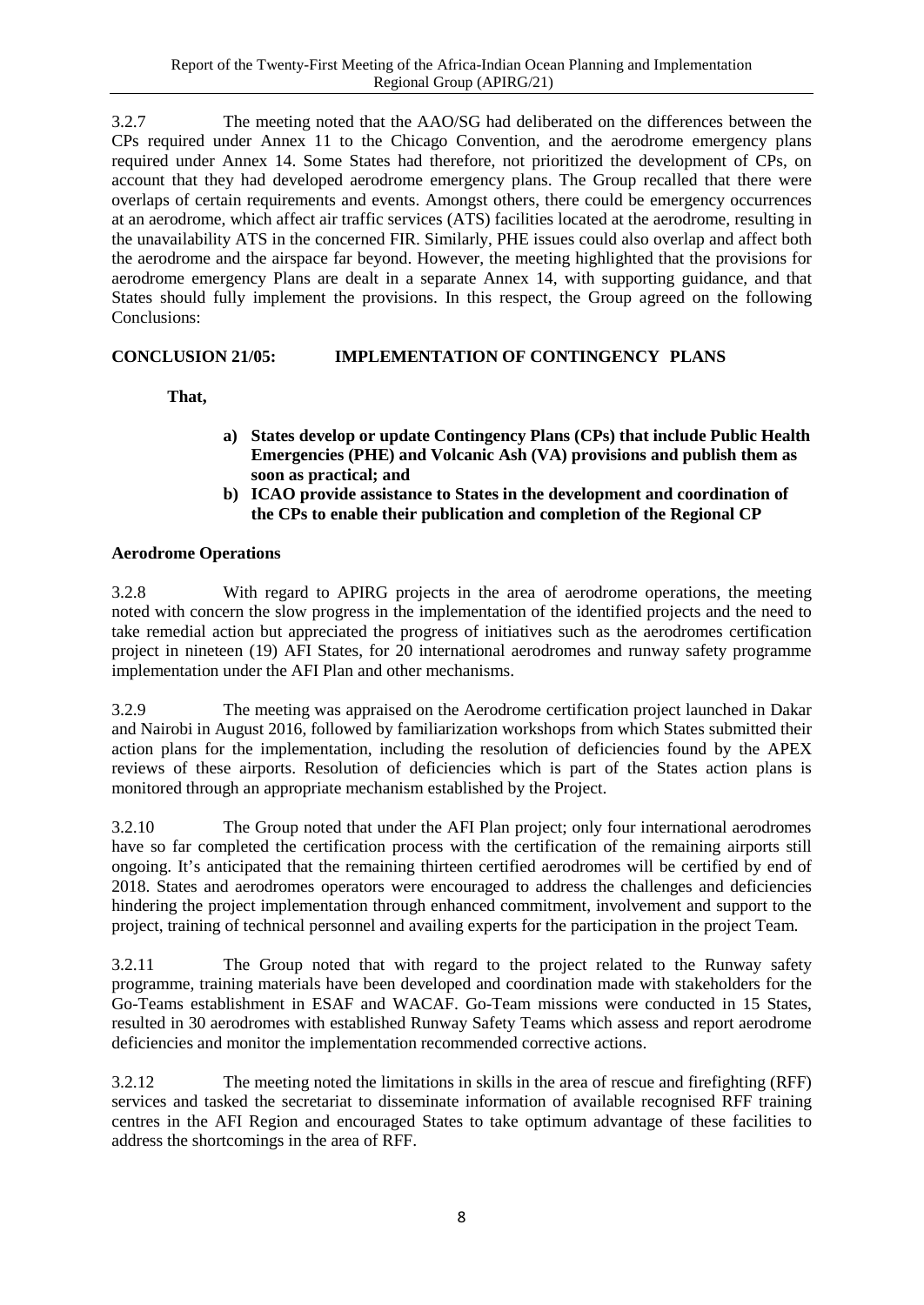3.2.13 The Group noted that existing guidelines regarding membership to the APIRG Sub-Groups required improvement in order to facilitate States' nomination of officials with the required expertise to participate in the Sub-Group. Accordingly, the meeting agreed that guidelines in the APIRG Procedural Handbook should be revised.

# <span id="page-16-0"></span>**CONCLUSION 21/06: MEMBERSHIP OF APIRG SUBSIDIARY BODIES**

**That, in order to facilitate States' nomination and organizations' of members to the APIRG Sub-Groups and avail the Sub-Groups with required expertise:**

- **a) The APIRG Procedural Handbook provisions relating to membership to the Sub-Groups be revised and sufficient detail included to ensure that all fields of air navigation applicable to the respective Sub-Group are covered; and**
- **b) States and organizations that have been identified to provide core expertise to the Sub-Groups and Project Teams, and have not already so, nominate as matter of priority and in accordance with the APIRG Procedural Handbook, appropriately qualified officials to the APIRG Sub-Groups and Project Teams as applicable.**

#### **Upper Airspace Management and SSR Code Allocation Plan**

3.2.14 The meeting noted with appreciation progress made by the East African Community (EAC) Partner States with regard to establish seamless operations airspace in the with the collective FIRs in which the Partner States are responsible for the provision of ATS. The meeting also acknowledged and recognized the benefits to be realized from implementation of such models airspace management by the EAC as well as initiatives in other sub-regions, which were in various stages of planning and implementation.

3.2.15 Concern was however, raised on the delay in updating AFI Air Navigation Plan (ANP) with respect to the Regional SSR Code Allocation Plan and assignment procedures, which was impeding the implementation of the seamless airspace services. It was also noted the outdated Regional SSR Code Allocation Plan and assignment procedures were affecting many other FIRs on their individual basis. In this respect, the Secretariat was requested to prioritize progress with respect to the APIRG Project approved for the purpose of update the Regional SSR Code Allocation Plan and assignment procedures in the AFI ANP.

3.2.16 The meeting noted that, enhanced benefits could be realized from the cost-effective and comprehensiveness of an AFI –wide seamless air traffic management services as opposed to the sub-regional approaches currently being pursued, and accordingly encouraged AFI to continue efforts towards single AFI airspace ATS system.

### <span id="page-16-1"></span>**DECISION 21/07: UPDATE OF THE AFI SECONDARY SURVEILLANCE RADAR (SSR) CODE ALLOCATION PLAN AND ASSIGNMENT PROCEDURES**

**That, in order to enable States to meet their increasing air traffic services safety, capacity and efficiency obligations, the Secretariat prioritize the activity of the APIRG AFI SSR Code Allocation and Assignment Review (ASCAAR) Project to update the SSR Code Allocation Plan and Assignment Procedures in the AFI Air Navigation Plan**.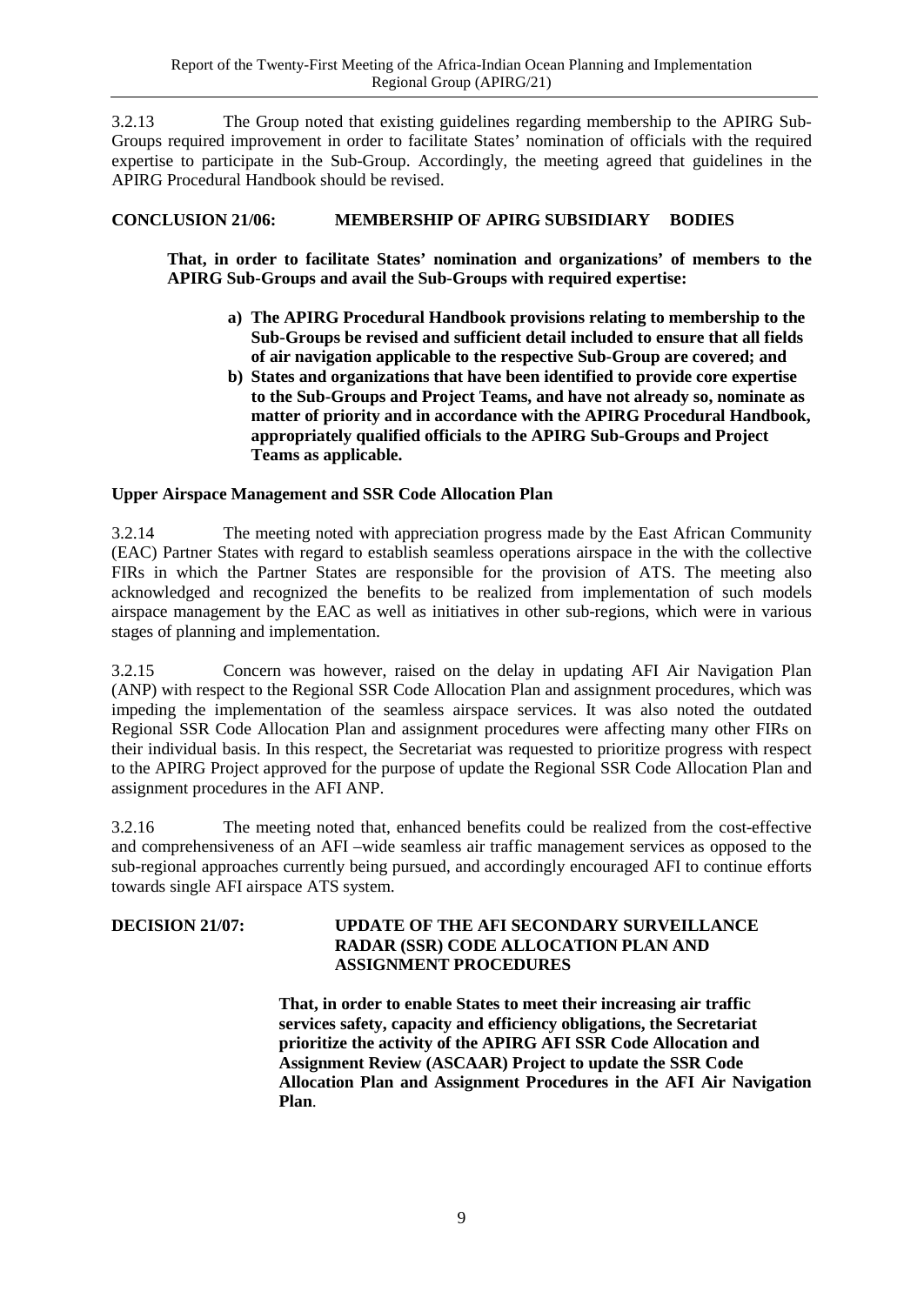#### <span id="page-17-0"></span>**CONCLUSION 21/08: SEAMLESSNESS OF AIR TRAFFIC MANAGEMENT IN AFRICA**

 **That, in order to facilitate the synergetic implementation of an AFI Seamless Sky:**

- **a) All the Regional Economic Communities (e.g. EAC, ECCAS, ECOWAS, COMESA, SADC) and ANSPs serving multiple States (e.g. Roberts FIR, and ASECNA), are invited to develop a clear and agreed roadmap, in consultation with users, for the implementation of seamless, harmonized, interoperable Air Traffic Management systems and procedures with clear benefits to the aviation stakeholders;**
- **b) Sub-regional economic bodies be requested to establish mechanisms that will facilitate timely, coordinated and efficient implementation of future technologies and procedures, while taking advantage of existing ones in order to achieve a coordinated implementation of Seamlessness of Air Traffic Management in the Region; and**
- **c) AFCAC is requested to facilitate and provide support where political sensitization is necessary.**

#### **PBCS implementation**

3.2.17 The Group recalled that APIRG/20 in December 2015, discussion on Performance Based Communication and Surveillance (PBCS) and conclusion 20/24*: Establishment of a Project Team for the implementation of a data link central monitoring and reporting agency (DL/CMRA)*as adopted and also noted the adoption of Amendment 7 to the Fifteenth edition of the Doc 4444, which became applicable in November 2016, with implications on users, ANSPs and regulatory authorities.

3.2.18 The Group also noted that at the South Atlantic Group (SAT) meeting Paris, France 5-9 June 2017, AFI States involved in the EUR/SAM Corridor Task Force agreed on the application of 5 minutes longitudinal separation . Furthermore, the Group noted the establishment of a "mandate" affecting users operating in the NAT region by 29 March 2018, with regards to PBCS implementation, which requires readiness concerning, inter alia, State regulations for PBCS Operations approval and Statements of Compliance (SoC) from manufacturers for certain aircraft types.

3.2.19 The meeting recognized the impact of the said mandate on AFI air operators who operate in the airspace in which the mandate has been established, including the States of Operator's ability to effectively meet the operations approval requirements. The meeting further noted the obligations of AFI States with regard to airspaces in which data-link operations have been or are planned to be established, which would require effective planning, as well as regional harmonization in implementation.

3.2.20 Considering the forthcoming NAT PBCS mandate and OPS approval issue for African Carriers that operate in Europe and America, AFI States are encouraged to consider establishing a framework for PBCS OPS approval for their respective registered aircrafts that operate in NAT Region being done in the same context of the planned PBCS implementation in the NAT Region. The meeting acknowledged the need to establish prerequisite foundations before moving towards the implementation.

#### <span id="page-17-1"></span>**CONCLUSION 21/09: PBCS PLANNING, IMPLEMENTATION AND MONITORING**

**That, in order to enable uninterrupted operation of aircraft flying in areas where PBCS mandates have been established, and to facilitate timely and harmonized regional implementation of PBCS in the AFI Region:**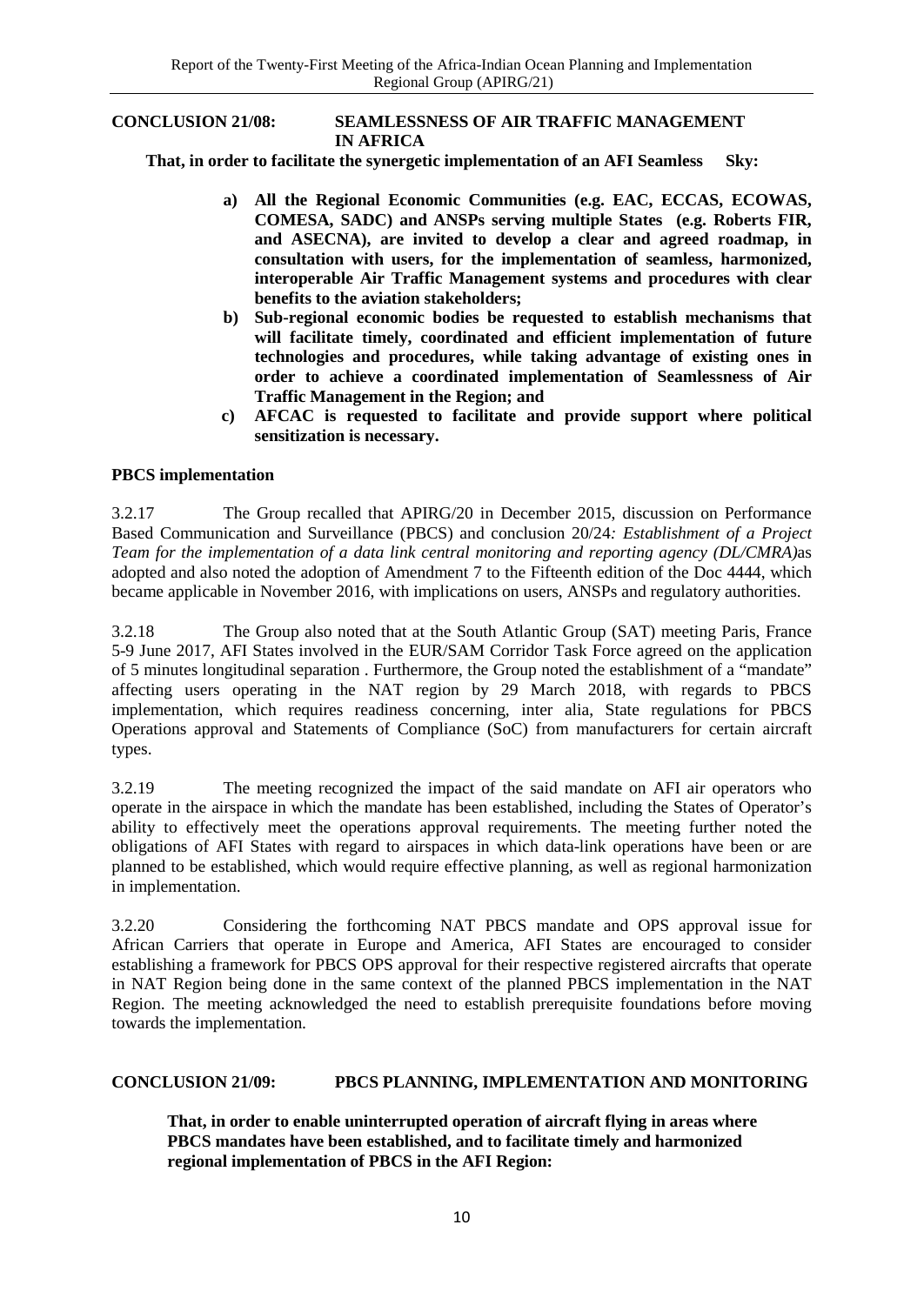- **a) AFI States with operators operating into areas where PBCS approval is required should prioritize establishment of necessary capacity to carry out the operational approvals and effective oversight of their operators;**
- **b) APIRG Should develop further guidance and criteria to facilitate for consideration by States with respect to PBCS implementation in the AFI Region;**
- **c) States should develop PBCS implementation plans as part of the National aviation Plans; and**
- **d) Establishment of PBCS Regional Monitoring should be based on detailed analysis of the status and maturity of implementation as well as the expected benefits.**

#### <span id="page-18-0"></span>**3.3 Outcome of the First APIRG Infrastructure and Information Management Sub-Group (IIM SG/1) –**

3.3.1 The meeting reviewed the outcome of the First meeting of the APIIRG Infrastructure and Information Management Sub Group (APIRG IIM SG/1) in the areas related to aeronautical Communications, Navigation, Surveillance (CNS) and Radiofrequency Spectrum, Aeronautical Information Management (AIM), Aeronautical Meteorology (MET) including planned actions for the operationalization of the IIM/SG.

3.3.2 The meeting was reminded that the requirements governing planning and implementation of the air navigation infrastructure, systems, services and spectrum provisions were identified by the **7th** AFI Regional Air Navigation Meeting (AFI/7) Abuja, May 1997, the Special AFI RAN/08 Meeting, Durban, November 2008 (SP AFI/08) and the AFI Regional Plan as revised by APIRG.

3.3.3 In this regard the meeting reviewed the regional Projects identified by the IIM/SG and approved by the APIRG Projects Coordination Committee (APCC) in line with the AFI ANS regional Priorities and Targets, and the related ICAO ASBU prioritized modules identified by the AFI Region. Fourteen (14) Regional Projects were identified in areas of AIM (3), CNS & Spectrum (9) and MET (2). The meeting approved AFI IIM/SG Regional Projects and Project Teams attached at **Appendices 3.3.1A** to **3.3.1N** and **Appendices 3.3.2A** to **3.3.2N** to this report further tasking the Secretariat to finalize the catalogue providing a standardized description of all APIRG projects and ensures its continued update and uploading on the respective Regional Offices websites.

### <span id="page-18-1"></span>**DECISION 21/10: DEVELOPMENT OF A CATALOGUE OF APIRG PROJECTS**

#### **That, the Secretariat should finalize the consolidated catalogue providing a standardized description of all APIRG projects by 31 of December 2017, and ensure its continued update and posting on ICAO ESAF and WACAF Regional Offices' websites.**

3.3.4 The meeting was informed that the Project Teams initiated identification of linkage between the regional projects aimed at developing coordination mechanisms to avoid duplication and ensure compatibility and interoperability of the envisaged solutions and their cost effectiveness. The meeting recognised the need to ensure a strong coordination between the two AAO/SG and IIM/SG APIRG Sub Groups in planning and implementation of regional Air Navigation projects.

### <span id="page-18-2"></span>**DECISION 21/11: LINKAGE BETWEEN PROJECTS**

**That:**

- **a) The Project Teams finalize the detailed linkage between the IIM Projects; and**
- **b) The IIM and AAO Sub Groups identify the operational requirements to be considered in the linkage between regional projects**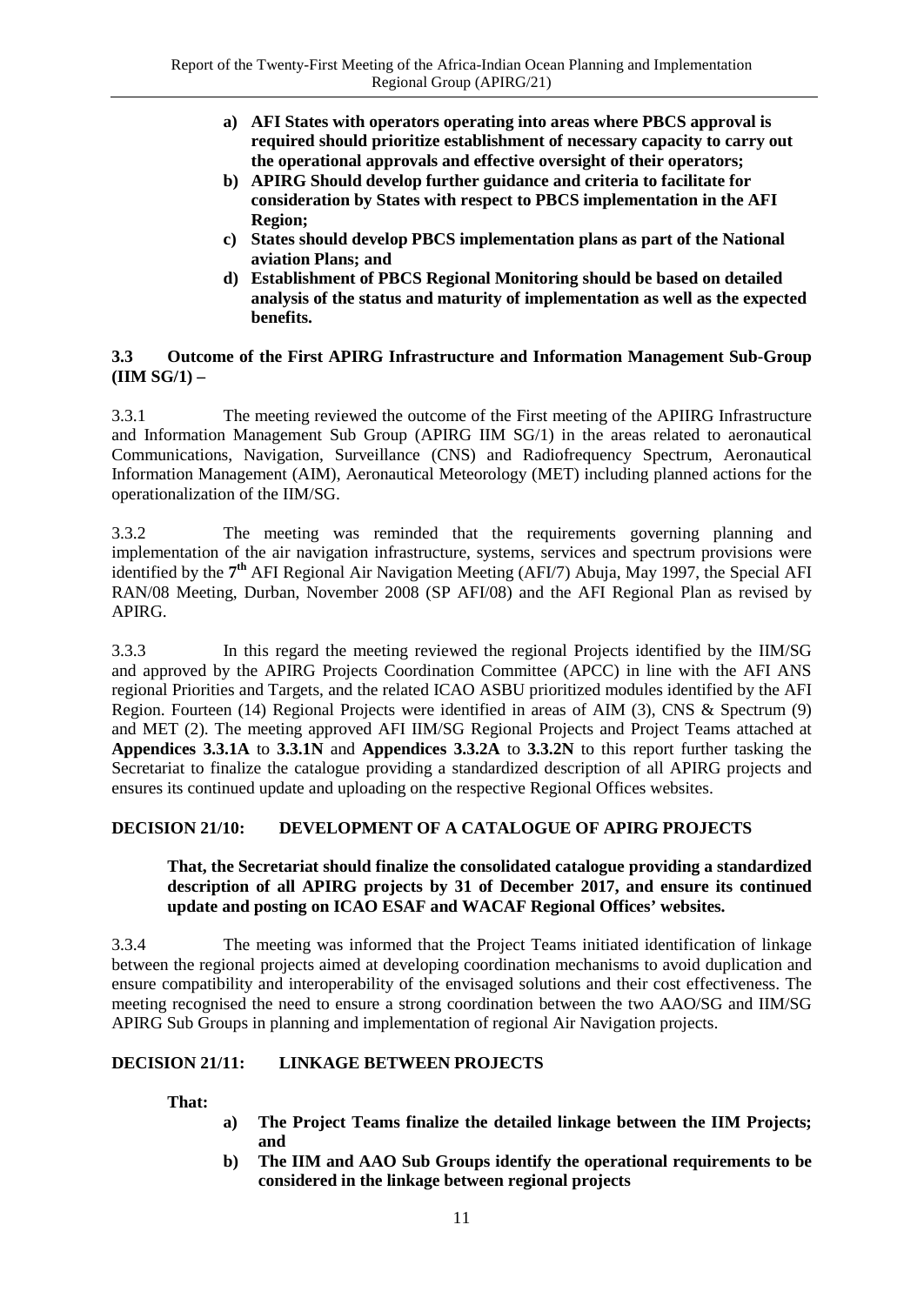3.3.5 The meeting noted the necessity for a survey to establish the baseline of the IIM regional projects and agreed in this regard that the Project Teams Coordinators should submit a questionnaire to the Secretariat for consolidation and circulation to Administrations/Organization.

3.3.6 The meeting agreed that specific arrangements be instituted to facilitate the implementation of regional IIM projects and in particular the development of proposals for amendments of the AFI Surveillance strategy in the area of Aeronautical Surveillance by the secretariat.

#### <span id="page-19-0"></span>**CONCLUSION 21/12: AERONAUTICAL SURVEILLANCE IMPLEMENTATION STRATEGY**

<span id="page-19-1"></span>**That, considering the deployment of new technologies and the need for a rationalized aeronautical infrastructure, the IIM/SG develops proposals for amendments to the AFI Aeronautical Surveillance implementation strategy to be submitted for APIRG approval through the APCC by 31 March 2018.**

3.3.7 In the area of Aeronautical frequency spectrum, the meeting was reminded of the ICAO Position for WRC 19 sent to States through ICAO Secretary General States Letter Ref.: E 3/5- 17/82 dated 14 July 2017.

3.3.8 The meeting was informed of the need for States and organizations to maintain continuous vigilance on the threats to the aeronautical frequency spectrum and protection of the aeronautical spectrum and the reporting on harmful interferences on this spectrum as well as the continuous update of the frequencies list. This would provide ICAO with information on occurrences to be brought to the attention of spectrum regulators.

### <span id="page-19-2"></span>**CONCLUSION 21/13: AERONAUTICAL SPECTRUM ISSUES**

**That, in order to protect and maintain continuous vigilance on ongoing threats to the aeronautical frequency spectrum:**

- **a) ANSPs and airlines should regularly report cases of harmful radio interference within the aeronautical frequency spectrum to the national Telecommunication authorities through the Civil aviation authorities, ICAO and IATA; and**
- **b) The IIM/SG with the support of ICAO, should accordingly develop and maintain a regional database on reported cases of such harmful interference.**

3.3.9 In the area of Aeronautical Information Management, the meeting was informed on the outcome of the Global IFAIMA Conference and recalled the methodology for reporting and assessing the progress related to AIS to AIM transition. Furthermore, regarding the implementation of the AFI regional AIM projects it was agreed to revise the project schedule by extension of the timeline with focus on the implementation of AIXM.

#### <span id="page-19-3"></span>**CONCLUSION 21/14: AIXM IMPLEMENTATION**

**That, in order to comply with the schedule for AIXM implementation based on the project deliverables for the AFI-Region as defined by the IIM/SG, States are urged to comply with the migration process to the identified Regional AIS Regional Databases in accordance with the AFI-CAD Concept.**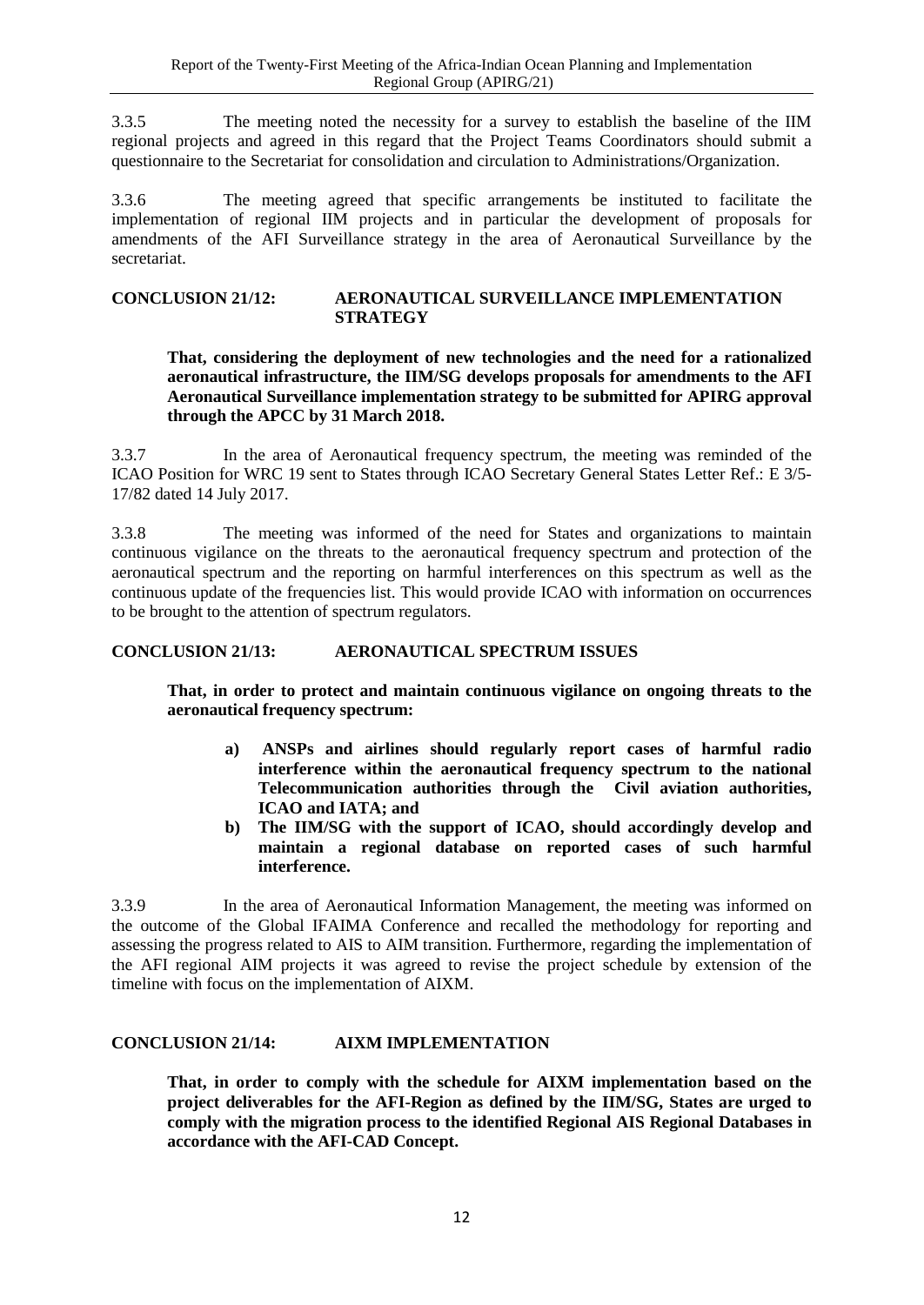### <span id="page-20-0"></span>**3.4 Status of APIRG Projects and implementation challenges**

3.4.1 The meeting reviewed the status of APIRG Projects as reviewed and updated by the AAO and IIM Sub-groups, as well as the APCC, as stipulated in the APIRG Procedural Handbook.

3.4.2 The meeting recognised the challenges faced in application of project management principles of cost, time, and quality and that mobilization of resources in the implementation of air navigation facilities and services in Africa. The Group reiterated APIRG's mandate to explore assistance and funding mechanisms in cooperation with regional and sub-regional organizations such as the African Union, AFCAC , Regional Economic Communities (RECs) and financial institutions, in accordance with APIRG Conclusion 20/49.

3.4.3 In this regard, the meeting was informed that the third ICAO World Aviation Forum (IWAF/3), a No Country Left Behind Initiative will be hosted by Nigeria in Abuja, from 20 to 22 November 2017, in collaboration with AUC, AfDB, NPCA, UNECA and AFCAC, which Forum will provide an opportunity to share information and best practices and to collaboratively foster partnerships and harness resources for sustainable aviation and development of aviation infrastructure that will ultimately enable national economic growth.

#### <span id="page-20-2"></span>**CONCLUSION 21/15: INPUTS TO THE 3RD ICAO WORLD AVIATION FORUM (IWAF/3) AND AU'S PROGRAMME FOR INFRASTRUCTURE DEVELOPMENT IN AFRICA**

**That, in order to facilitate the financing and support the implementation of APIRG projects:**

- **a) The Secretariat is tasked to coordinate APIRG inputs to be submitted to the 3rd ICAO World Aviation Forum (IWAF/3) to be held in Nigeria, Abuja, 20- 22 November 2017, in order to assist in the following:**
	- **i). Determination of the aviation infrastructure needs of African States, through appropriate gap-analyses, taking in to consideration requirements of the ICAO Global Plans, Regional Plans and existing and future capacity requirements; and**
	- **ii). Preparation and incorporation of an aviation infrastructure development plan for Africa in the Work Plan of the AU's Programme for Infrastructure Development in Africa (PIDA) and coordinate its implementation.**
- **b) APIRG is to be updated and its subsidiary bodies involved in the work related to the above tasks.**
- *Note: APIRG inputs to IWAF/3 should be finalized and submitted to the APCC for review by 31 October 2017.*

### <span id="page-20-1"></span>**3.5 Safety Management**

#### **Enhancing Support for Safety Management Implementation**

3.5.1 The Group was informed of the tasks identified and completed by ICAO to enhance the support for the implementation of State Safety Programmes (SSPs) and Safety Management Systems (SMS) subsequent to the adoption of Amendment 1 to Annex 19.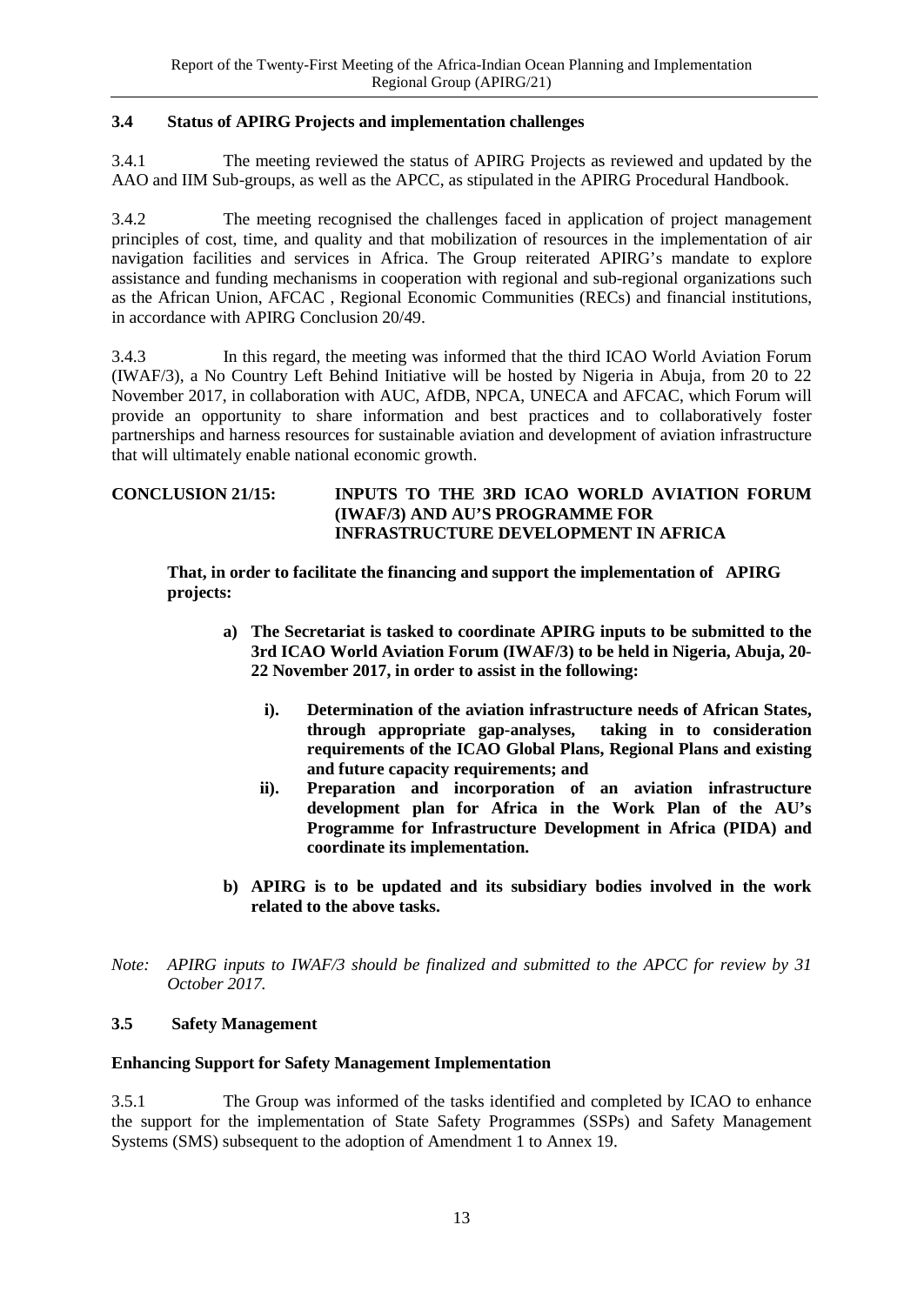3.5.2 The meeting noted that the tasks that included ,a revision to the *Safety Management Manual (SMM)* (Doc 9859); the development of an ICAO Safety Management Implementation website with examples to complement the 4th edition of the SMM; updated SSP tools; an update to the ICAO Safety Management Training Programme; and ICAO SSP implementation promotional activities.

3.5.3 The meeting was informed that recognizing the challenges faced in implementing SSP and Safety Management System (SMS) "commensurate with the size and complexity" of each organization and the wide range of service providers addressed by Annex 19, the ICAO Safety Management Implementation website as a complement to the 4th edition of the Safety Management Manual would include some examples currently found in the third edition of SMM (updated) and provide a mechanism for the sharing of multiple tools and examples. This will emphasize the need for an SSP or an SMS to be tailored to the specific needs of each State and service provider. States, regional and international organizations would be invited to share their examples beginning in October 2017

### <span id="page-21-1"></span>**CONCLUSION 21/16: SAFETY MANAGEMENT IMPLEMENTATION**

**That, States, regional and international organizations are invited to share tools and examples which support effective safety management implementation to be considered for posting on the ICAO safety management implementation website through an ICAO validation process.**

#### <span id="page-21-0"></span>**3.6 Status of ASBU Implementation**

#### **Review of the status of implementation of ASBU modules**

3.6.1 The meeting was presented with a summary on the status of implementation of ASBU Block 0 Modules in the AFI Region as provided in **Appendix 3.6A** to this report. States were urged to develop their national air navigation plans based on regional/national operational needs and priorities and to cooperate and actively participate in surveys conducted by the Secretariat or relevant stakeholders to assist the AFI Region in the monitoring of, and reporting on ASBU implementation which will be reflected in Volume III of the Regional Air Navigation Plan, and incorporated in the APIRG Annual Air Navigation Report.

3.6.2 It was noted with concern that the majority of the States did not respond to the survey launched by the secretariat to establish the actual implementation Status of ASBU Block 0 in the AFI Region. The Secretariat was requested to conduct a more comprehensive survey before the end of the year 2018.

#### <span id="page-21-2"></span>**CONCLUSION 21/17: DEVELOPMENT OF NATIONAL AIR NAVIGATION ASBU PLANS**

**That, States that have not yet done so develop their national ASBU plans (as a component of their national Air Navigation Plan) based on APIRG's categorization and prioritization of ASBU Modules, by not later than 30 June 2018.**

#### <span id="page-21-3"></span>**CONCLUSION 21/18: SURVEYS ON ASBU IMPLEMENTATION STATUS**

 **That:**

- **a) The Secretariat should carry out a more comprehensive survey before 31 December 2017 in order to establish the extent of ASBU Block 0 Modules implementation in the AFI Region; and**
- **b) States/Organizations cooperate and actively participate in surveys conducted by the Secretariat or relevant stakeholders to assist the AFI Region in the monitoring of, and reporting on ASBU implementation.**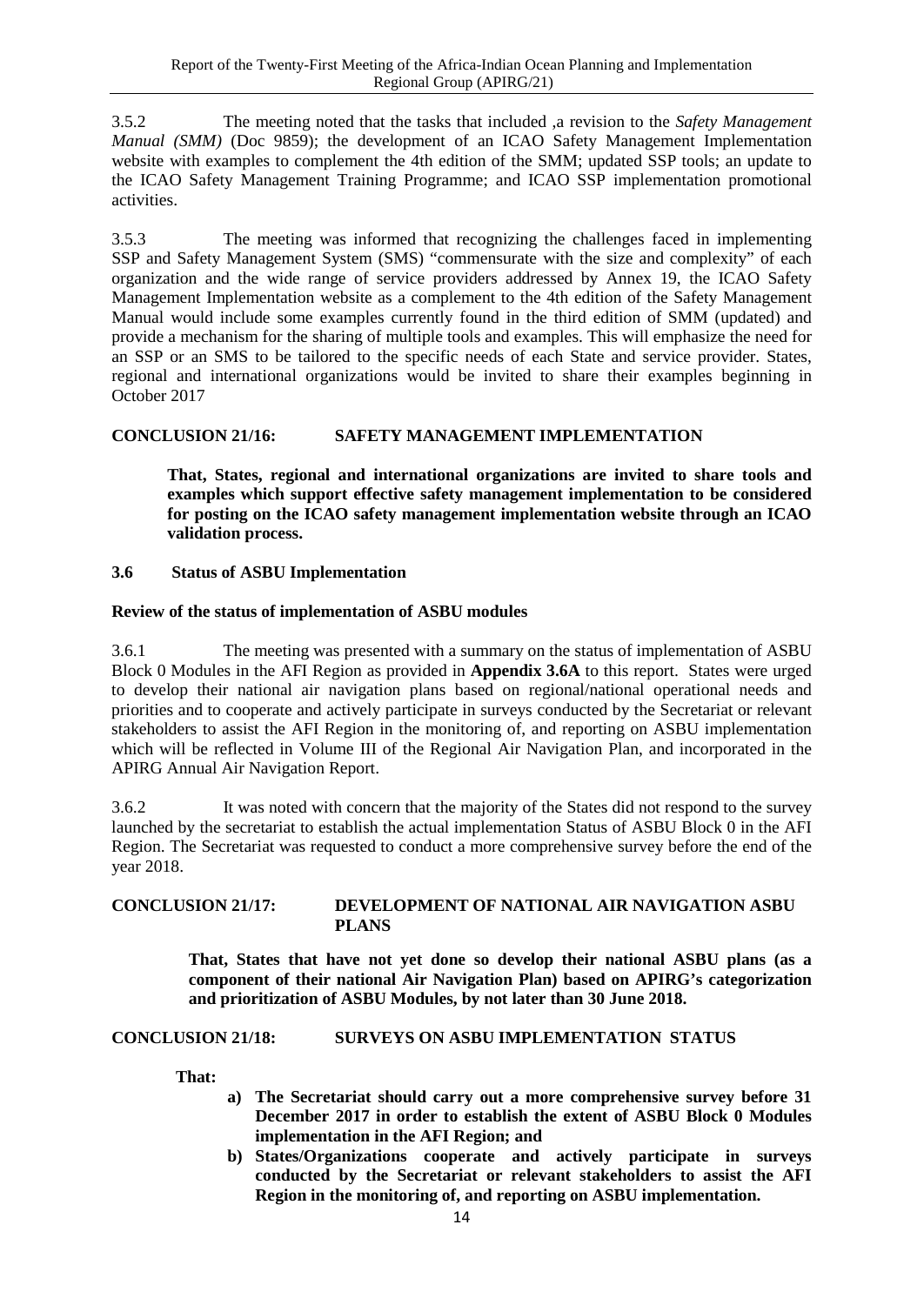3.6.3 The meeting recalled that Air Navigation Reporting Forms (ANRFs) had been adopted in order to monitor implementation of ASBU in the Region and acknowledged the challenges related to feedback from States. Accordingly the meeting identified the need for a complementary mechanism to more specifically track implementation of the ASBU using information from States and other stakeholders including users.

#### <span id="page-22-0"></span>**CONCLUSION 21/19: INCLUSION OF ASBU TRACKER REVIEW AND ANALYSIS IN FIR COORDINATION MEETINGS**

#### **That:**

- **a) All ANSPs should include in their FIR coordination meetings, the ASBU tracker review and analysis to ensure that the implementation of the ASBU modules in FIRs boundaries are done in a proper manner to facilitate interoperability of the systems;**
- **b) For that purpose, each state and each ANSP designate a focal point for ASBU trackers**

#### *African Flight Procedure Programme*

3.6.4 With respect to the implementation of performance-based navigation (PBN), a global Air Navigation priority which is related to ASBU Block 0 modules such as B0-APTA, B0-CDO, B0- CCO, the meeting was updated on the implementation of the African Flight Procedure Programme (AFPP), with the first phase launched on  $2^{nd}$  June 2014 and the second phase (Phase II) will start in 2018. The meeting noted that States commitment through signing of the updated Programme Document (under development) and payment of membership contributions including arrears is critical to its successful implementation.

#### <span id="page-22-1"></span>**CONCLUSION 21/20: SUPPORT TO THE IMPLEMENTATION OF THE AFRICAN FLIGHT PROCEDURE PROGRAMME (AFPP)**

#### **That AFI States support the continuation of the AFPP through the following:**

- <span id="page-22-2"></span>**a) Payment of the AFPP membership contributions, including arrears related to Phase I of the programme; and**
- **b) Signing of the AFPP Programme Document for Phase II.**

#### *Exchange of OPMET data*

3.6.5 The meeting recalled that APIRG/20 meeting, through Conclusion20/44, had requested AFI OPMET data banks to develop capabilities for handling OPMET information in digital format and appreciated South Africa implementation of IWXXM 2.0 XML/GML schema for digital OPMET exchange as well as an Aeronautical Message Handling System (AMHS). The meeting further noted that Amendment 77 to Annex 3 to the Chicago Convention recommended exchange of OPMET data in digital format and States were encouraged to adopt the amendment.

#### <span id="page-22-3"></span>**CONCLUSION 21/21: EXCHANGE OF OPMET DATA IN DIGITAL FORMAT**

**That, to improve the exchange of OPMET data in digital format in the AFI Region, States that have developed capabilities for exchange of OPMET data in digital format are encouraged to implement Amendment 77 to ICAO Annex 3 to the Chicago Convention, with regard to the dissemination OPMET data.**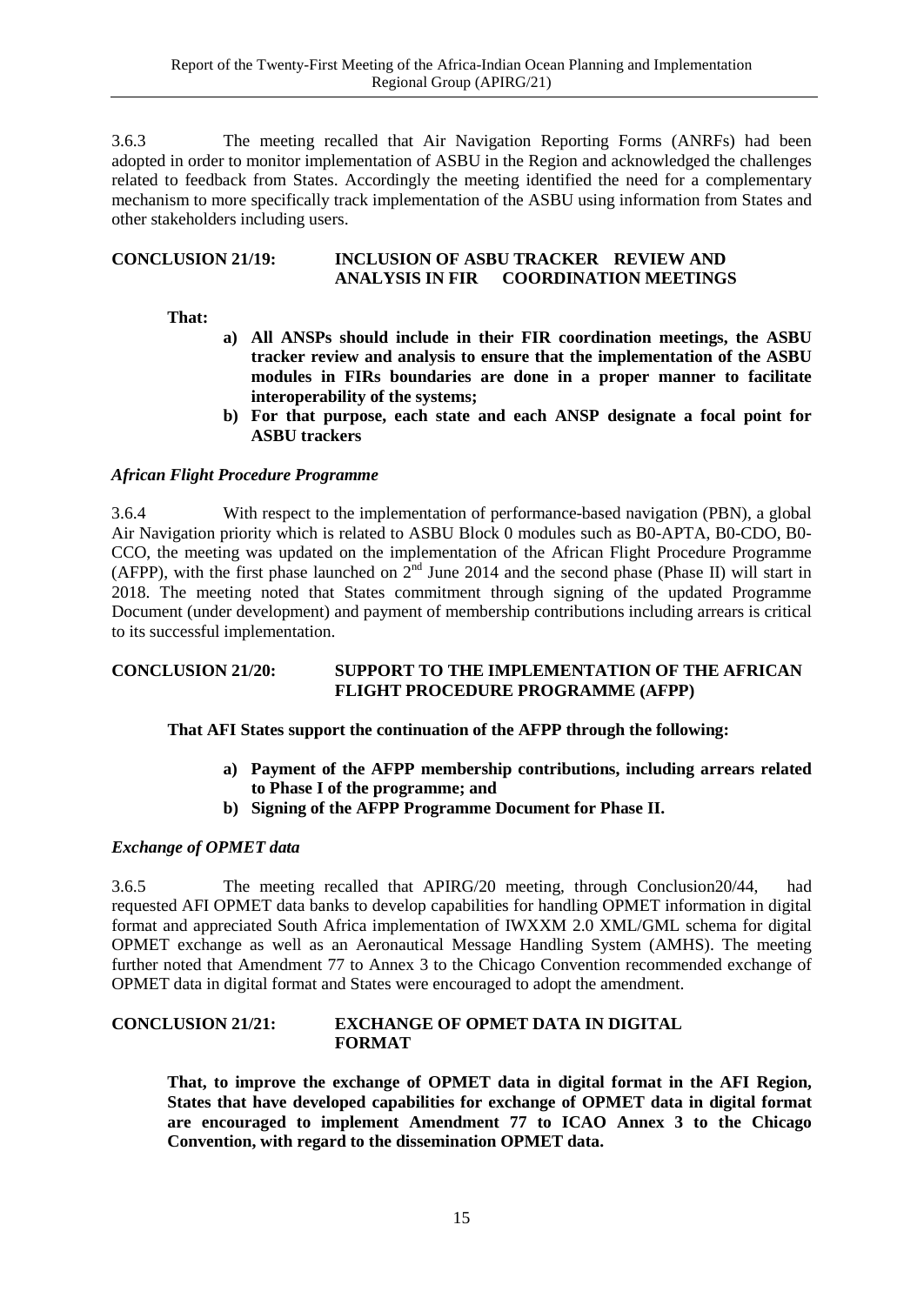#### <span id="page-23-0"></span>**3.7 Revision of the Abuja safety targets and inclusion of Air navigation performance targets developed by APIRG/20**

3.7.1 The meeting was presented with the proposed revised Abuja Safety Targets in accordance with the recommendations of the African Union Commission (AUC) Specialized Technical Committee (STC) meeting on Transport, Infrastructure, Energy and Tourism, which included Air Navigation performance targets. With respect to the AN Targets, the meeting noted the amendment proposals to the targets adopted by  $APIRG/20$  Meeting as developed by the  $3<sup>rd</sup>$  meeting of the RASG-AFI Steering Committee (RASC/3), and recommended the following improvements for further consideration by the APIRG Project Coordination Committee (APCC):

- a) introduction of intermediary steps leading to the aspirational goal of attaining and maintaining zero AIRPROX,
- b) reformulation of the targets related to the establishment of seamless air navigation services and participation in the African ANS Peer Review programme respectively, to make them more precise and measurable; and
- c) reinforcement of the methodology for setting targets by determining baselines for all proposed items.

3.7.2 Accordingly, the meeting requested the APIRG/RASG-AFI Coordination Task Force to finalize the revision of AFI AN Targets, and submit the results to the APCC by 15 November 2017.

# <span id="page-23-1"></span>**AGENDA ITEM 4: RVSM AIRSPACE SAFETY**

### <span id="page-23-2"></span>**4.1 AFI RVSM maintenance and operations status report**

### *ARMA Responsibilities*

4.1.1 The Group recalled that the AFI Regional Monitoring Agency (ARMA), which is responsible for monitoring the AFI RVSM system, is required under the provisions of ICAO Document 9937, *Operating Procedures and Practices for Regional Monitoring Agencies in Relation to the Use of a 300 m (1000 ft) Vertical Separation Minimum Between FL 290 and FL 410 Inclusive*, to provide APIRG with an annual overview relating to RVSM system risk within the AFI Region based on the annual quantitative RVSM Collision Risk Assessment.

#### *Collision Risk Assessment*

4.1.2 The meeting further recalled that AFI Collision Risk Assessments (CRA) were, inter alia, compiled by making use of the monthly RVSM safety assessment and traffic data which is collected by all accredited State/FIR Area Control Centre's and submitted to the ARMA to monitor RVSM system safety and risk. In addition, Unsatisfactory Condition Reports (UCR) deposited into the central database managed by the AFI Tactical Action Group (TAG) are reviewed and where applicable processed into the CRA. RVSM Large Height Deviations reported directly or indirectly to ARMA are also processed for inclusion into the assessment.

4.1.3 The Group was provided with a briefing on the status of CRA 10, which covers the year 2015, and noted that CRA 11 for 2016 would be presented to APIRG/22. It was noted that the CRA 10 estimate of the Technical Vertical Collision Risk was below the agreed to AFI Technical Vertical TLS of  $2.5\times10^{-9}$  fatal accidents per flight hour which was a positive indication. However, the Group noted with concern that the estimated Total Vertical Collision Risk was above the agreed TLS of  $5 \times 10^{-9}$  fatal accidents per flight hour. The Group urged AFI States and ANSPs to effectively manage all the RVSM system elements towards reducing the Total Vertical Collision Risk. The midair collision event, September 2015, was included into the risk.

4.1.4 More specifically, it was noted that the Technical Vertical Collision Risk was below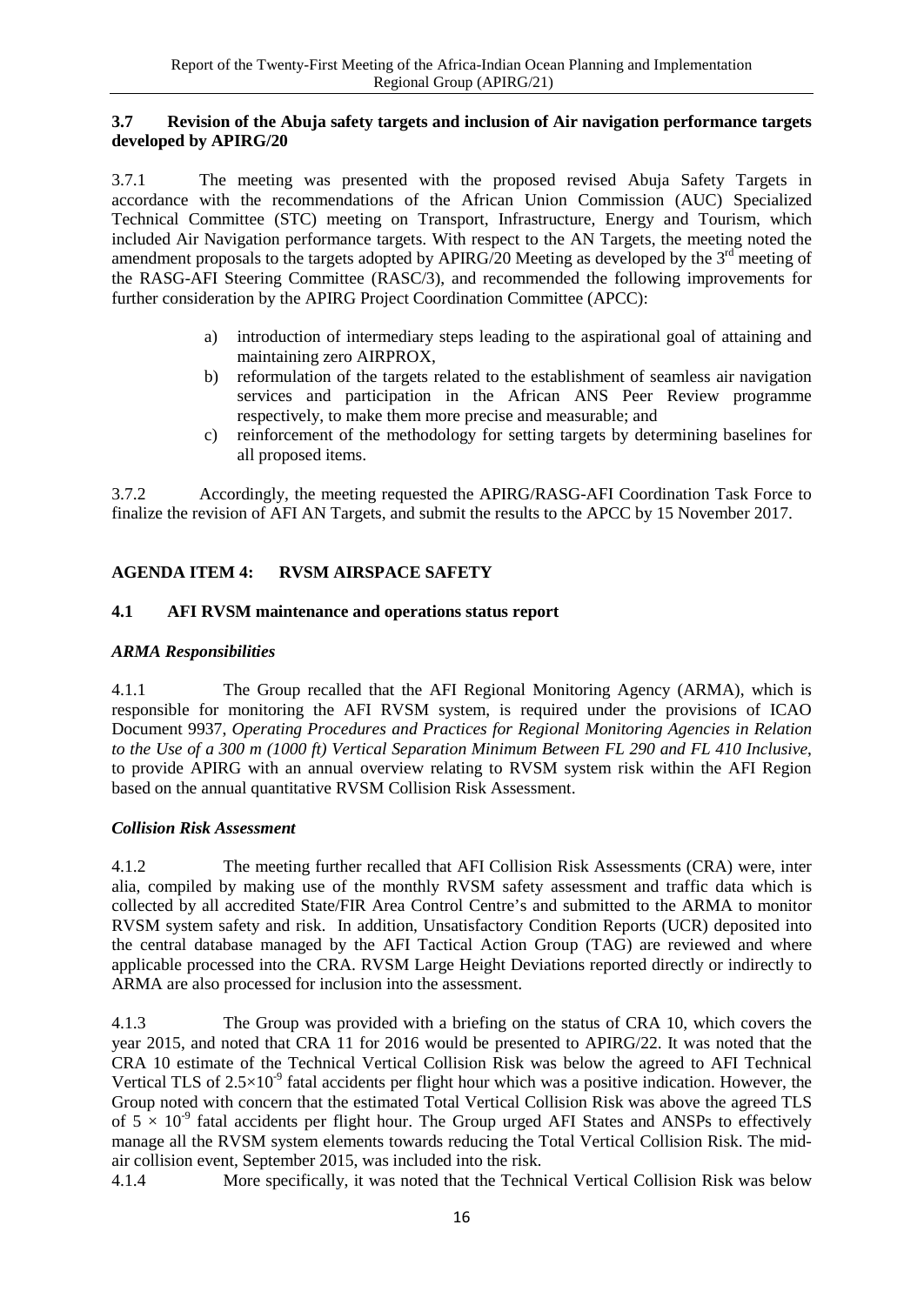the Technical TLS by a factor of 13 and had moved only slightly upwards towards the TLS  $2.5 \times 10^{-9}$ . The CRA 10 estimate of the Total Vertical Collision Risk was calculated as  $141.2 \times 10^{-9}$  fatal accidents per flight hour. Measured against the AFI TLS, this result is 28.2 times greater than the TLS. Furthermore, the estimate is approximately two times larger than the estimate for CRA 9. While CRA 11 was still under processing, it was noted that its raw data was not encouraging and it was important to complete the process before determining the trend. The meeting noted that causal and contributing factors for the high Total Vertical Risk estimate include human factors, lack of or improper coordination between ATC sectors and FIRs, and lack of or non-adherence to procedures.

4.1.5 The meeting requested the ARMA to provide more insight into specific RVSM hotspots and present this on a map at future meetings towards generating discussion for remedial actions.

# *Strategic Lateral Offset Procedure (SLOP).*

4.1.6 Recognizing that the lateral navigation accuracy facilitated by GNSS presented an increased risk of collision, the meeting highlighted that the risk mitigation effects of Strategic Lateral Offset Procedure (SLOP) would significantly contribute to improvement in CRA if implemented throughout the Region. To this end, it was noted that as of the time of the APIRG/21 Meeting, only 50% of AFI FIR's had implemented SLOP as per APIRG Conclusion 17/43. As the implementation has not been completed, and the SLOP had not been worked into the CRA/10, the benefits thereof could not be assessed.

4.1.7 The meeting urged AFI States that had not already done so, to implement SLOP as provided for in APIRG Conclusion 17/43 without further delay, taking into consideration guidance in provided in ICAO Circular 331.

4.1.8 It was also noted that incidents pointing to risk associated with the effect of clear air turbulence (CAT) as well as descending wake turbulence from heavy aircraft appeared to be on the increase. This was therefore a compelling indication to implement SLOP in all AFI FIRs including those in which ATS was provided with the support of surveillance. In order to support States to find practical solutions to significantly reduce RVSM risk, the meeting agreed on the need for training and ICAO RVSM implementation workshops.

### *RVSM National Programme Managers (NPM) Workshops*

4.1.9 The meeting requested the ARMA, with the support of the ESAF and WACAF Regional Offices, to conduct workshops for AFI States' RVSM National Programme Managers as early as practical in 2018, in order to enhance the effectiveness of NPMs in:

- a) addressing specific shortcomings identified within the framework of APIRG and by the TAG;
- b) coordinating the roles and efforts of various stakeholders in States;
- c) coordinative tasks with adjacent FIRs, on a regional basis, and for FIRs in the interface of regions, interregional basis; and
- d) generally discharging the tasks of NPMs adopted listed in detailed in the NPM Terms of Reference adopted by APIRG, to support the enhancement of safety in the RVSM airspace and reversing the *abovementioned trend in the CRA.*

### *Transfer of Algeria to EUR RMA*

4.1.10 The meeting recalled that Algeria had been accredited to the ARMA for RVSM system performance monitoring during the planning phase of RVSM in the AFI Region in 2008. However, Algeria made application to be accredited to the EUR RMA as part of the alignment of the Air Navigation Plan areas adopted by the Twelfth Air Navigation Conference (AN Conf./12) in November 2012.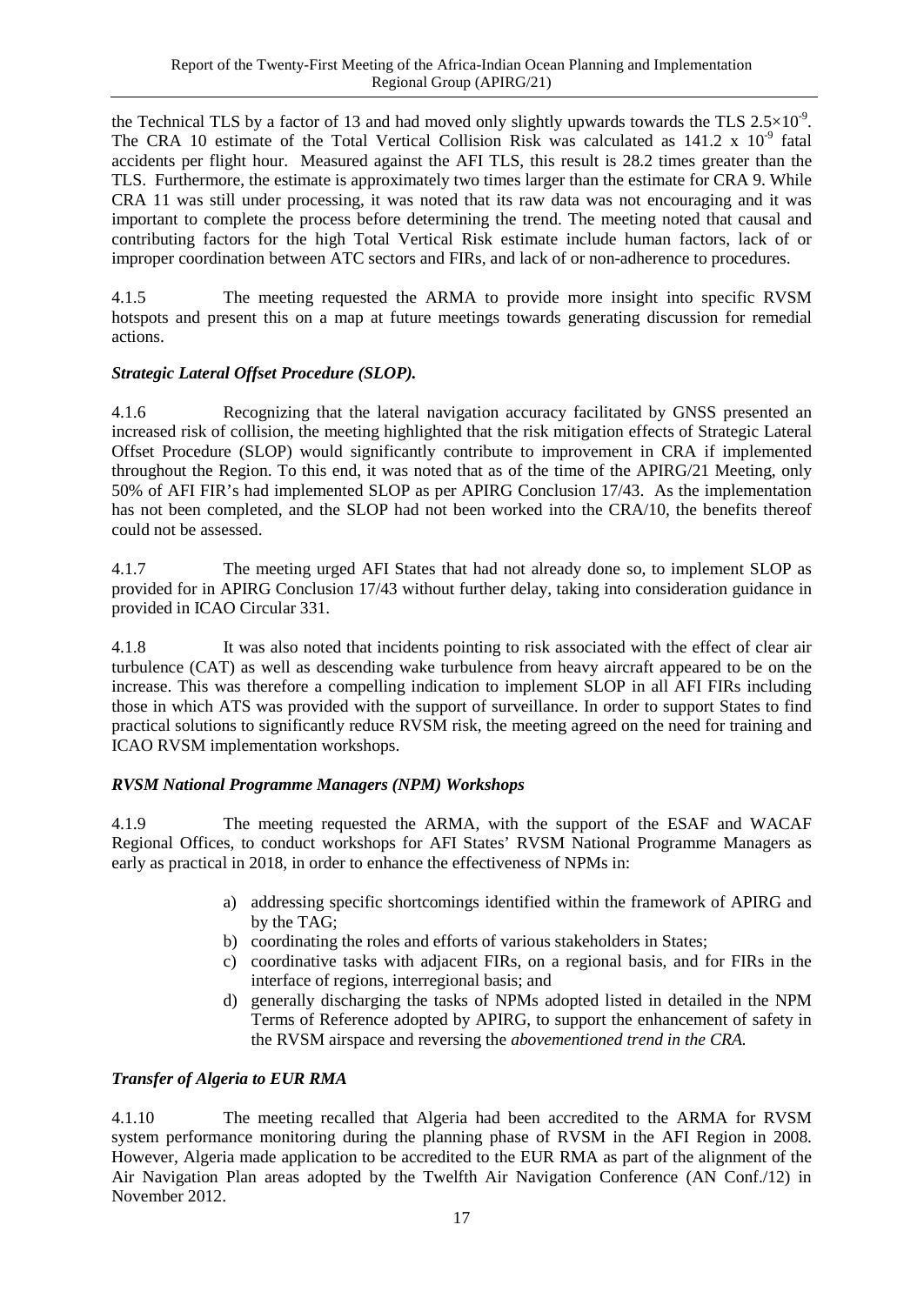4.1.11 The meeting was briefed on the transfer of Algeria from the ARMA to EUR RMA for all RVSM System Performance Monitoring activities and it was noted the transfer of Algeria had since been presented to and discussed at the EANPG and the RMACG.

4.1.12 The Group noted that pursuant to the above developments, at its Fifty Sixth Meeting in Paris, France, the EANPG adopted EANPG Conclusion 56/31: *Inclusion of Algeria within the EUR RVSM region,* giving effect to the inclusion of Algeria in the EUR RMA. Following the APIRG/21 Meeting, final processes would be undertaking through the Regional Directors of ICAO ESAF and EUR/NAT Regional Offices. The Group acknowledged the positive contribution that Algeria has made to the AFI RVSM safety since its implementation in 2008 and endorsed transfer of the State to the EUR Region and called on concerned parties to support the transfer. Accordingly, the Group agreed on the following Conclusion:

#### <span id="page-25-2"></span>**CONCLUSION 21/22: TRANSFER OF ALGERIA FROM THE ARMA TO THE EUR RMA**

**That, pursuant to alignment of Regional ANPs adopted by the Twelfth Air Navigation Conference (AN Conf./12) in November 2012:**

- <span id="page-25-3"></span>**a) APIRG endorses the transfer of Algeria from the ARMA to the EUR RMA; and**
- **b) request concerned parties, in particular the ARMA and the Secretariat to take necessary action to facilitate the transfer without any undue delay, in any case by 31 December 2017.**

# <span id="page-25-0"></span>**AGENDA ITEM 5: REGIONAL AIR NAVIGATION MATTERS**

# <span id="page-25-1"></span>**5.1 Air Navigation Deficiencies**

5.1.1 The Group recalled that APIRG/17 meeting in August 2010 agreed on AFI Air Navigation Deficiency Database (AANDD) August 2010 (Conclusion 17/100). The Group also recalled that APIRG/20 in December 2015, called on States to provide information on status of implementation and the Secretariat to take necessary action to bring the AANDD into operation (Conclusion 20/11).

5.1.2 The meeting also recalled that APIRG/18 in March 2012, the Group adopted under Conclusion 18/62 the approach of using a list of minimum reporting areas to as a facilitative reference for minimum reporting of air navigation deficiencies in the Region. It was further highlighted that the intent of the list was not to replace reporting based on ICAO Council policy, but to encourage reporting, noting on one hand the critically low level of reporting, and on the other hand the expanse of SARPs and requirements on which reporting may be effected.

5.1.3 In this regard, the meeting noted with appreciation that in May 2017, ICAO circulated State Letter ES AN 1/6 – 0392 dated 24 May 2017, indicating readiness of the AANDD, and requesting AFI States and concerned that had not already done so, to respond to State Letter and nominate focal points as soon as practical, for interaction with the web-based database, so that they may be issued with access credentials. However, only 10 States and two organizations had provided focal points by October 2017.

5.1.4 In view of the above, the Group urged States, Regulators and ANSPs, users, and professional organizations to report on deficiencies using the tool to allow formulation of corrective actions in a harmonised manner throughout the Region, as well as to facilitate follow up and resolution of deficiencies.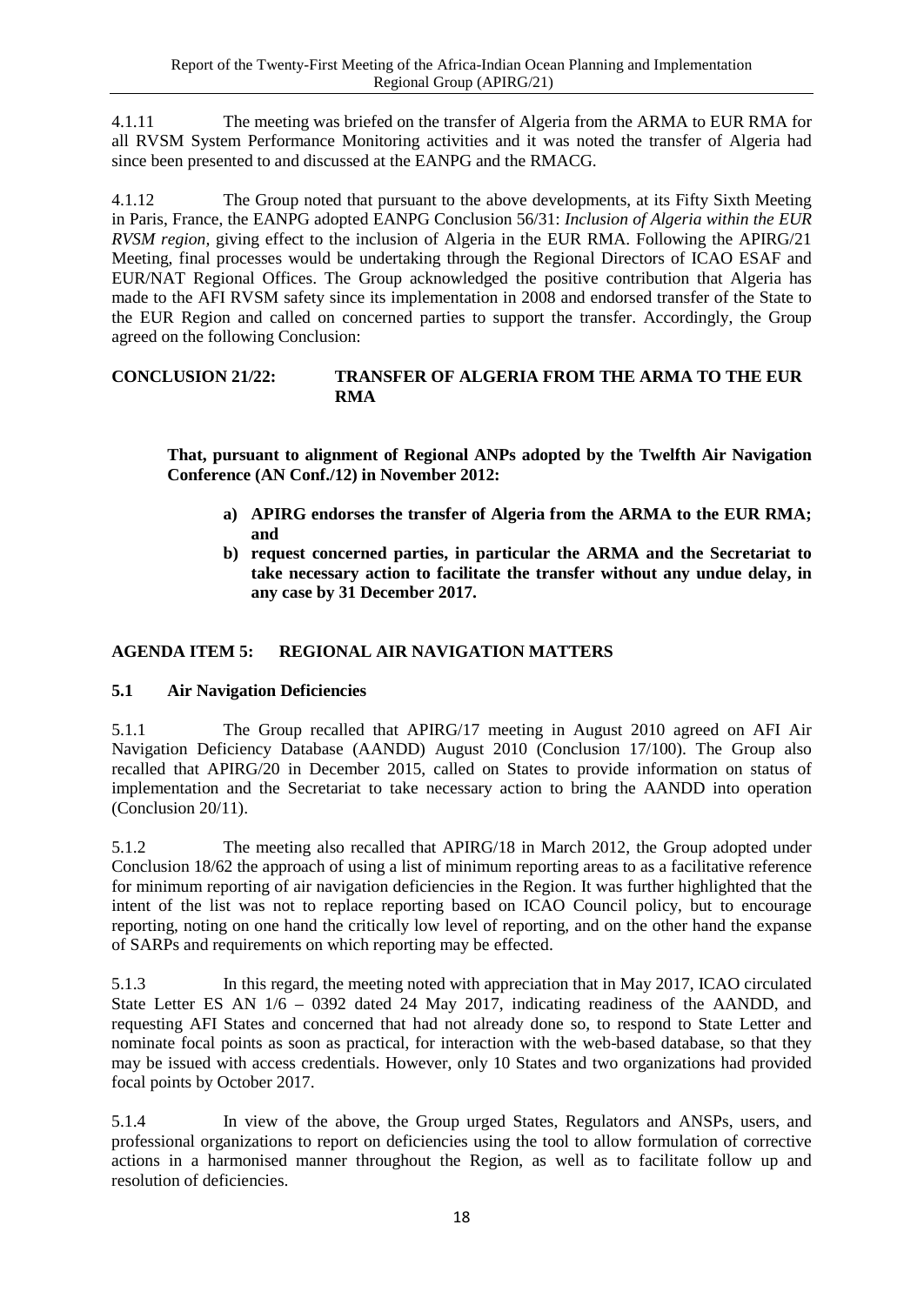#### <span id="page-26-0"></span>**CONCLUSION 21/23: AFI AIR NAVIGATION DEFICIENCY DATABASE (AANDD).**

**That, pursuant to its mandate, in particular to identify, record and address specific deficiencies in the air navigation field in the AFI Region:**

- **a) APIRG formally adopt and launch with immediate effect, the AFI Air Navigation Deficiency Database (AANDD);**
- **b) AFI States, other concerned States and users effectively make use of the AANDD; and**
- **c) AFI States and concerned organizations that have not already done so, nominate focal points for interaction with the web-based database, so that they may be issued with access credentials**

5.1.5 **Missing Flight Plans**. The meeting recalled that the issue of missing (loss or nonexistence of) air traffic services messages and flight plans had been a perennial challenge posing safety risks for many years, and for which definitive long lasting solutions were yet to be implemented. Missing flight plans contributed to many ATS incidents including aircraft proximity (AIRPROX) with high risk of collision as well as deterioration in the regional RVSM Collision Risk Assessments. It was also recalled that the following were amongst the main causes of missing flight plans:

- a) **Not sending a flight plan** This is not likely for scheduled flights that operate the same route daily, but these messages do have a tendency of going missing from time to time.
- b) **Addressing**  Sending a flight plan, but not addressing the flight plan correctly.
- c) **Error in transmission** A flight plan is sent but does not reach its destination.
- d) **Error in reception** The flight plan is sent and delivered, but cannot be interpreted by the receiving system (this could be because of formatting differences, or corruption of the flight plan in transit).
- e) **Rejected flight plan** The flight plan is transmitted and received, however the flight plan may need corrective action by the originator.

5.1.6 The meeting discussed a number of solutions and mitigation that should be implemented to reduce the number of missing ATS Messages including flight plans and address the primary challenge of lack of or inconsistent implementation of the agreed measures. Where agreed measures had been implemented, by both ANSPs and users, significant improvements had been achieved. The Group urged States to review and implement the measures adopted as APIRG Conclusions at past meetings.

5.1.7 ASECNA provided to the meeting assessment of Flight Plans not received by Regions globally indicating that Africa contributed more than 80% to the occurrence of missing flight plans.

| <b>Region</b>  | FPL not received by continent |         |                |      |      | $\%$ AV. |
|----------------|-------------------------------|---------|----------------|------|------|----------|
|                | 2013                          | 2014    | 2015           | 2016 | 2017 |          |
| Asia           | 313                           | 116     | 76             | 61   | 40   | 3,94%    |
| America        | 332                           | 61      | 16             | 38   | 15   | 3,01%    |
| <b>Europe</b>  | 802                           | 518     | 295            | 186  | 56   | 12,08%   |
| <b>Oceania</b> | $\overline{4}$                | 1       | $\overline{0}$ | 4    | 1    | $0,07\%$ |
| <b>Africa</b>  | 5 7 2 8                       | 2 9 0 1 | 1590           | 1757 | 459  | 80,89%   |
| <b>Total</b>   | 7 1 7 9                       | 3597    | 1977           | 2048 | 571  | 100%     |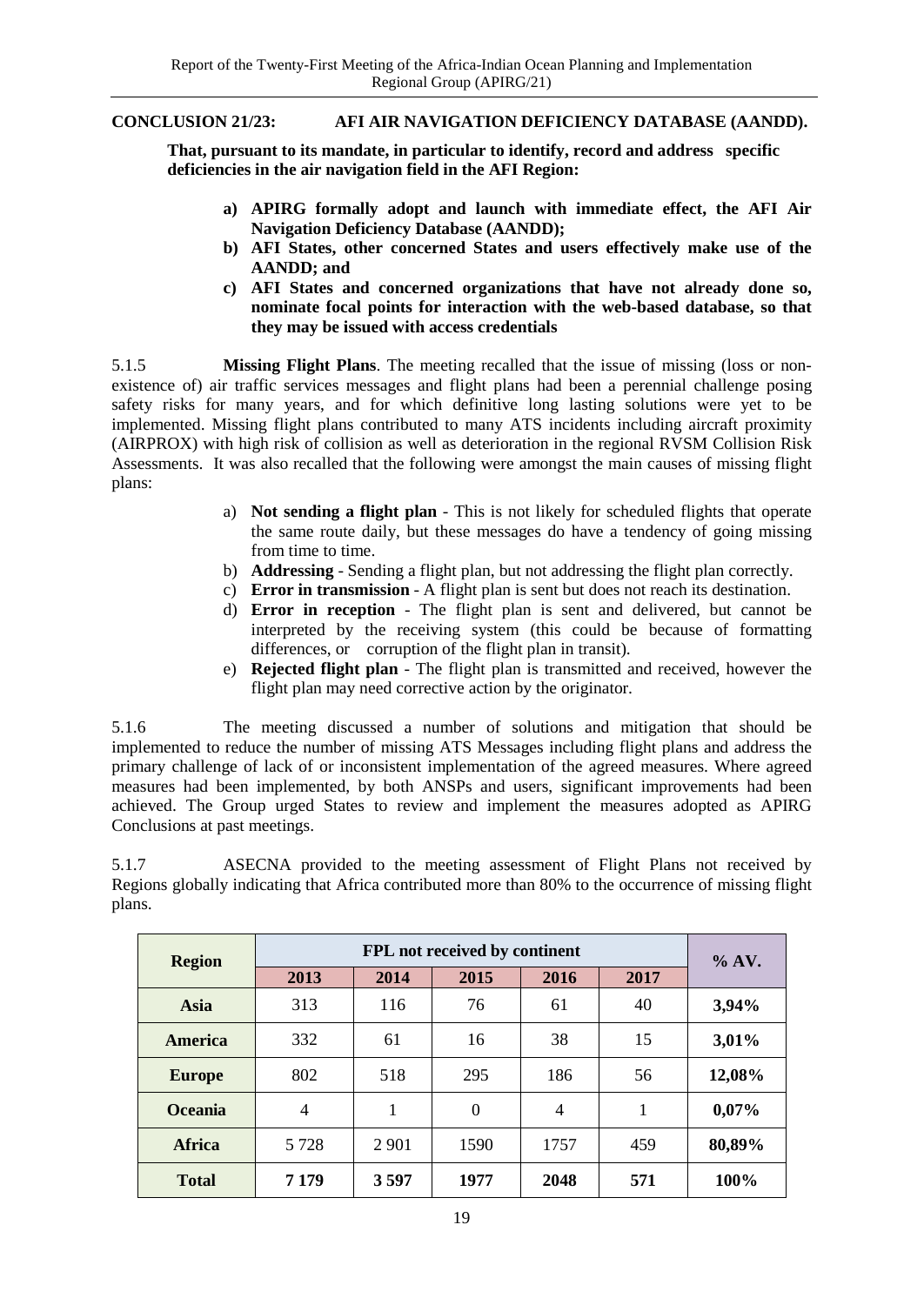#### **Availability of OPMET data at AFI OPMET data banks**

5.1.8 The meeting was presented with the report on the monitoring of the Pretoria Regional OPMET Data Bank (RODB) and noted that the monitoring had been implemented in accordance with APIRG Conclusion 20/43, which required that the reporting be based on the Compliance, Availability and Regularity Index. However meeting recognised the need for further improvement on availability of OPMET Data at the two AFI OPMET Data Banks of Pretoria and Dakar.

#### <span id="page-27-0"></span>**CONCLUSION 21/24: AVAILABILITY OF OPMET DATA AT AFI OPMET DATA BANKS**

**That, in order to improve on the availability of OPMET data at AFI OPMET data banks:** 

- <span id="page-27-1"></span>**a) States should endeavour to make available OPMET Data at the two AFI OPMET Data Banks of Pretoria and Dakar, in compliance with APIRG Conclusion 20/43, for regional and Global distribution; and**
- **b) Follow-up actions to be identified to address deficiencies in OPMET reporting as a matter of urgency.**

#### **REVIEW AND UPDATE OF THE LIST OF AIR NAVIGATION DEFICIENCIES**

5.1.9 The meeting reviewed the list of deficiencies in the areas of air navigation, as reported by the Sub-groups of APIRG, in accordance with the Uniform Methodology for the identification, assessment and reporting of Air Navigation shortcomings and deficiencies approved by the ICAO Council. The meeting noted the challenges facing States in monitoring and reporting on the status of implementation of the Regional Air Navigation Plan (ANP) requirements in a timely and effective manner, and maintaining the AFI Deficiency List.

5.1.10 **Deficiencies related to RVSM operations**. The meeting recalled the ICAO Council definition of a Deficiency and acknowledged that RVSM deficiencies constitute an operational safety risk which reflected in the annual AFI RVSM Collision Risk Assessment. In addition, the deficiencies contribute to the causal factors of continuing high levels of Unsatisfactory Condition Reports (UCR) or Air Safety Reports (ASR) include aircraft proximity incidents (AIRPROX). It was therefore critical that States and their ANSPs take effective measures to eliminate the deficiencies.

|     | <b>No/Limited RVSM</b><br><b>Height Monitoring</b> | <b>RVSM Operations</b><br><b>Approvals</b> | Lack of or inconsistent provision of<br>monthly RVSM Safety Assessment Data                   |
|-----|----------------------------------------------------|--------------------------------------------|-----------------------------------------------------------------------------------------------|
| 1.  | Botswana                                           | Djibouti                                   | Angola                                                                                        |
| 2.  | Burkina Faso                                       | Eritrea                                    | <b>DRC</b>                                                                                    |
| 3.  | Cote d'Ivoire                                      | Ethiopia                                   | Ethiopia                                                                                      |
| 4.  | <b>DRC</b>                                         | The Gambia                                 | Tanzania                                                                                      |
| 5.  | Djibouti                                           | Ghana                                      | Malawi                                                                                        |
| 6.  | Eritrea                                            | Sao Tome                                   | Angola                                                                                        |
| 7.  | <b>Equatorial Guinea</b>                           | Tanzania                                   |                                                                                               |
| 8.  | The Gambia                                         | Chad                                       |                                                                                               |
| 9.  | Ghana                                              | Zambia                                     |                                                                                               |
| 10. | Kenya                                              |                                            |                                                                                               |
| 11. | Mali                                               |                                            |                                                                                               |
| 12. | Mozambique                                         |                                            |                                                                                               |
| 13. | Sao Tome                                           |                                            |                                                                                               |
| 14. | Tanzania                                           |                                            |                                                                                               |
| 15. | Chad                                               |                                            |                                                                                               |
| 16. | Zambia                                             |                                            |                                                                                               |
|     |                                                    |                                            | Note: The information provided in the Table horounder which has been populated with quailable |

*Note: The information provided in the Table hereunder, which has been populated with available information as on 29 September 2017*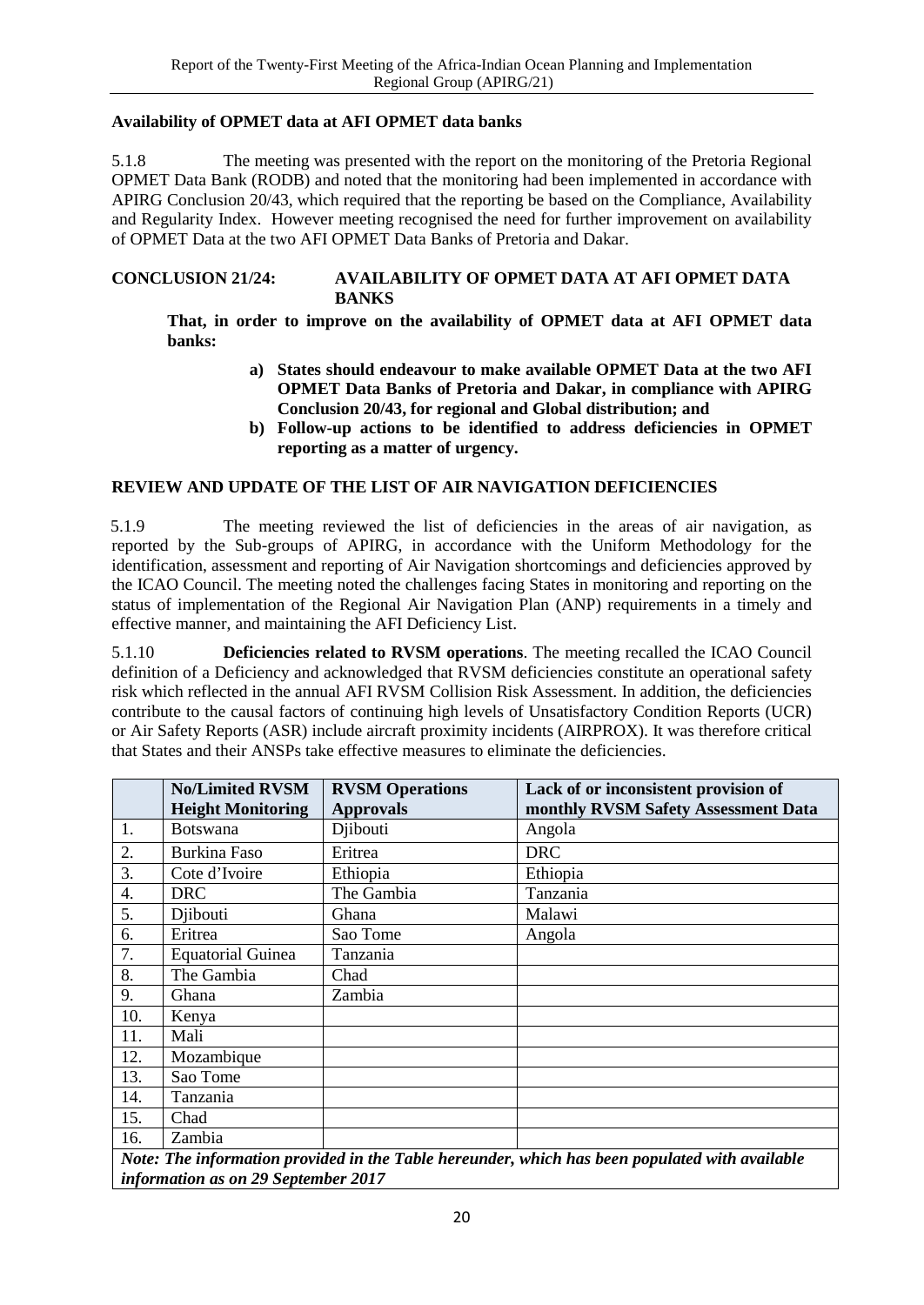5.1.11 The Group noted that a number of States continue to have deficiencies related to RVSM operation including the lack of provision of data and information to the ARMA. Details of specifically deficiencies noted thereof are provided in **Appendix 5.1A** to this report.

#### <span id="page-28-0"></span>**CONCLUSION 21/25: UPDATE OF THE LIST OF AIR NAVIGATION DEFICIENCIES**

#### **That States:**

- **a) continue to provide to the ICAO Regional Offices updated information on the status of implementation of the Regional Air Navigation Plan (ANP) elements.**
- **b) endeavour to report Air navigation deficiencies specifically deficiencies related to RVSM operation**

5.1.12 The meeting was informed on the regional initiatives taken by Air Navigation Service Providers for the implementation of Air Traffic Inter Facilities Data communication (AIDC). In this regard, ASECNA informed the meeting on the progressive implementation within ASECNA area and with its neighbours with full operation in Abidjan, Brazzaville, Cotonou, Dakar, Khartoum, Lomé, Mauritius, N'Djamena, and Niamey. It was reported that promising trials are currently being carried out between Abidjan (ASECNA) and Accra (GCAA) and arrangements are under negotiation with Atlantico, Beira, Dar Es Salam, Johannesburg, Luanda, Roberts FIR, Sal, Seychelles with provisional planning. The meeting applauded these regional initiatives and encouraged States/Organizations to strengthen their collaboration in this area.

5.1.13 The IIM/SG Project Team was tasked to coordinate the implementation of new AIDC capable systems aimed at ensuring the full compliance of their protocols in order to facilitate interoperability and interconnection.

### <span id="page-28-1"></span>**CONCLUSION 21/26: IMPLEMENTATION OF AIDC**

**That:**

- **c) The IIM/SG coordinate the implementation by AFI States of new AIDC capable systems aimed at ensuring the full compliance of their protocols in order to facilitate interoperability and interconnection; and**
- **d) ASECNA and GCAA are encouraged to complete the implementation of AIDC between Accra and Abidjan ACCs and share their experience for consideration by the relevant APIRG Project.**

5.1.14 The status of implementation and operation of Aeronautical Mobile Service was assessed by the meeting through the presentation provided by the industry. In this regard ASECNA reported a continuous improvement of VHF radio communications in its FIRs with a quality of communications with an average level ranging between 4 and 5. However, it was also highlighted lack of coverage due to area located at boundaries of FIR and coverage to be improved at some way points such as GATLA, UVGAD, ONUDA, KAFIA, EDGUM, in air/ground communications, including the results of the AMS survey conducted from 08th to 22nd February in ASECNA FIRs, in coordination with IATA.

5.1.15 The same progress was noted in the operation of CPDLC with an increased use in line with the increase of the equipped fleet in oceanic airspaces (60% in Dakar FIR and 25% in Antananarivo FIR). CPDLC transactions are reported to be globally satisfactory with quality at 7 in majority. The meeting encouraged States and the industry to continue the effort to increase the equipage and operation CPDLC.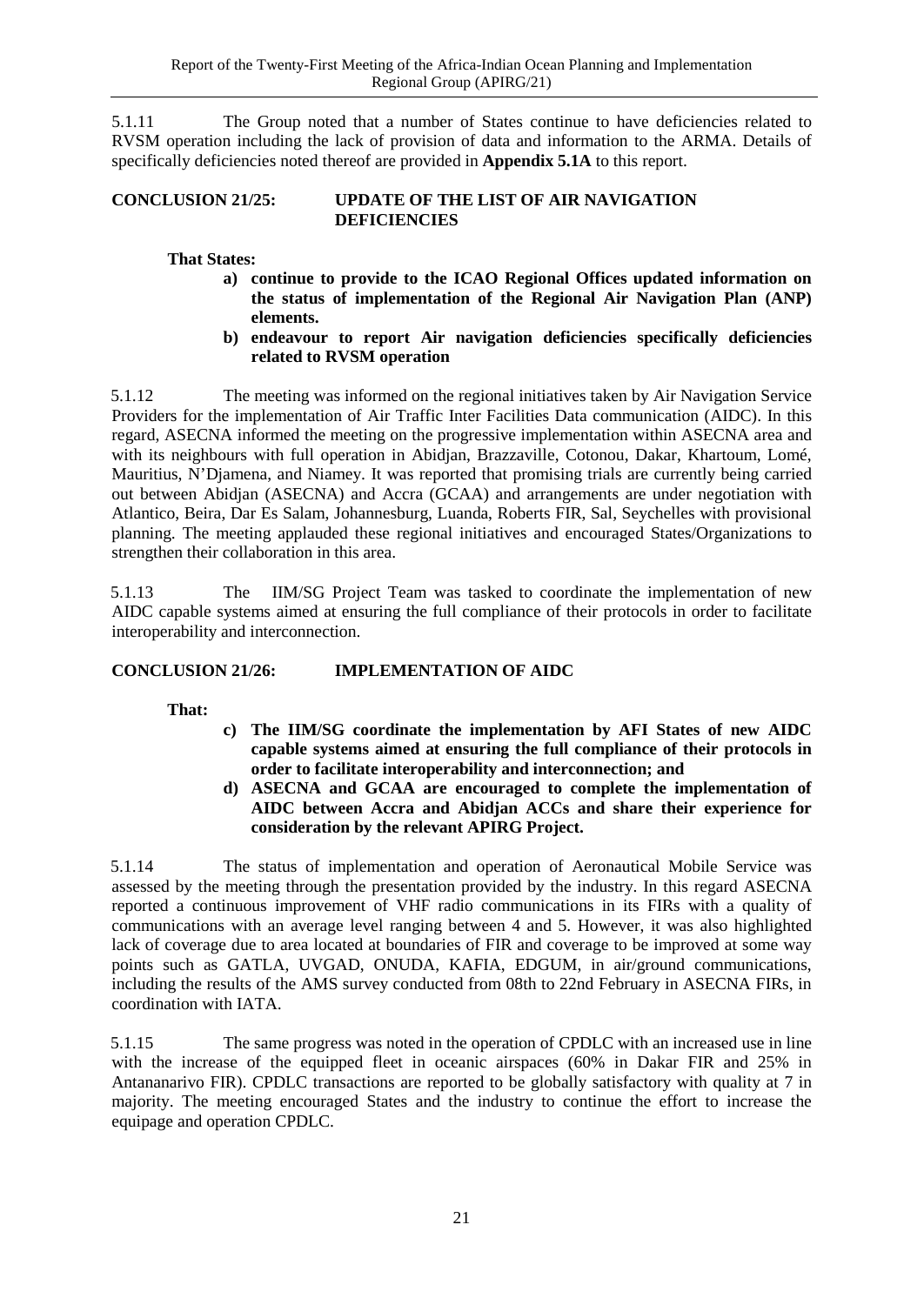5.1.16 The meeting further noted a reduction in the use of the HF and the improvement of the quality of communication with an average level from 3 to 5 when the frequencies are operated adequately since some centers are provided with HF frequencies forecast software in accordance with recommendation 6/20 of Special AFI/RAN/08 meeting.

5.1.17 IATA presented to the meeting the outcome of a survey on Aeronautical Mobile Communication in the AFI conducted from  $8<sup>th</sup>$  to  $22<sup>nd</sup>$  February 2017 with the aims to:

- a) Determine the real VHF coverage and the quality of HF and CPDLC/SATCOM service provisions to users;
- b) Identify deficiencies and develop corrective action plans to be addressed with concerned States/ANSPs;
- c) Continue Efforts to address persistent Challenges;
- d) Support improvement of aeronautical mobile communication and the protection of the aviation frequency spectrum; and
- e) Support improvement of quality and timely provisions of ground-to ground services in particular AIDC.

The outcome of IATA regional survey on Aeronautical Mobile Service (AMS) is provided in **Appendix 5.1B** to this report

5.1.18 The meeting deliberated on the issue of accommodation of legacy aircraft in the implementation of PBN. The meeting was however, informed that there were various provisions in place to accommodate non-equipped aircraft. Amongst others, ICAO provisions on PBN implementation including PBN airspace design do take into account implementation for legacy aircraft. It was further highlighted that for effective PBN implementation it is paramount that all airspace stakeholders (service providers, airspace users, stake organs like military, etc.) are involved in the design of the airspace. Accordingly, the Group emphasised that the non-equipage of some aircraft should not slow down/delay the rate of implementation of PBN.

5.1.19 The meeting noted the progress reported, encouraged the Industry to continue the collaboration in order to identify and address the deficiencies emanating from the AMS.

5.1.20 The Group was briefed by South Africa with the information on the identification of the main causes which contribute to the loss of ATS Messages in the AFI Region and possible solutions to decrease the amount of missing ATS Messages. Taking the example of missing Flight Plans, the following main causes were identified to contribute to missing ATS messages:

- a) Not sending a flight plan This is not likely for scheduled flights that operate the same route daily, but these messages do have a tendency of going missing from time to time;
- b) Addressing Sending a flight plan, but not addressing the flight plan correctly;
- c) Error in transmission A flight plan is sent but does not reach its destination;
- d) Error in reception The flight plan is sent and delivered, but cannot be interpreted by the receiving system (this could be because of formatting differences, or corruption of the flight plan in transit);
- e) Rejected flight plan The flight plan is transmitted and received, however the flight plan may need corrective action by the originator.

5.1.21 Actions were presented as successfully implemented to solve/mitigate or decrease the amount of missing ATS Messages:

> a) Request from the originator of the message of missing flights plans of daily repetitive operating flights;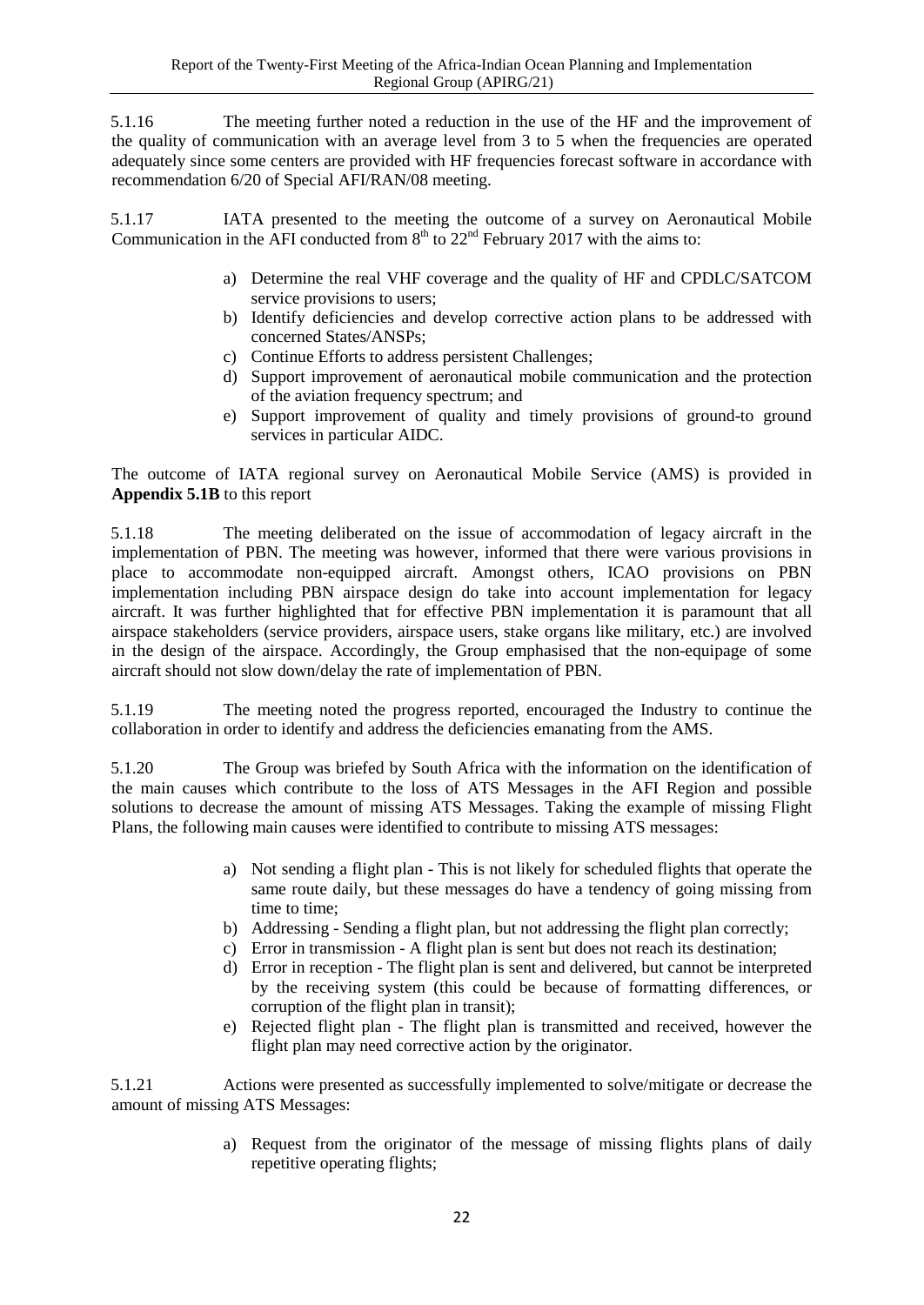- b) Implementation of processes and procedures to ensure that flight plans are addressed correctly;
- c) Use of automated flight planning systems capable of addressing flight plans according to the route flown and use of collective addressing is required.

5.1.22 ASECNA presented to the meeting an update on the missing flight plans with regard to the mitigation measures implemented in its centres. It was reported that investigations carried out in each ASECNA centre by a multidisciplinary local team revealed the following main causes in the occurrence in missing flight plans:

- a) Lack of awareness of the organization of ASECNA airspace by some airspace users;
- b) Omission of AFTN addresses from some air traffic control agencies;
- c) Non-use of FPL collective addresses by operators;
- d) Incorrect programming of routing tables or lack of knowledge of routing procedures, including redirection and restoration delays in the event of circuit unavailability;
- e) Technical problems, including link problems (unstable operation of some circuits);
- f) Failure to follow message routing procedures.

5.1.23 The main corrective/mitigation actions conducted to mitigate missing Flight plans consisted of:

- a) Implementation of collective addresses for the routing of flight plan messages in the various FIRs;
- b) Establishment of a procedure for the collection, monitoring and analysis of flight plans;
- c) Monthly data collection of missing flight plans and diligence in treatment in coordination amongst neighbouring centres.

5.1.24 As a result it can be noted a constant decrease of missing flight plans since the implementation of the remedial measures



5.1.25 The detailed breakdown of the result of the exercise is attached at **Appendix 5.1.C** to this report.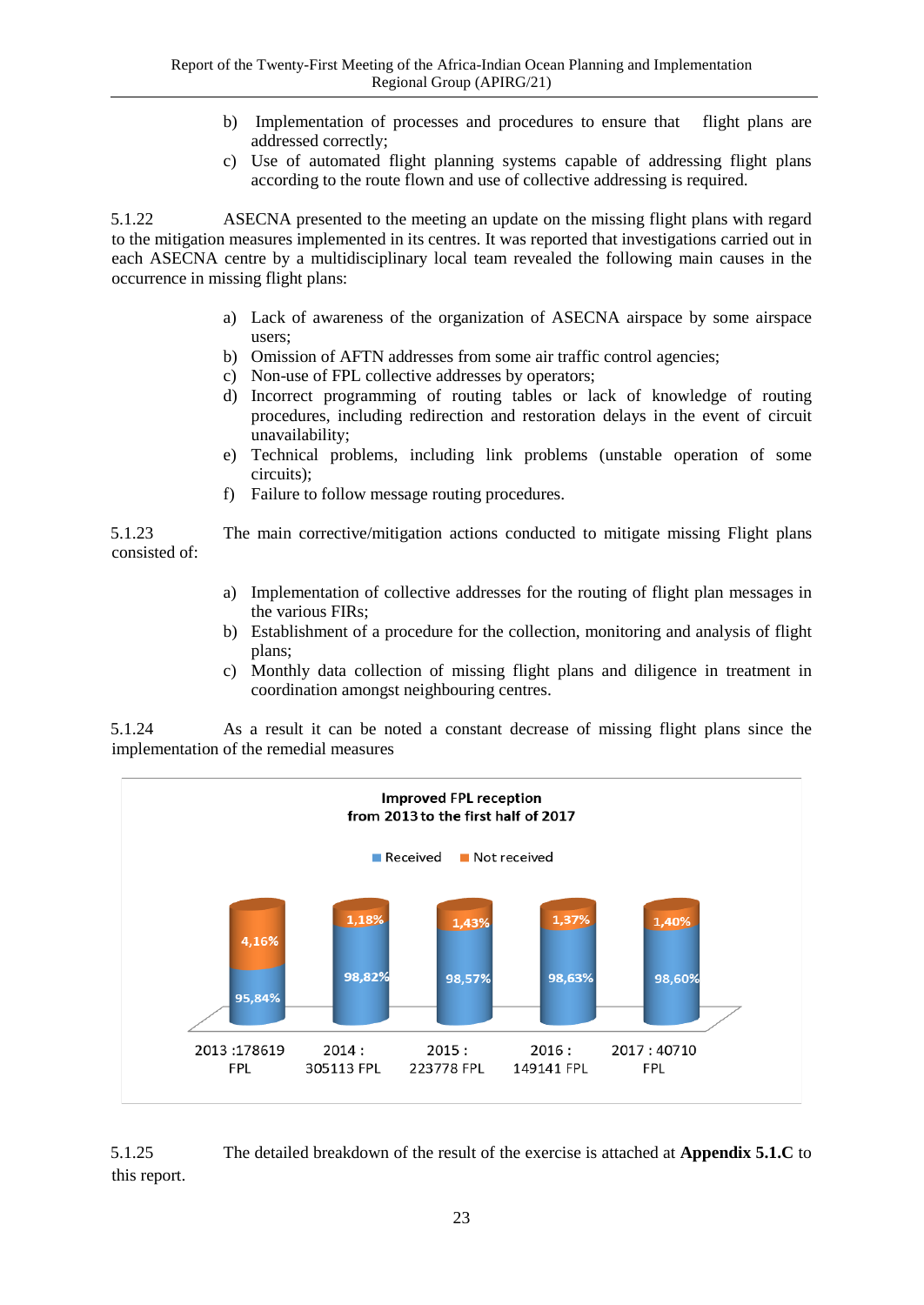5.1.26 The meeting appreciated the efforts made by South Africa and ASECNA to reduce the losses related to ATS Messages in particular flight plans and considered these efforts as example of Best Practices to be shared in the AFI Region.

# <span id="page-31-1"></span>**CONCLUSION 21/27: DEFICIENCIES IN AERONAUTICAL CHARTING**

- **a) APIRG IIM Sub-group, in coordination with ICAO, addresses deficiencies in aeronautical charting should Phase 2 of a regional implementation strategy be needed; and**
- **b) States develop solutions and mitigating measures under the IIM/SG to address missing ATS Messages and States to implement automated flight planning systems.**

5.1.27 The meeting recalled that, as a means of addressing the long standing deficiency on availability of SIGMET information in AFI region, APIRG formulated Conclusion 16/56 calling for the conduct of annual SIGMET Tests. In this regard, the Group noted with appreciation that an annual AFI SIGMET test was conducted in November 2016.

# <span id="page-31-0"></span>**5.2 Industry Initiatives and other air navigation matters**

# *African ANSP Peer Review Programme*

5.2.1 The meeting noted that, at the initiative of the President of the Council, a meeting of the African ANSPs was held in Montreal on 4 February 2015, to discuss the need to identify ways and means of addressing some challenges the air navigation services are facing in the Africa-Indian Ocean (AFI) region. The importance of effective oversight with a clear delineation between regulator and air navigation services provider (ANSP) functions was emphasized, and it was recognized around the world that this could be further enhanced by cooperation between ANSPs themselves, particularly in enhancing quality assurance.

5.2.2 ANSP Peer Review activities are being carried out in the region. A Cooperation Roadmap adopted by African ANSPs for the period 2017/2018 in May 2017, is provided as **Appendix 5.2A** to this report

5.2.3 The meeting noted the establishment of *an African ANSP Steering Group with a view to developing* a regional framework and a mechanism for improving ANS safety performance in Africa, including peer review, composed of the following members: ASECNA (Chair), ATNS, South Africa (Vice-Chair), CANSO (Member and Secretariat), Ghana, Kenya, Mozambique and Nigeria ANSPs (Members), ICAO (Member) and AFCAC (Observer).

### *ANSPs Regional meetings*

5.2.4 The meeting was informed that took note of a series of regional meetings in order to further develop a suitable African ANSP cooperation framework, held in Durban, South Africa in June 2015, Yamoussoukro, Cote d'Ivoire in December 2015, Accra, Ghana in September 2016, and Freetown, Sierra Leone in May 2017. The terms of reference were adopted in June 2015, and the regional framework of cooperation was adopted in May 2017, together with the Peer Review Manual as well as CANSO Standard of Excellence to guide the operational implementation of the African ANSP Peer Review Programme. A progress report was presented to the Fourth AFI Week in May 2017 in Gaborone, Botswana.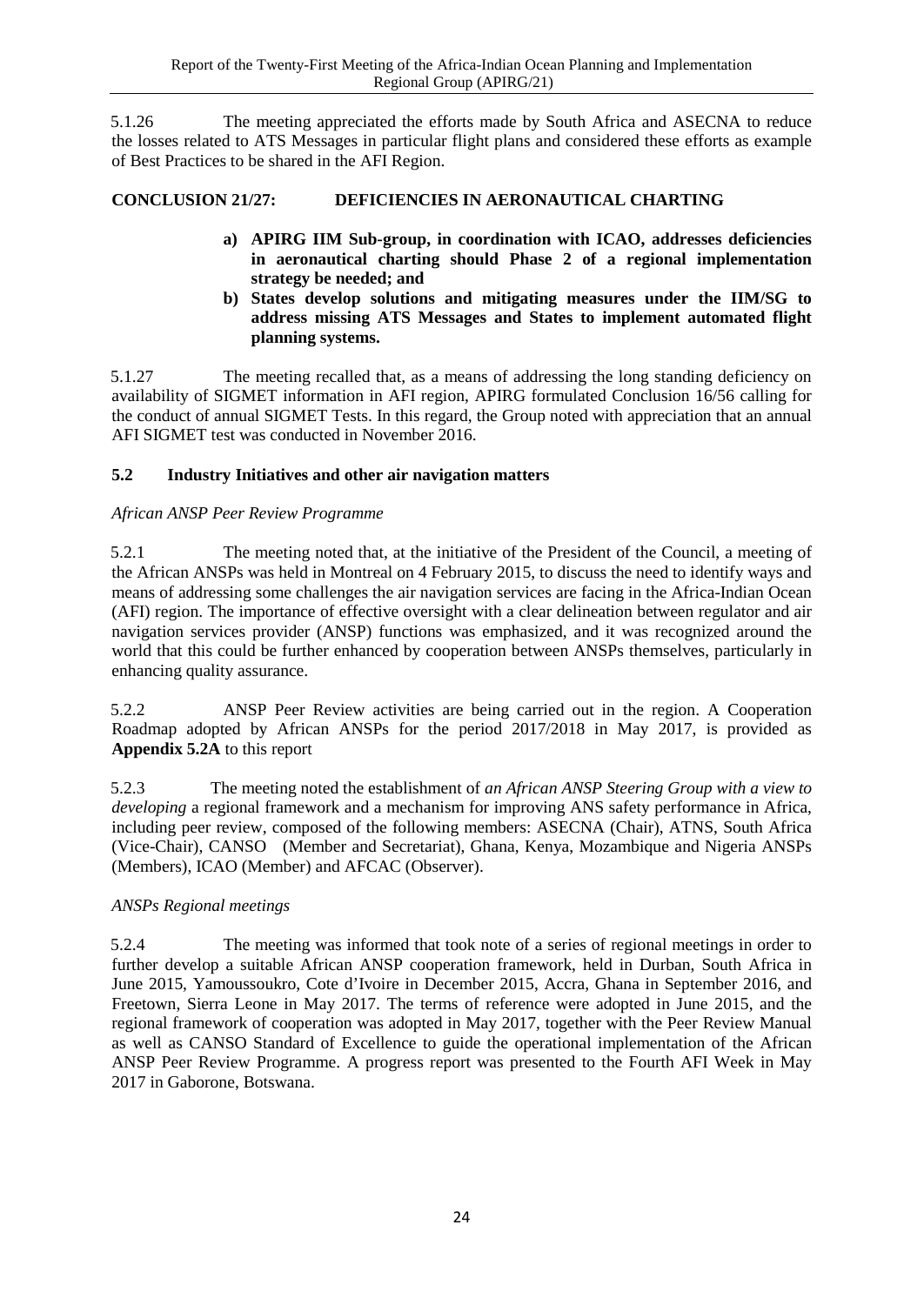#### *AFI Plan support*

5.2.5 The meeting noted with appreciation that the  $17<sup>th</sup>$  Meeting of the AFI Plan Steering Committee meeting held during the Third in June 2016 had approved a project dedicated to the implementation of the African ANSP Peer Review Programme, to help ANSPs to continuously improve the safety and quality of air navigation operations in view of the limited ANS regulatory oversight in the African Region. The AFI Plan Project on the implementation of the African ANSP Peer Review Programme was launched in May 2017. It builds on and facilitates on–going initiatives/activities in accordance with the regional framework adopted for this programme.

#### <span id="page-32-0"></span>**CONCLUSION 21/28: SUPPORT TO THE AFRICAN ANSP PEER REVIEW PROGRAMME**

**That:**

- <span id="page-32-1"></span>**a) ICAO be encouraged to continue to provide its support to the African ANSP Peer Review Programme, in coordination with the African Air Navigation Services Providers Steering Group; and**
- <span id="page-32-3"></span>**b) All African ANSPs should participate in the Peer Review Programme and continue to work together to enhance safety and efficiency of air transport operations in Africa.**

#### <span id="page-32-2"></span>**CONCLUSION 21/29: REGIONAL TRAINING WORKSHOP ON THE PEER REVIEW PROGRAMME MANUAL**

#### **That, ANSPs participate in the regional training workshop on the African ANSP Peer Review Programme manual, including relevant ICAO requirements, to be hosted by ASECNA in coordination with ICAO, during the week commencing 11 December 2017.**

*Outcome of the AFI RPAS symposium and the regional workshop on RPAS* 

5.2.6 The Secretariat presented to the meeting the outcome of the AFI Symposium and the Regional Workshop on Remotely Piloted Aircraft Systems (RPAS), held in Abuja, Nigeria from 17 to 21 July 2017 that was attended by 400 participants from States, international organizations and various stakeholders . The symposium also discussed issues related to the safe integration of RPAS in the AFI non-segregated airspaces.

5.2.7 The objective of the symposium was also to share experiences in RPAS operations across the AFI Region and to discuss challenges to be overcome and benefits to be obtained from RPAS operations including the civil aviation system evolvement to align with existing regulatory provisions. The meeting supported endorsed the main outcome of the symposium in particular:

- a) The fast growing RPAS technology, increase of RPAS utilization and need for a harmonized Regulatory framework and capacity building through training, of personnel to address the challenges of RPAS technology and associated systems that require high level of knowledge of their operations and maintenance;
- b) The challenges encountered in safe integration the AFI ATM environment of RPAS utilized by various economic and social sectors (mining, agriculture, environment, health, humanitarian relief operations etc.…) and the future international/commercial operations of RPAS requiring a cohesive strategy to ensure appropriate compliance with requirements and practices and oversight while maintaining effective integration of RPAS with ATM systems;
- c) The adequate technology need in support to RPAS Operation in the AFI Region including the need for a global harmonization of spectrum for Unmanned Aircraft Systems (**UAS**) and other services and applications in accordance with ITU Resolution 155-WRC 15.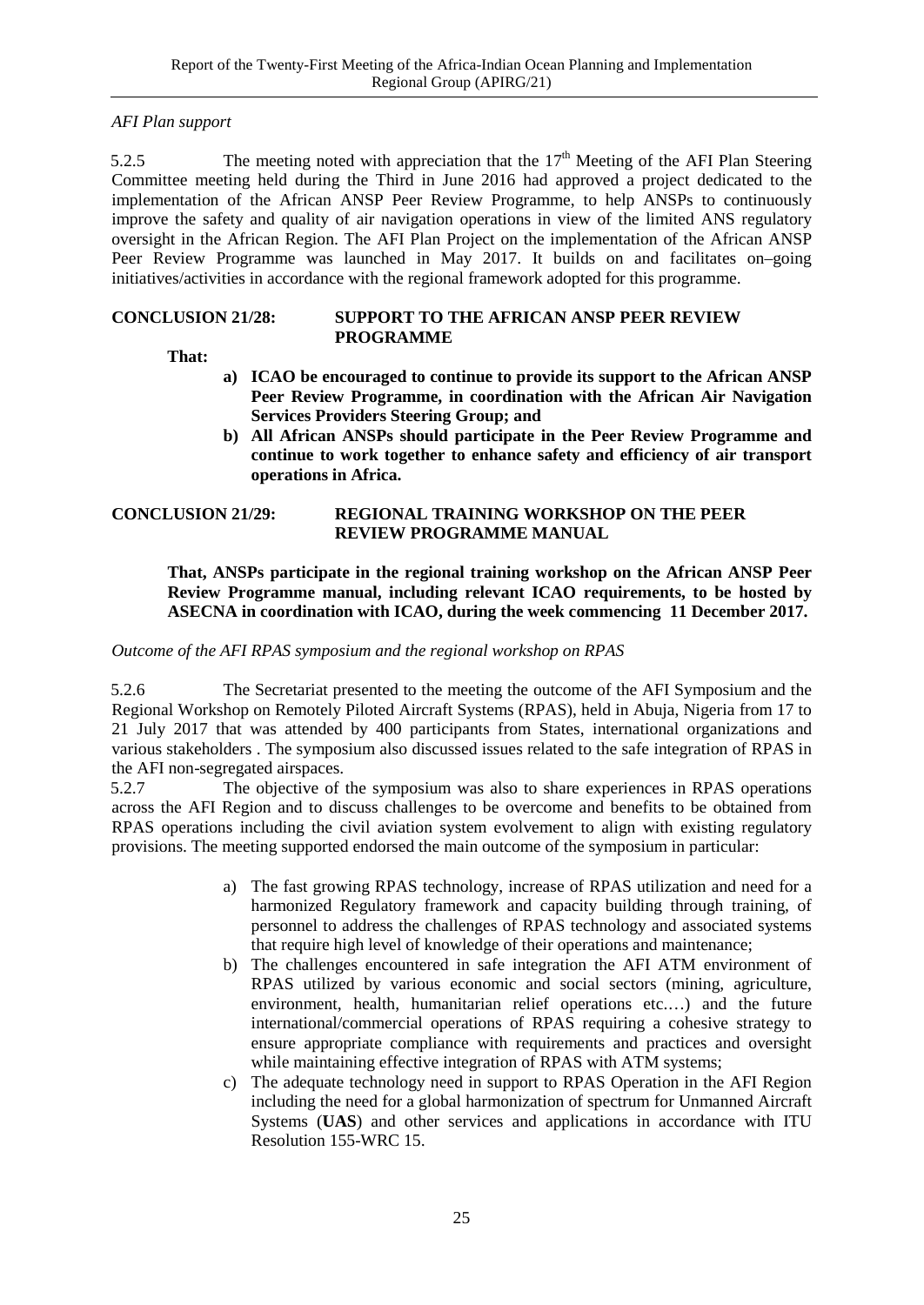5.2.8 The meeting was informed that the Regional Workshop on RPAS attended by Fifty-Five (**55**) participants gave an overview of ongoing development of Standards and Recommended Practices (SARPs) related to Remotely Piloted Aircraft Systems (**RPAS**) along with the associated guidance material.

5.2.9 The meeting noted that provisions of all Annexes to the Chicago Convention apply to UAS operation with a need for revision /update of SARPs except for those emanating from Annex 5 and that ICAO is currently working in this direction through the RPAS Panel, meanwhile, States should consider the guidance material contained in Doc 10019 in order to develop provisional Regulation that takes into account the safe operation of UAS in a non-segregated air space.

5.2.10 The meeting agreed that the conditions of integration and operations of Remotely Piloted Aircraft into ATM procedures in non‐segregated, controlled and uncontrolled airspace and that operational (**Flight Safety**), equipment (**Airworthiness)** and Concept of Operations -CONOPs- (**ATM**) requirements of RPAS with the required CNS infrastructure, will be governed by the airspace classifications that are defined in Annex 11— *Air Traffic Services*. Moreover, RPAS operation in a non-segregated airspace will also fulfil certain conditions such as:

- a) Compliance with right‐of‐way, Compliance with flight plan filing, and Management of loss of Command and control link (C2 link).
- b) Appropriate technology to allow RPAS integration to safely operate at aerodromes opened to public use;
- c) Ability to communicate and manoeuver in a manner that will not disrupt routine airport operations;
- d) States establishment of aerodromes to serve RPAS operations only.

5.2.11 The meeting agreed on the multidisciplinary aspect of the integration of RPAS operation in non-segregated airspace and highlighted the need for a strong Civil-Military collaboration with the aim to ensure a safe integration of UAS in air traffic and States strongly encouraged to establish national multidisciplinary Team tasked to develop, implement and monitor a national plan and a set of regulations based on the ICAO regulatory framework for the progressive accommodation and integration of RPAS into non-segregated airspace after risk assessment.

5.2.12 ASECNA provided the meeting with its experience and their member States in the operation of remotely piloted aircraft System (RPAS) in its airspaces and identified proposals for their management under acceptable safety conditions, in the absence of a mature normative and regulatory framework. Also highlighted were challenges and risks such as civil military coordination, information sharing and lack of authorizations RPAS operations, lack of procedures for the establishment of bilateral (VHF and telephone) communication between the remotely pilot stations and the ATC, activation of the SSR transponders outside the segregated airspace, and monitoring of ATC frequencies even in the area of operation.

5.2.13 The meeting noted the constraints pointed out by ASECNA for the operation and management of air traffic involving RPAS including:

- a) Amendment of regulation framework for RPAS operations based on revised ICAO Annexes to the ICAO Convention, with the exception of Annex 5.
- b) lack of training of ATCOs on the RPAS concept and operations;
- c) Maintenance of bilateral communications between pilot and ATC, with a Quality of Service (**QoS**);
- d) Lack of procedures for the management of emergency situations, such as loss of communication;
- e) RPAS operators being unfamiliar with the civil aviation environment;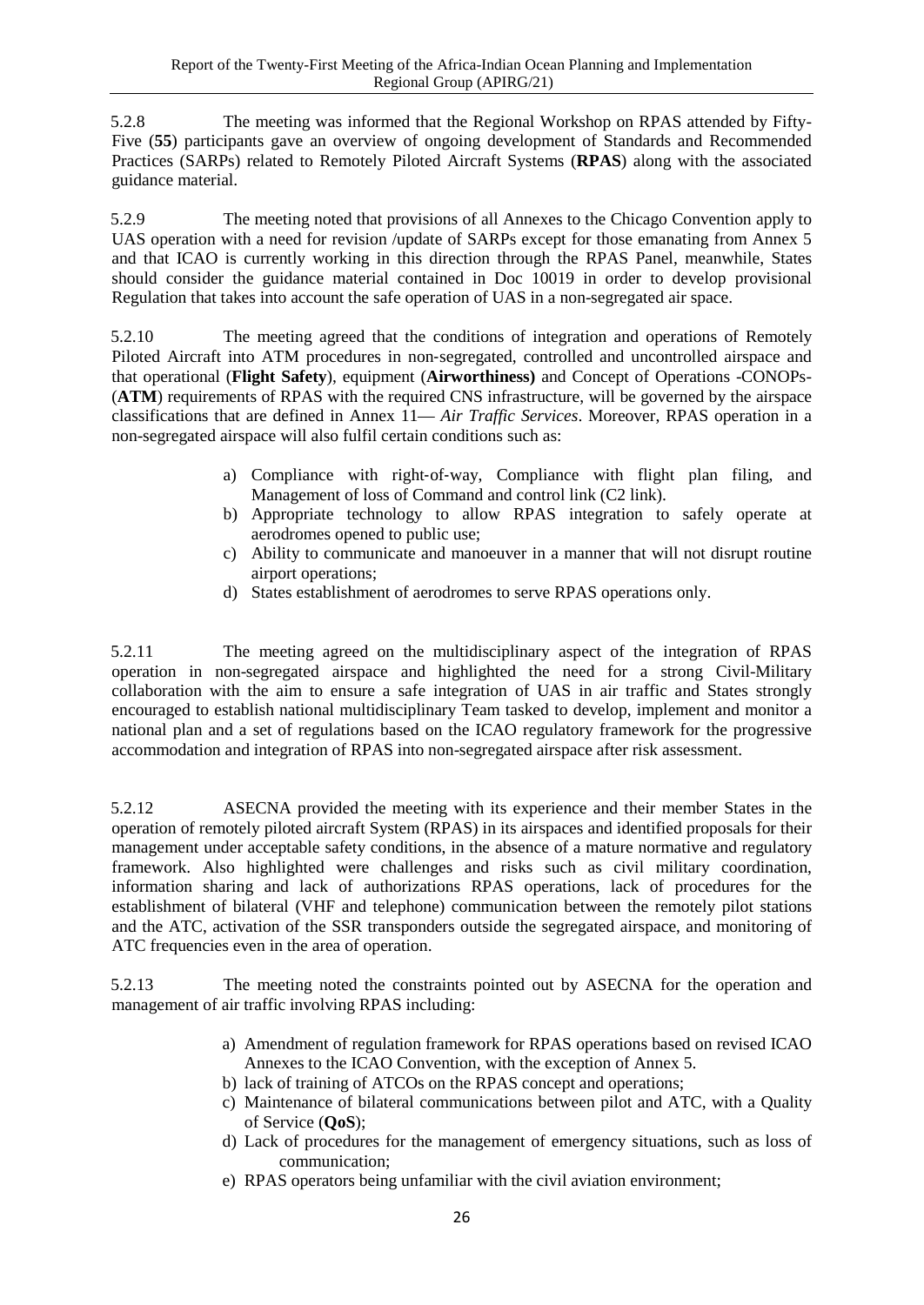5.2.14 The meeting recognised the need for ICAO Regional offices to support a mechanism of mutual assistance among States of the AFI region for a safe integration of RPAS in non-segregated airspace.

#### <span id="page-34-2"></span>**DECISION 21/30: ASSISTANCE AND GUIDANCE ON THE SAFE INTEGRATION OF RPAS INTO NON-SEGREGATED AIRSPACE**

<span id="page-34-3"></span>**That, in order to facilitate harmonized introduction of Remotely Piloted Aircraft Systems (RPAS) into the AFI airspaces, and to address airspace safety risks associated with RPAS operations:**

- **a) ICAO should provide, as a matter of priority, assistance and guidance to States in their integration of RPAS in non-segregated portions of airspace in FIRs for which they are responsible for the provision of air traffic services (ATS).**
- <span id="page-34-1"></span>**b) the work programmes of the APIRG auxiliary bodies be revised as appropriate to include matters related to the safe integration of RPAS operation in non-segregated airspace**

#### <span id="page-34-0"></span>**CONCLUSION 21/31: ESTABLISHMENT OF NATIONAL COORDINATION MECHANISMS FOR THE INTRODUCTION OF UNMANNED AIRCRAFT SYSTEMS (UAS)**

**That, in order to support States' efforts on the safe integration and address the challenges of the rapidly growing volume of unmanned aircraft system operations in the AFI Region, in particular the harmonized introduction of UAS into the AFI airspaces and mitigation of: airspace safety risks:**

- **a) As a matter of priority, States in collaboration with all concerned Stakeholders establish a national multidisciplinary Team tasked to develop, implement and monitor a national plan and a set of regulations based on the based on ICAO guidance and best practice for the progressive accommodation and integration of RPAS into non-segregated airspace;**
- **b) International organizations including AFCAC and Sub-regional economic bodies, be requested to provide support as necessary**
- **c) States strengthen civil-Military cooperation to ensure effective monitoring and avoid duplication of procedures for RPAS operations**

### *Implementation of ATS surveillance facilities and interconnection of ATM systems*

5.2.15 The meeting noted the information on the deployment programmes undertaken by air navigation service providers (ANSPs) with the support of the ICAO WACAF Regional Office, in the implementation of surveillance systems, ongoing cooperative initiatives between ANSPs for data exchange in the Gulf of Guinea, with a view to improving air navigation services.

5.2.16 Considering the important air traffic flow on the western coast of Africa, from Senegal to Gabon, including Guinea, Sierra Leone, Liberia, Côte d'Ivoire, Ghana, Togo, Benin, Nigeria, Cameroon, Equatorial Guinea in one hand, the overlapping SSR and ADS-B coverage offering a tremendous opportunity to ensure continuity of the surveillance service in the other hand, the ANSPs in the Gulf of Guinea (ASECNA, GCAA, NAMA, Roberts FIR), committed to share their surveillance data to facilitate the implementation of reduced separation minima for the benefit of users and enhance air navigation safety, capacity and efficiency. It was noted that an agreement was concluded on the modalities of interconnection of the surveillance facilities and the implementation of AIDC.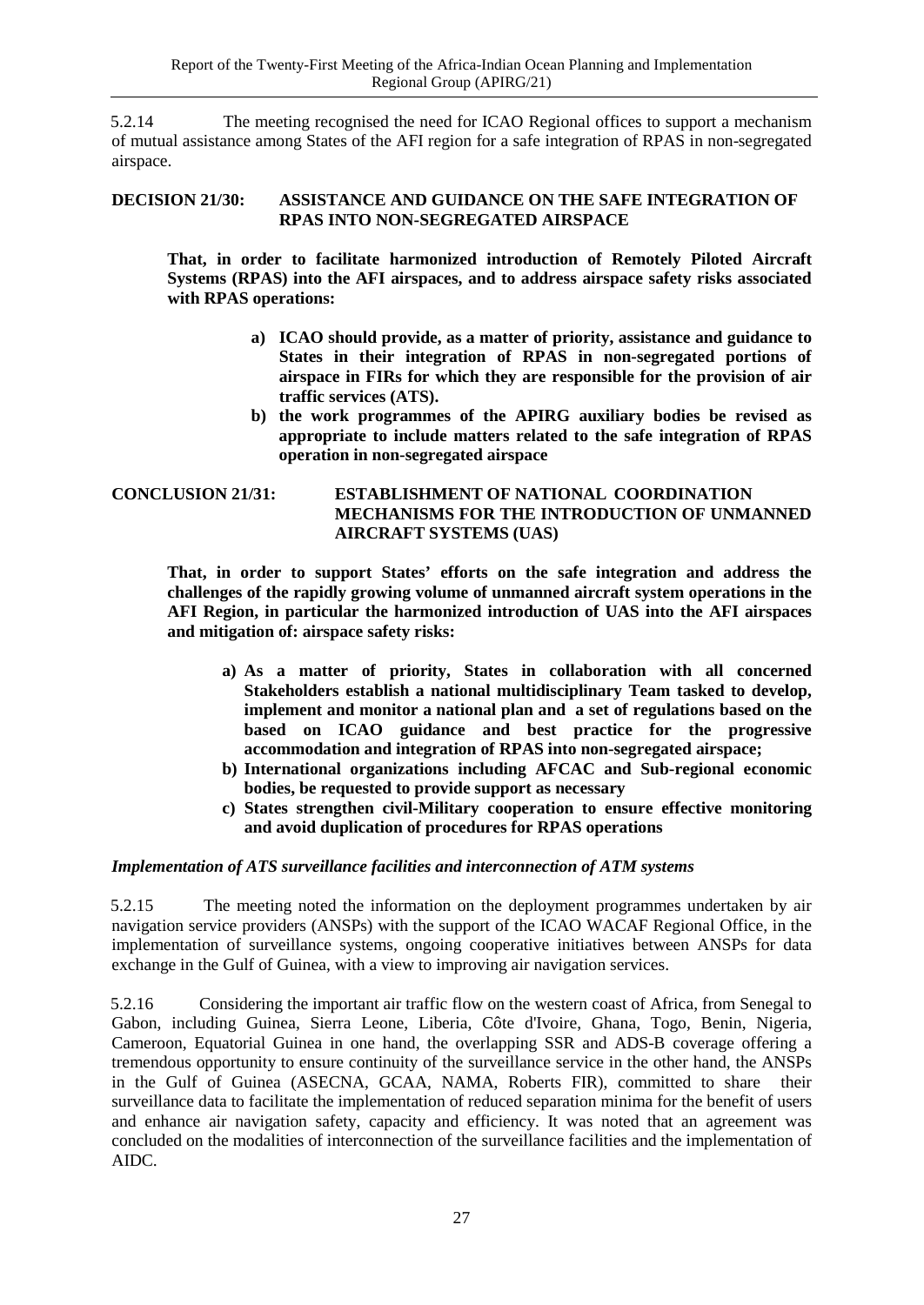5.2.17 It was also brought to the attention of the meeting that a Memorandum of Cooperation (MoC) has been drawn up to guide the implementation of this project, including the possibility to jointly purchase equipment, the implementation mechanisms by a joint technical team for better synergy of action of the ANSPs involved, the technical characteristics and the performance framework of the systems. However, that MoC remains to be signed by the ANSPs concerned.

5.2.18 This initiative supported by ICAO was brought to the attention of ECAWAS to be considered as a component of the regional project in the transport area. The meeting applauded this sub regional initiative and encouraged ANSPs to continue their initiative for the integration of ATM system in the view to ensure systems interoperability and ATM seamlessness over the Gulf of Guinea.

#### <span id="page-35-0"></span>**CONCLUSION 21/32: REGIONAL COORDINATION FOR SURVEILLANCE DATA SHARING**

**That:**

- **a) States/ANSPs ASECNA, GCAA, NAMA, ROBERTS FIR pursue the interconnection of ATS surveillance facilities in the Gulf of Guinea with the support of their RECs and donors in order to provide a tangible example of achievement towards a seamless airspace in the AFI Region;**
- **b) ICAO Regional Offices continue to facilitate surveillance data sharing initiatives in the Region.**

### *Implementation of ADS-B*

5.2.19 The meeting noted that many AFI States had implemented or are in the process of implementing ADS-B, Secondary Surveillance Radar (SSR) and Multilateration (MLAT) technologies including establishment of mandates on individual levels. However, concern was raised that in many cases, user were not involved in the planning for implementation of such technologies. Furthermore, ICAO guidance in Circular 326, concerning implementation of ground-based ADS-B or MLAT technologies, and principles of cost-relatedness in Document 9082 as well as Document 9161 were not effectively applied.

5.2.20 In view of the above, the meeting noted the need for AFI States to apply the principles of collaborative decision making (CDM) by involving airspace users at early stage, before major commitment are adopted and implemented, in order to take into consider the user concerns on the implication of such investments, including aircraft certification, avionic performance requirements, safety requirements, the Concept of Operation and associated operational and economic benefits.

#### **CONCLUSION 21/33: IMPLEMENTATION OF SURVEILLANCE INFRASTRUCTURE IN THE AFI REGION**

**That, in order to facilitate harmonized implementation of infrastructure that support seamlessness in the provision of air traffic management and realization of associated benefits by all stakeholders, while avoiding unnecessary duplication of investments on the ground and in the air, AFI States are urged to:**

- **a) Apply the principles of collaborative decision making that include users at early stages when planning investments into surveillance infrastructure (SSR, ground-based ADS-B, space-based ADS-B, multilateration)**
- **b) Follow the guidelines in the ICAO Circular 326 when implementing surveillance technology while ensuring economic transparency in accordance with ICAO principles of cost-relatedness as per ICAO Doc 9082 and Doc 9161;**
- **c) Avoid the imposition of mandates on a State by State or FIR by FIR basis.**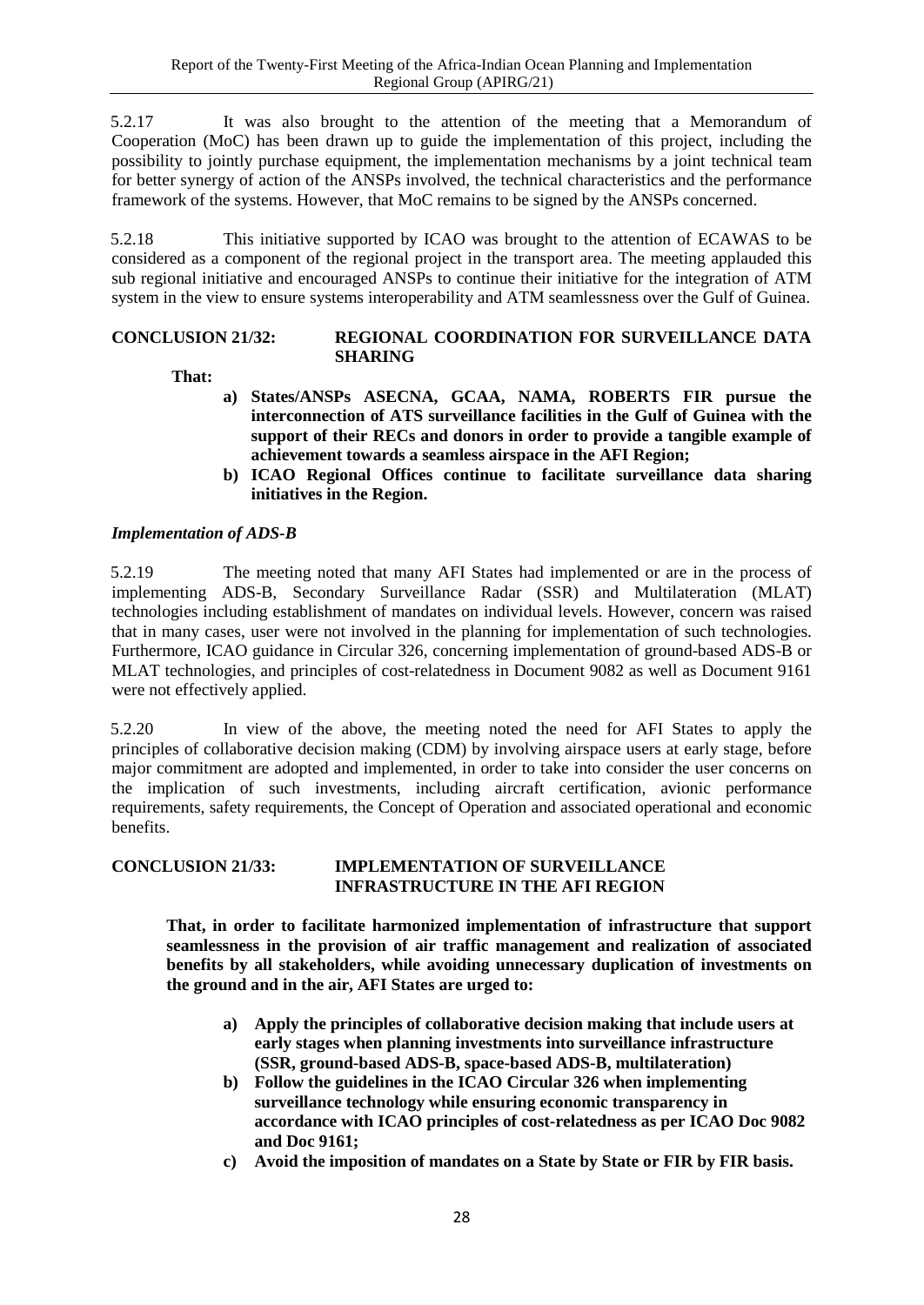### *Cyber safety and resilience of the air navigation system*

5.2.28 The Group noted information on issues relating to threats and challenges encountered in the area of Safety and Resilience of air navigation systems in the AFI Region. It was noted that the Global Air Navigation Plan (GANP Doc. 9750) developed under the concept of ICAO Aviation System Block Upgrades (ASBUs) framework increased interoperability, efficiency and capacity through ground- ground integration.

5.2.29 The meeting noted that this worldwide information exchange, while enhancing efficiency, capacity and flexibility of the operations and raising productivity, increases vulnerabilities to cyber-attacks since the trend is to use open available and emerging technologies. It was recognized that the threat were real, critical and may emanate from various internal and /or external sources; involves air navigation systems infrastructure, signals and data, people, procedures, information, resources, facilities (air traffic services units and airports), equipment (communications, navigation and surveillance (CNS)).

5.2.30 The meeting acknowledged that to achieve air navigation safety and resilience in a multidisciplinary stakeholders' environment would require strong collaboration between concerned national entities and well as between States in the Annex 17 to the Chicago Convention and development of national policies.Accordingly, AFI States were encouraged to include in their national regulatory framework (Regulation, policy strategy and plan) provisions to address air navigation safety and resilience.

5.2.31 The meeting also recognized the need for development and implementation of coordination procedures concerning the exchange of information between adjacent States, in particular ATS units which already have Letters of Agreement **(LOAs**) detailing communications and coordination procedures. The meeting encouraged States that have not already done so, to ensure that procedures related to cyber safety and resilience are included in the LoAs.

### <span id="page-36-0"></span>**CONCLUSION 21/34: CYBER SAFETY AND RESILIENCE OF THE AIR NAVIGATION SYSTEM**

**That, in order to address the emerging issues related to cyber security, safety and resilience of the air navigation systems in AFI Region:**

- **a) States should develop national frameworks including regulations, policy strategy and Plan linked to the National Civil Aviation Security Programme in collaboration with all concerned stakeholders;**
- **b) States should as a matter of urgency establish and maintain coordination procedures with their neighbouring States in order to share information on cyber events and ensure that safety and resilience policies and provisions will apply counter the increasing threats in particular those related to cyberattacks; and**
- **c) ICAO in collaboration with industry stakeholders should endeavour to support to States through the provision of guidance material, training, Workshop/Seminars on ATM Security in particular on cyber safety and resilience of the air navigation service.**

#### *Conduct of volcanic ash exercises in AFI region*

5.2.32 The meeting noted the risk to aviation concerning space weather and that initial provisions to meet requirements for the concern in support of international air navigation, were under development. In this regard ICAO had issued a State Letter, inviting comments from Member States on proposed amendments to Annex 3 expected by end of 2018.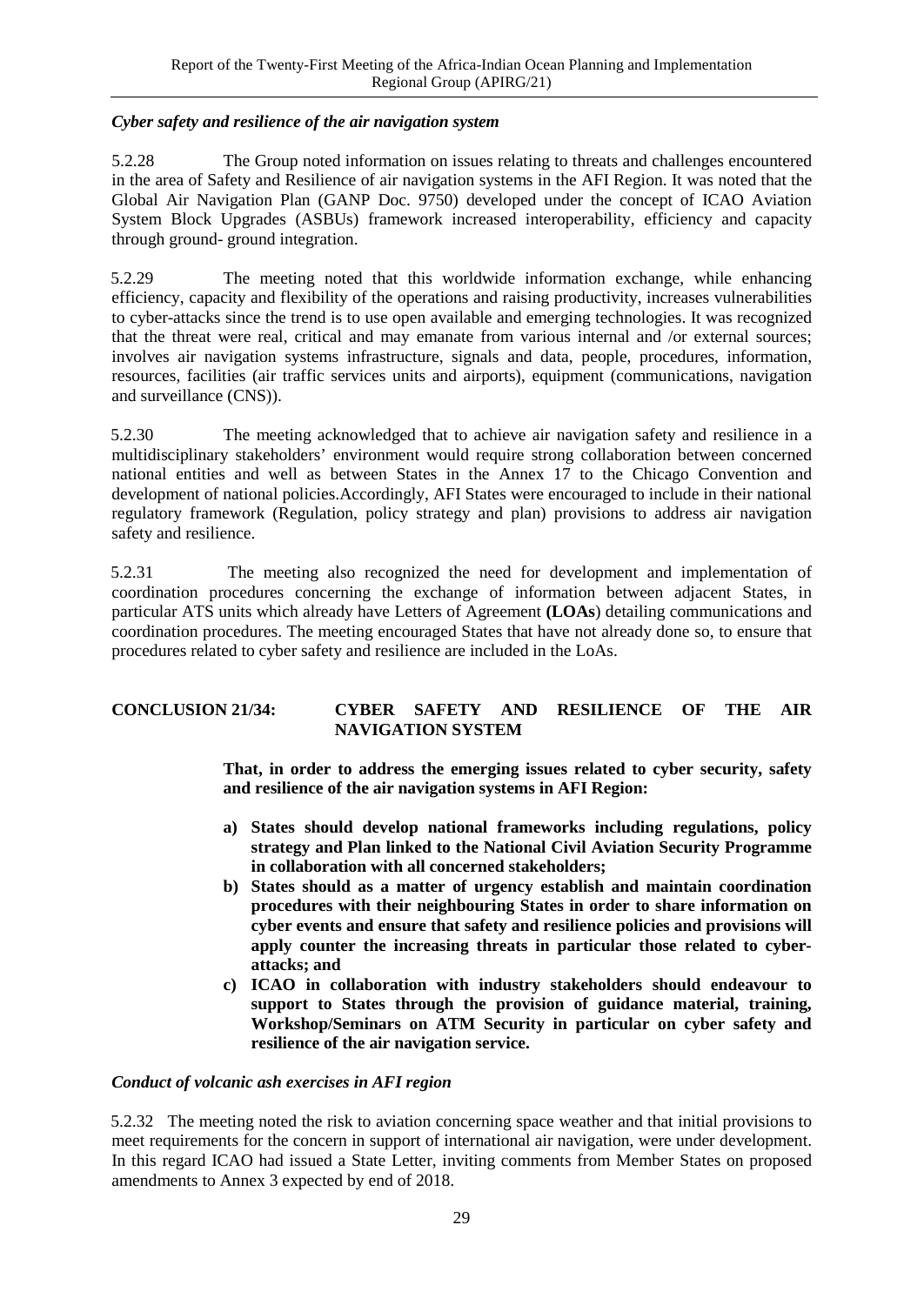5.2.33 The Group was briefed on the outcome of the Regional Awareness Seminar on the AFI Air Traffic Management (ATM) Volcanic Ash Contingency Plan (VACP), held from 4 to 7 September 2017, aimed at providing assistance in relation to volcanic ash pursuant to APIRG Conclusion 18/53. The meeting agreed that it was important to conduct regular volcanic ash exercises in the Region in order to practice and develop inter-agency response to volcanic activity, in order to maintain safety, regularity and efficiency of aviation in the event of a volcanic eruption.

#### <span id="page-37-1"></span>**CONCLUSION 21/35: CONDUCT OF VOLCANIC ASH EXERCISES IN AFI REGION**

**That, in order to practice and develop inter-agency response to volcanic activity in the AFI Region, States are urged to develop and conduct Volcanic Ash exercises using guidance contained in Appendix F of ICAO Doc 9766 (Handbook on the International Airways Volcano Watch (IAVW**)).

# <span id="page-37-0"></span>**AGENDA ITEM 6: APIRG/RASG-AFI COORDINATION**

6.1 The meeting recalled the following milestones with respect to APIRG/RASG-AFI Coordination:

- a) APIRG/18 and RASG-AFI/1 meeting in March 2012 recognized the necessity for close coordination of activities between RASG- AFI and APIRG in order to ensure harmonization and avoid duplication of efforts, in accordance with the terms of reference of these two groups, and agreed to an initial allocation of tasks between the two groups.
- b) In November 2013, the RASG-AFI/2 meeting recommended that APIRG and RASG-AFI share information on the outcomes of their most recent meetings and activities in order to facilitate coordination between the two Groups and among their subsidiary bodies (*Conclusion 2/10*) to deal with real or potential overlapping responsibilities in a timely manner
- c) The RASG-AFI/2 meeting also recognized that the ASBU Block 0 modules related to safety actually support the implementation of Abuja safety targets and recommended that RASG-AFI should address the implementation of the relevant safety related ASBU Block 0 modules, in coordination with the APIRG and the relevant bodies in line with regional aviation safety mechanisms *(Conclusion 2/11).*
- d) In December 2015, the RASG-AFI/3 meeting established the APIRG/RASG-AFI Coordination Task Force (ARC-TF) and requested endorsement and implementation of the above recommendation by APIRG. In this regard, the APCC/2 held in August 2017 endorsed the establishment of the (ARC-TF), and formulated proposals to ensure an effective representation of States and key stakeholders of the industry in its membership, including air navigation service providers, airports, air operators, etc.

6.2 The meeting noted that a number of issues such as RPAS operations, missing flight plans, RSOO integration and consolidation, ASBU framework, have emerged and required close coordination between APIRG and RASG-AFI.

6.3 **AFI Tactical Action Group (TAG) activities.** The meeting recalled that the AFI Region Tactical Action Group (TAG) was established through Recommendation 6/7 of the Special AFI RAN Meeting (SP AFI/08 RAN), held in South Africa in November 2008, with the mandate to carry out safety assessment of aircraft and ATC operations in the AFI Region in support of continuing safety in RVSM operations and follow-up with States on investigation of unsatisfactory condition reports ((UCRs) air traffic services related incidents and other safety-related situations/conditions that were impacting on safety of air navigation.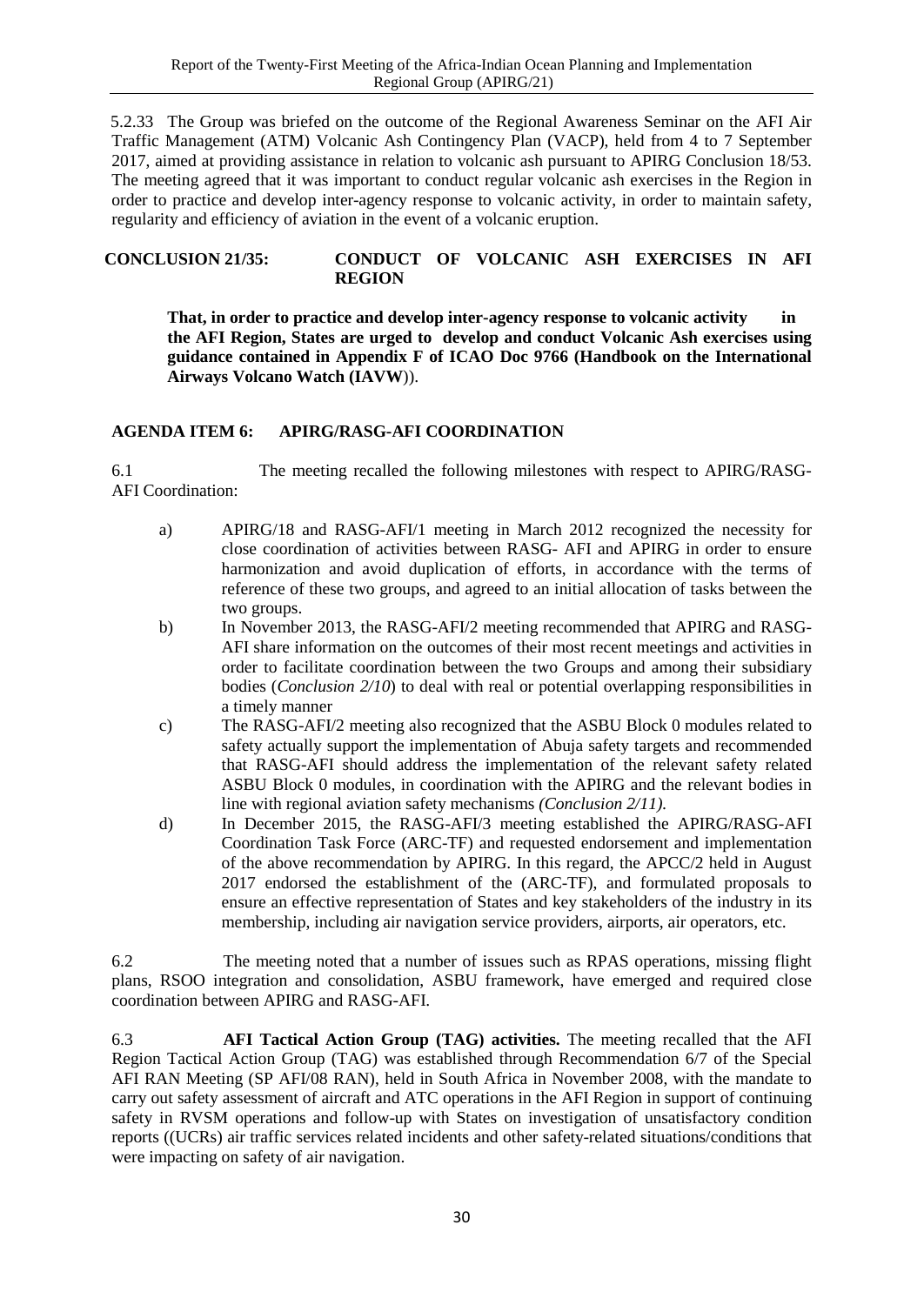6.4 The meeting noted that, at its Ninth Meeting in Johannesburg, South Africa, 3 March 2017, the AFI TAG recalled that TAG activities' outputs and recommends should be translated into strategic and other non-tactical processes through bodies within the framework of APIRG and, through APIRG, to RASG-AFI.

6.5 The meeting noted the emphasis for enhanced relationship between the RVSM support processes and RASGs and recognized the potential improvement in the effectiveness of processes emanating from the TAG, by extending its reporting to the RASG-AFI.

### <span id="page-38-1"></span>**CONCLUSION 21/36: APIRG/RASG-AFI COORDINATION**

#### **That;**

- **a) APIRG/RASG-AFI Coordination Task Force (ARC-TF) membership be reviewed to ensure effective participation/representation of all key stakeholders; and**
- **b) ARC-TF reviews allocation of activities to include all additional and applicable emerging issues:**

#### <span id="page-38-2"></span>**DECISION 21/37: APIRG/RASG-AFI COORDINATION**

**That, in a continuing effort to enhance effectiveness in the processing the outputs and recommendations of the AFI Tactical Action Group:**

- **a) The TAG is to provide feedback directly to RASG-AFI, with the Secretariat ensuring that necessary information is also provided to APIRG; and**
- **b) Jointly with the APIRG and RASG Secretariat, formulate project/s to be considered for funding under mechanisms such as the AFI Plan, to address issues under its mandate which also subscribe to the APIRG and RASG ANS KPAs, Targets and Monitoring.**

#### <span id="page-38-0"></span>**AGENDA ITEM 7: IMPLEMENTATION MONITORING AND ANNUAL REPORTING**

#### *Review and Evaluation of Air Navigation Planning*

7.1 The meeting recalled the requirement of the Global Air Navigation Plan (GANP, Doc 9750), for ICAO Regions, sub-regions and individual States to establish through the PIRGs their own Air Navigation priorities to meet their individual needs and circumstances in line with the Global Air Navigation Priorities.

7.2 In this regard, the APIRG/19 Meeting, (2013) established categories and priorities for the Aviation System Block Upgrades (ASBU) modules and endorsed the GANP Air Navigation reporting form (ANRF) recommended as the basis for performance monitoring relating to ASBU implementation at the regional and national levels. Accordingly, ANRFs were developed for all applicable modules and related elements, and they are reviewed and updated by APIRG Sub-groups as necessary.

7.3 Furthermore, the APIRG/20 meeting (2015) adopted a set of Air Navigation key performance targets to measure implementation progress in priority areas related to ASBUs and other regional performance objectives not mapped to ASBU modules. These targets – as may be amended from time to time by the APIRG – should be given due consideration in the monitoring and reporting process.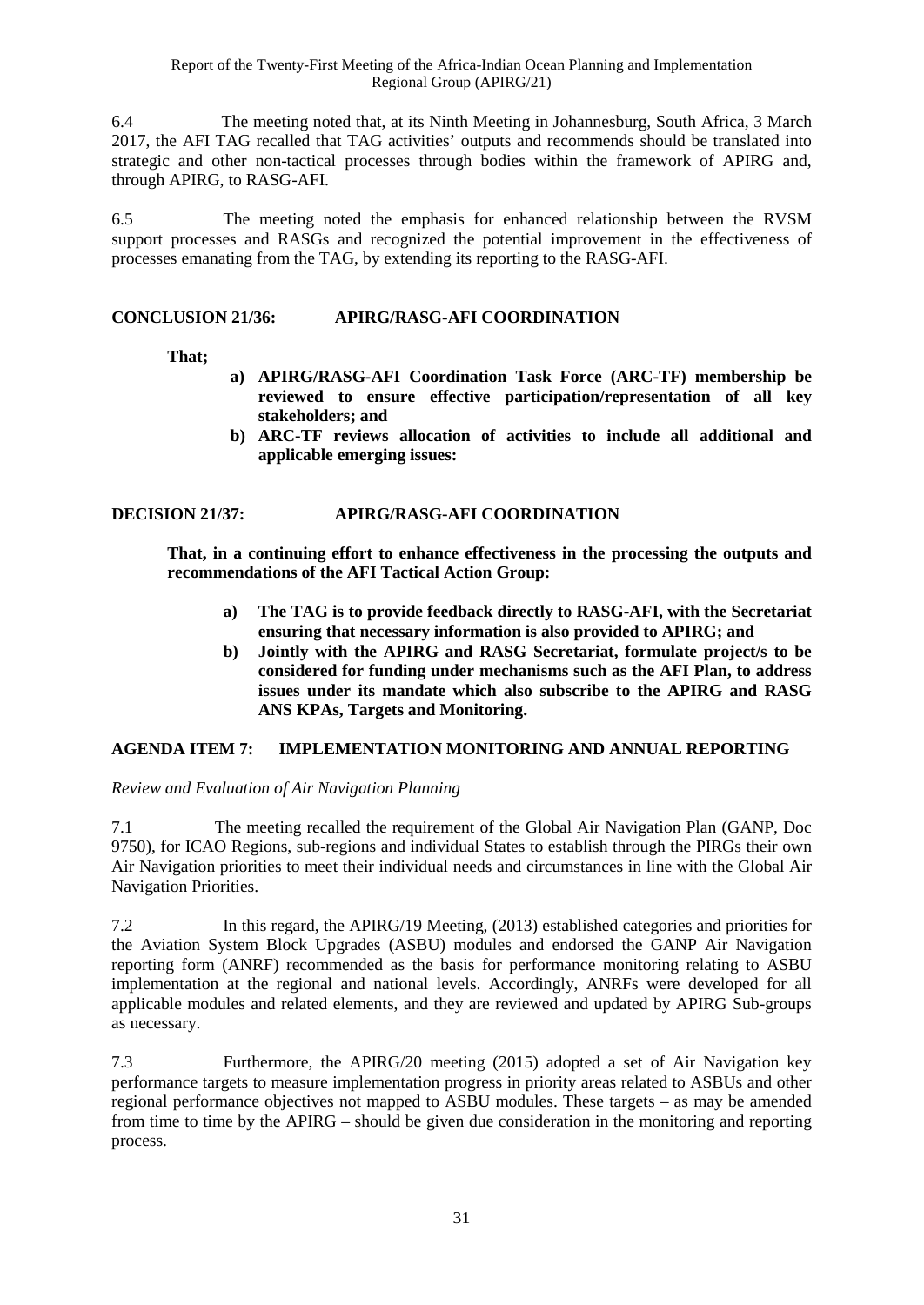### *Establishment of an APIRG Annual Reporting Team*

7.4 Considering the difficulties being encountered in obtaining accurate and timely information on the status of implementation of ANP requirements from States, the APIRG Projects Coordination Committee (APCC) has established an APIRG Annual Air Navigation Reporting Team (AANRT), which is tasked with developing the APIRG Annual Air Navigation Report based on available information, including air navigation deficiency list, global/regional reports, survey results, studies, gap analyses, etc.

7.5 The meeting noted the initial membership of the AANRT included ASECNA, ATNS, AIRBUS, IATA, and CANSO, supported by the Chairperson, Vice-Chairpersons and the Secretariat of the APIRG, and agreed that the full membership should normally include representatives from States and relevant stakeholders, including air navigation service providers, airspace users, aircraft manufacturers, professional organizations, monitoring agencies, international/regional organizations, etc.

7.6 The meeting also agreed that the First Edition of the APIRG Annual Air Navigation Report should be released before the end of December 2017, and accordingly requested the AANRT to immediately start its assigned work. A copy of the contents of the Annual Report which is provided at **Appendix 7.6A** to this report was shared with participants for review and comments as necessary.

# <span id="page-39-1"></span>**DECISION 21/38: ANNUAL APIRG AIR NAVIGATION REPORT**

# **That;**

- **a) Annual APIRG Air Navigation Reporting Team (AANRT) undertake its activities to produce the first report by the end of 2017; and**
- **b) States provide comments on the contents of the first Annual APIRG Air Navigation Report within 14 days effective from 11 October 2017**

# <span id="page-39-0"></span>**AGENDA ITEM 8: PROPOSED 2017-2019 APIRG WORK PROGRAMME**

8.1 The meeting recalled that APIRG/20 Meeting reviewed and updated the work programme of the Group, in order to continuously meet its primary responsibility for the development and maintenance of regional air navigation plans, as well as the identification and resolution of air navigation deficiencies.

8.2 The Group noted the challenges encountered in operationalization of the new APIRG Structure and working methodology, notably the commencement of the APIRG Projects and effectively implementation at Project Team level. Accordingly, the meeting urged the secretariat and the States/organizations to expedite the nomination of required expertise to the different APIRG Sub-Groups and their subsidiary bodies and project implementation.

8.3 Taking into consideration the above, the scope of the Group's activities, its mandate and on-going regional and global developments relating to the implementation of safe air navigation services in the AFI region, the meeting endorsed the work programme as per **Appendix 8.3A** to this APIRG report.